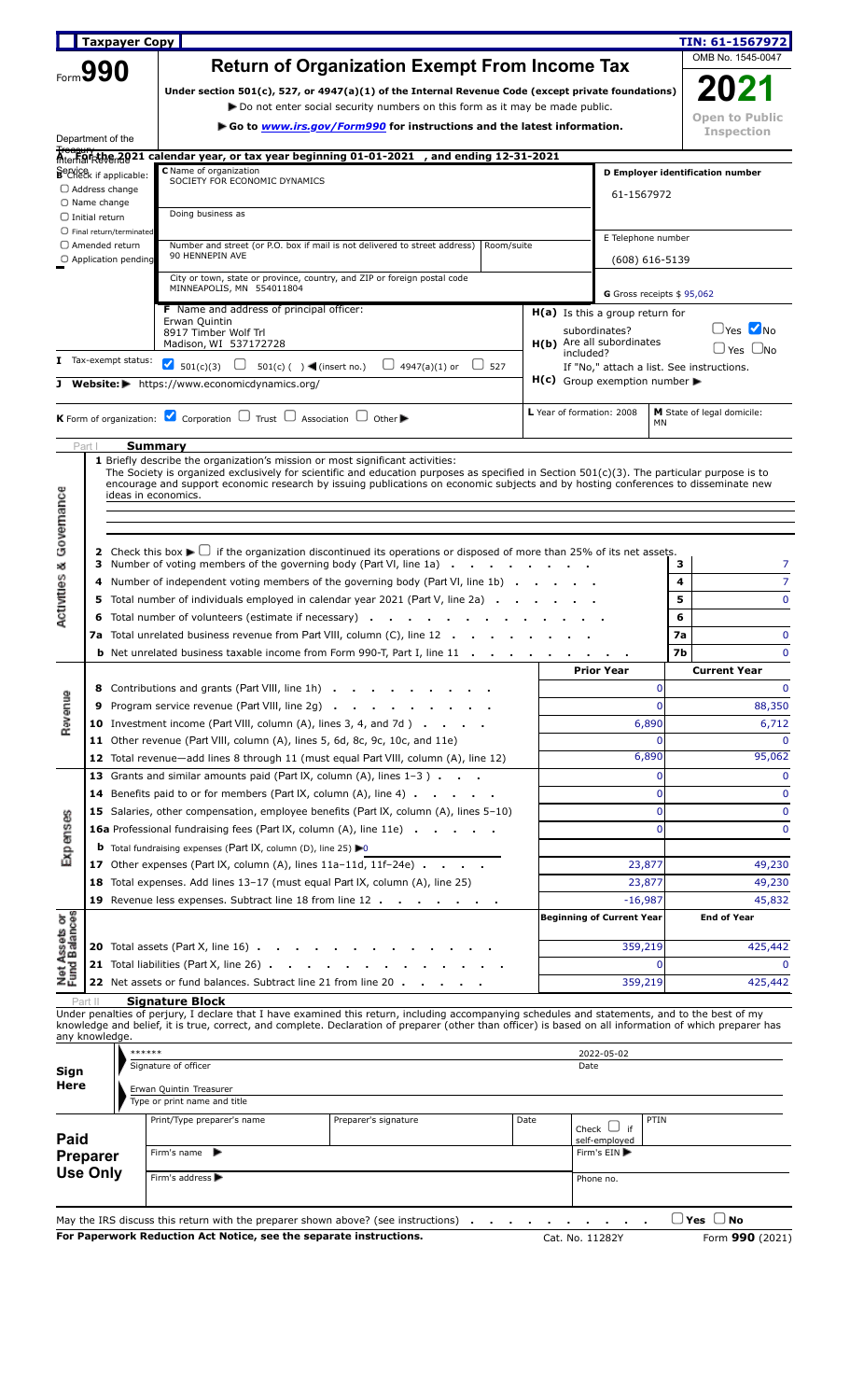|                         | Form 990 (2021)                                                              |                                                                                                                        |                         |                        |                                                                                                                                                                                                                                                                                      | Page 2    |  |  |  |  |  |  |
|-------------------------|------------------------------------------------------------------------------|------------------------------------------------------------------------------------------------------------------------|-------------------------|------------------------|--------------------------------------------------------------------------------------------------------------------------------------------------------------------------------------------------------------------------------------------------------------------------------------|-----------|--|--|--|--|--|--|
|                         | Part III                                                                     | <b>Statement of Program Service Accomplishments</b>                                                                    |                         |                        |                                                                                                                                                                                                                                                                                      |           |  |  |  |  |  |  |
|                         |                                                                              | Check if Schedule O contains a response or note to any line in this Part III $\cdots$ $\cdots$ $\cdots$                |                         |                        |                                                                                                                                                                                                                                                                                      |           |  |  |  |  |  |  |
| $\mathbf{1}$            |                                                                              | Briefly describe the organization's mission:                                                                           |                         |                        |                                                                                                                                                                                                                                                                                      |           |  |  |  |  |  |  |
|                         |                                                                              | subjects and by hosting conferences to disseminate new ideas in Economics. The Society will take no partisan attitude. |                         |                        | The particular mission of the Society for Economic Dynamics is to encourage and support economic research by issuing publications on economic                                                                                                                                        |           |  |  |  |  |  |  |
| $\overline{\mathbf{2}}$ |                                                                              | Did the organization undertake any significant program services during the year which were not listed on               |                         |                        |                                                                                                                                                                                                                                                                                      |           |  |  |  |  |  |  |
|                         |                                                                              |                                                                                                                        |                         |                        |                                                                                                                                                                                                                                                                                      |           |  |  |  |  |  |  |
|                         | $\n  Yes\n  YNo$<br>the prior Form $990$ or $990$ -EZ?                       |                                                                                                                        |                         |                        |                                                                                                                                                                                                                                                                                      |           |  |  |  |  |  |  |
| з                       |                                                                              | If "Yes," describe these new services on Schedule O.                                                                   |                         |                        |                                                                                                                                                                                                                                                                                      |           |  |  |  |  |  |  |
|                         |                                                                              | Did the organization cease conducting, or make significant changes in how it conducts, any program                     |                         |                        |                                                                                                                                                                                                                                                                                      |           |  |  |  |  |  |  |
|                         | $Yes$ $Mno$<br>services?.<br>If "Yes," describe these changes on Schedule O. |                                                                                                                        |                         |                        |                                                                                                                                                                                                                                                                                      |           |  |  |  |  |  |  |
|                         |                                                                              |                                                                                                                        |                         |                        |                                                                                                                                                                                                                                                                                      |           |  |  |  |  |  |  |
| 4                       |                                                                              | and revenue, if any, for each program service reported.                                                                |                         |                        | Describe the organization's program service accomplishments for each of its three largest program services, as measured by expenses.<br>Section $501(c)(3)$ and $501(c)(4)$ organizations are required to report the amount of grants and allocations to others, the total expenses, |           |  |  |  |  |  |  |
| 4a                      | (Code:                                                                       | ) (Expenses \$                                                                                                         |                         | including grants of \$ | ) (Revenue \$                                                                                                                                                                                                                                                                        |           |  |  |  |  |  |  |
|                         |                                                                              |                                                                                                                        |                         |                        | We hosted a conference at the University of Minnesota in June 2021. The format was hybrid with some participants attending in person and others via zoom.                                                                                                                            |           |  |  |  |  |  |  |
| 4b                      | (Code:                                                                       | ) (Expenses \$                                                                                                         |                         | including grants of \$ | ) (Revenue \$                                                                                                                                                                                                                                                                        | $\lambda$ |  |  |  |  |  |  |
|                         |                                                                              |                                                                                                                        |                         |                        | We hosted two academic sessions at the 2021 meetings of the American Economic Association. The meetings were held online and the sessions were held on zoom.                                                                                                                         |           |  |  |  |  |  |  |
| 4c                      | (Code:                                                                       | ) (Expenses \$                                                                                                         |                         | including grants of \$ | ) (Revenue \$                                                                                                                                                                                                                                                                        | $\lambda$ |  |  |  |  |  |  |
|                         |                                                                              |                                                                                                                        |                         |                        |                                                                                                                                                                                                                                                                                      |           |  |  |  |  |  |  |
|                         |                                                                              |                                                                                                                        |                         |                        |                                                                                                                                                                                                                                                                                      |           |  |  |  |  |  |  |
|                         |                                                                              |                                                                                                                        |                         |                        |                                                                                                                                                                                                                                                                                      |           |  |  |  |  |  |  |
|                         |                                                                              |                                                                                                                        |                         |                        |                                                                                                                                                                                                                                                                                      |           |  |  |  |  |  |  |
|                         |                                                                              |                                                                                                                        |                         |                        |                                                                                                                                                                                                                                                                                      |           |  |  |  |  |  |  |
| 4d                      |                                                                              | Other program services (Describe in Schedule O.)                                                                       |                         |                        |                                                                                                                                                                                                                                                                                      |           |  |  |  |  |  |  |
|                         |                                                                              | (Expenses \$                                                                                                           | including grants of $$$ |                        | ) (Revenue \$                                                                                                                                                                                                                                                                        |           |  |  |  |  |  |  |
| 4е                      |                                                                              | Total program service expenses▶                                                                                        |                         | $\Omega$               |                                                                                                                                                                                                                                                                                      |           |  |  |  |  |  |  |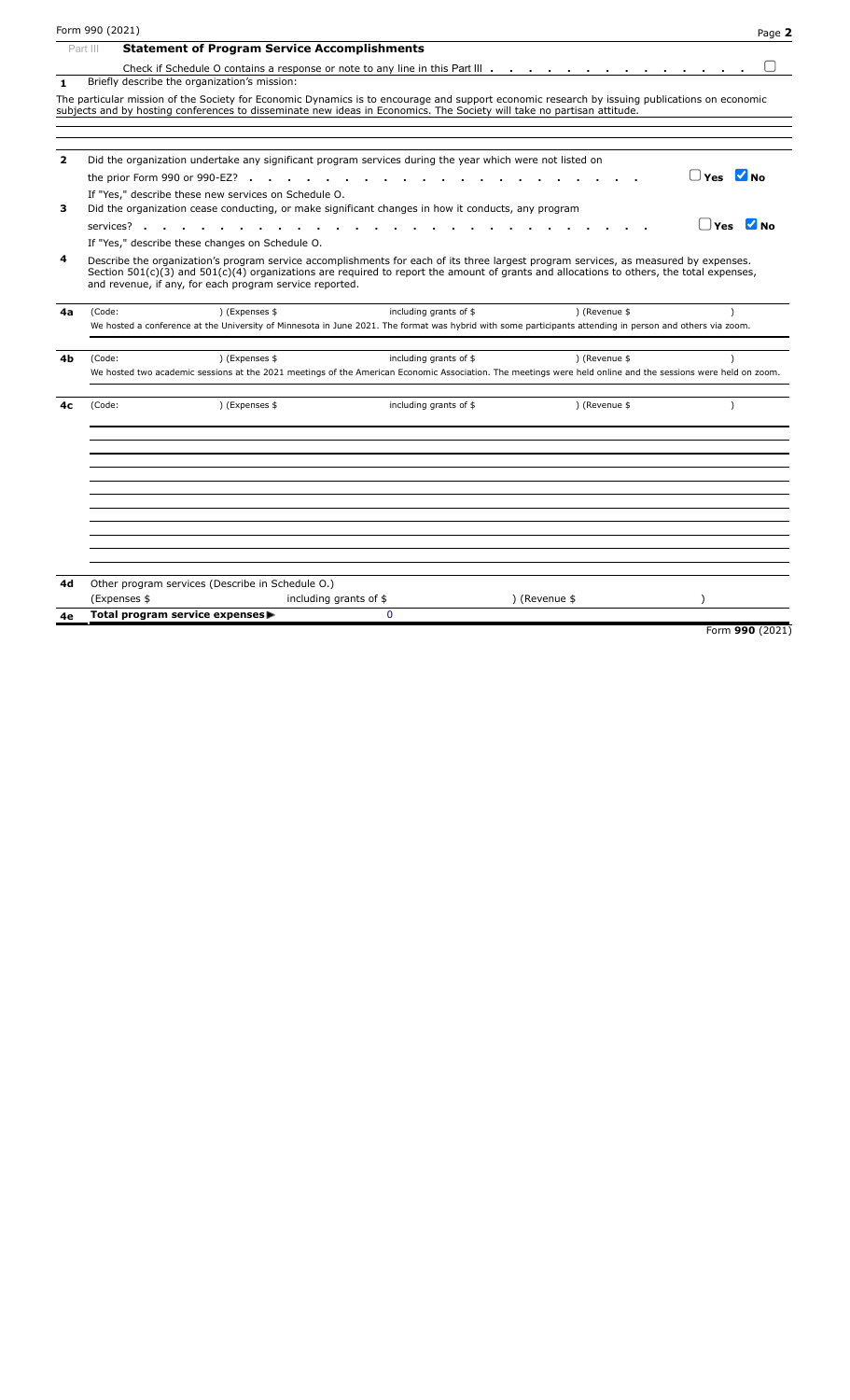Part IV **Checklist of Required Schedules**

|                |                                                                                                                                                                                                                                                                                                                                                                             |                 | Yes | No  |
|----------------|-----------------------------------------------------------------------------------------------------------------------------------------------------------------------------------------------------------------------------------------------------------------------------------------------------------------------------------------------------------------------------|-----------------|-----|-----|
|                | <b>1</b> Is the organization described in section 501(c)(3) or 4947(a)(1) (other than a private foundation)? If "Yes," complete                                                                                                                                                                                                                                             | $\mathbf{1}$    | Yes |     |
| 2              | Is the organization required to complete Schedule B, Schedule of Contributors? See instructions.                                                                                                                                                                                                                                                                            | $\overline{2}$  |     | No  |
| 3              | Did the organization engage in direct or indirect political campaign activities on behalf of or in opposition to candidates<br>for public office? If "Yes," complete Schedule C, Part I                                                                                                                                                                                     | 3               |     | No  |
|                | Section 501(c)(3) organizations. Did the organization engage in lobbying activities, or have a section 501(h)<br>election in effect during the tax year? If "Yes," complete Schedule C, Part II                                                                                                                                                                             | 4               |     | No  |
| 5              | Is the organization a section $501(c)(4)$ , $501(c)(5)$ , or $501(c)(6)$ organization that receives membership dues,<br>assessments, or similar amounts as defined in Rev. Proc. 98-19? If "Yes," complete Schedule C, Part III                                                                                                                                             | 5               |     | No  |
| 6              | Did the organization maintain any donor advised funds or any similar funds or accounts for which donors have the right<br>to provide advice on the distribution or investment of amounts in such funds or accounts? If "Yes," complete<br>Schedule D, Part I.<br>.                                                                                                          | 6               |     | No  |
| $\overline{ }$ | Did the organization receive or hold a conservation easement, including easements to preserve open space,<br>the environment, historic land areas, or historic structures? If "Yes," complete Schedule D, Part II                                                                                                                                                           | $\overline{z}$  |     | No. |
| 8              | Did the organization maintain collections of works of art, historical treasures, or other similar assets? If "Yes,"<br>complete Schedule D, Part III                                                                                                                                                                                                                        | 8               |     | No. |
| 9              | Did the organization report an amount in Part X, line 21 for escrow or custodial account liability; serve as a custodian<br>for amounts not listed in Part X; or provide credit counseling, debt management, credit repair, or debt negotiation<br>services? If "Yes," complete Schedule D, Part IV                                                                         | 9               |     | No  |
| 10             | Did the organization, directly or through a related organization, hold assets in temporarily restricted endowments,<br>permanent endowments, or quasi endowments? If "Yes," complete Schedule D, Part V                                                                                                                                                                     | 10              |     | No  |
|                | 11 If the organization's answer to any of the following questions is "Yes," then complete Schedule D, Parts VI, VII, VIII, IX,<br>or X, as applicable.                                                                                                                                                                                                                      |                 |     |     |
|                | a Did the organization report an amount for land, buildings, and equipment in Part X, line 10? If "Yes," complete<br>Schedule D, Part VI.<br>the contract of the contract of the contract of the contract of the contract of the contract of the contract of the contract of the contract of the contract of the contract of the contract of the contract of the contract o | 11a             |     | No. |
|                | <b>b</b> Did the organization report an amount for investments—other securities in Part X, line 12 that is 5% or more of its total<br>assets reported in Part X, line 16? If "Yes," complete Schedule D, Part VII                                                                                                                                                           | 11 <sub>b</sub> |     | No  |
|                | c Did the organization report an amount for investments-program related in Part X, line 13 that is 5% or more of its<br>total assets reported in Part X, line 16? If "Yes," complete Schedule D, Part VIII                                                                                                                                                                  | 11c             |     | No  |
|                | d Did the organization report an amount for other assets in Part X, line 15 that is 5% or more of its total assets reported<br>in Part X, line 16? If "Yes," complete Schedule D, Part IX $\cdot \cdot \cdot \cdot \cdot \cdot \cdot \cdot$                                                                                                                                 | 11d             |     | No  |
|                | e Did the organization report an amount for other liabilities in Part X, line 25? If "Yes," complete Schedule D, Part X                                                                                                                                                                                                                                                     | 11e             |     | No  |
|                | f Did the organization's separate or consolidated financial statements for the tax year include a footnote that addresses<br>the organization's liability for uncertain tax positions under FIN 48 (ASC 740)? If "Yes," complete Schedule D, Part X                                                                                                                         | 11f             |     | No. |
|                | 12a Did the organization obtain separate, independent audited financial statements for the tax year? If "Yes," complete<br>Schedule D. Parts XI and XII                                                                                                                                                                                                                     | 12a             |     | No  |
|                | <b>b</b> Was the organization included in consolidated, independent audited financial statements for the tax year?<br>If "Yes," and if the organization answered "No" to line 12a, then completing Schedule D, Parts XI and XII is optional                                                                                                                                 | 12b             |     | No  |
| 13             | Is the organization a school described in section $170(b)(1)(A)(ii)$ ? If "Yes," complete Schedule E                                                                                                                                                                                                                                                                        | 13              |     | No  |
|                | 14a Did the organization maintain an office, employees, or agents outside of the United States?                                                                                                                                                                                                                                                                             | 14a             |     | No  |
|                | <b>b</b> Did the organization have aggregate revenues or expenses of more than \$10,000 from grantmaking, fundraising,<br>business, investment, and program service activities outside the United States, or aggregate foreign investments valued<br>at \$100,000 or more? If "Yes," complete Schedule F, Parts I and IV $\cdot \cdot \cdot \cdot \cdot \cdot$              | 14b             |     | No  |
| 15             | Did the organization report on Part IX, column (A), line 3, more than \$5,000 of grants or other assistance to or for any<br>foreign organization? If "Yes," complete Schedule F, Parts II and IV                                                                                                                                                                           | 15              |     | No  |
| 16             | Did the organization report on Part IX, column (A), line 3, more than \$5,000 of aggregate grants or other assistance to<br>or for foreign individuals? If "Yes," complete Schedule F, Parts III and IV $\blacksquare$                                                                                                                                                      | 16              |     | No  |
| 17             | Did the organization report a total of more than \$15,000 of expenses for professional fundraising services on Part IX,<br>column (A), lines 6 and 11e? If "Yes," complete Schedule G, Part I. See instructions.                                                                                                                                                            | 17              |     | No  |
| 18             | Did the organization report more than \$15,000 total of fundraising event gross income and contributions on Part VIII,<br>lines 1c and 8a? If "Yes," complete Schedule G, Part II                                                                                                                                                                                           | 18              |     | No  |
| 19             | Did the organization report more than \$15,000 of gross income from gaming activities on Part VIII, line 9a? If "Yes,"                                                                                                                                                                                                                                                      | 19              |     | No  |
|                | 20a Did the organization operate one or more hospital facilities? If "Yes," complete Schedule H                                                                                                                                                                                                                                                                             | 20a             |     | No. |
|                | <b>b</b> If "Yes" to line 20a, did the organization attach a copy of its audited financial statements to this return?                                                                                                                                                                                                                                                       | <b>20b</b>      |     |     |
| 21             | Did the organization report more than \$5,000 of grants or other assistance to any domestic organization or domestic<br>government on Part IX, column (A), line 1? If "Yes," complete Schedule I, Parts I and II                                                                                                                                                            | 21              |     | No  |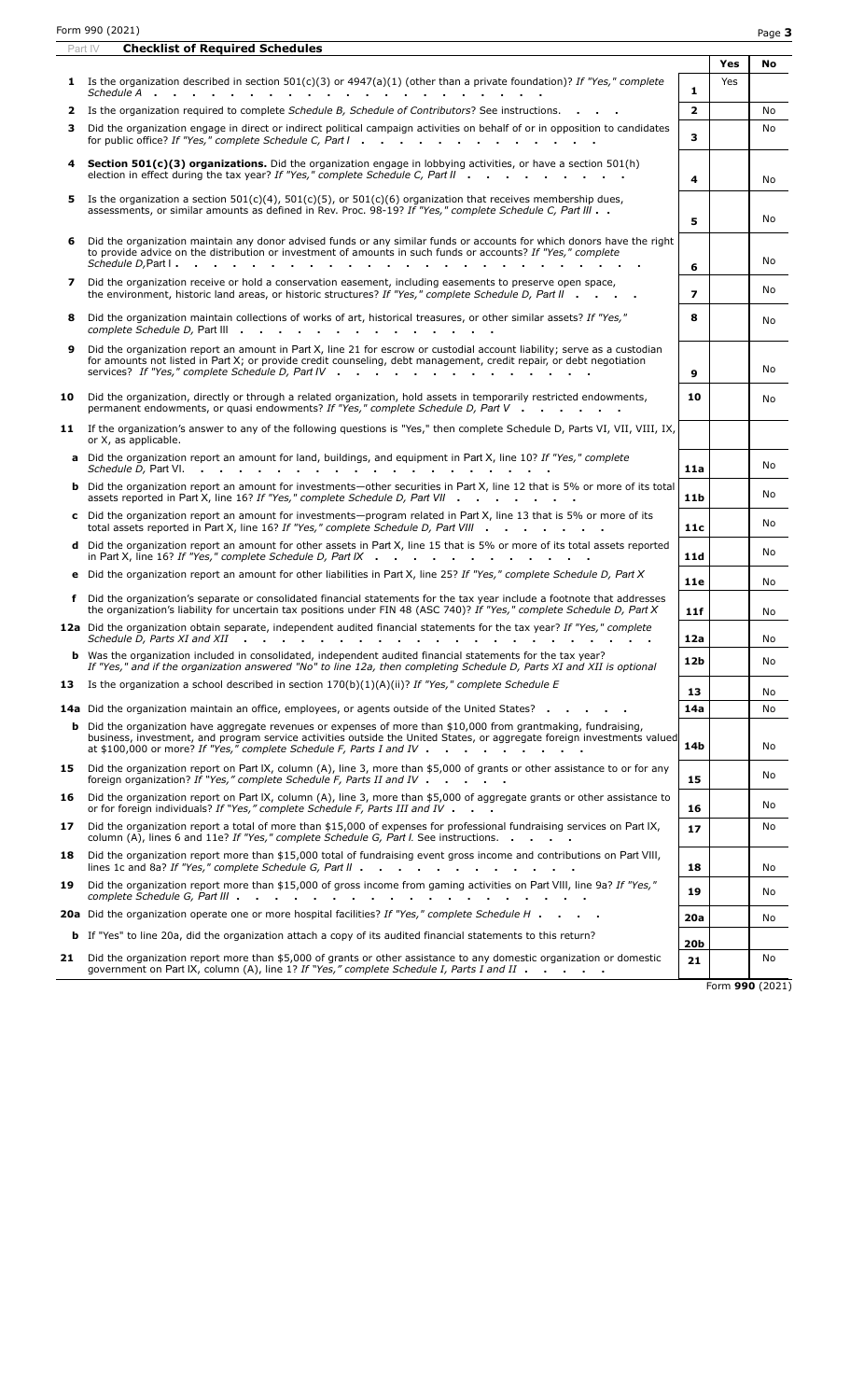| Form 990 (2021) | Page 4 |
|-----------------|--------|
|                 |        |

| Yes<br>22 Did the organization report more than \$5,000 of grants or other assistance to or for domestic individuals on Part IX,<br>22<br>column (A), line 2? If "Yes," complete Schedule I, Parts I and III<br>Did the organization answer "Yes" to Part VII, Section A, line 3, 4, or 5, about compensation of the organization's<br>23<br>No<br>current and former officers, directors, trustees, key employees, and highest compensated employees? If "Yes,"<br>23<br>24a Did the organization have a tax-exempt bond issue with an outstanding principal amount of more than \$100,000 as of<br>the last day of the year, that was issued after December 31, 2002? If "Yes," answer lines 24b through 24d and<br>No<br>complete Schedule K. If "No," go to line 25a<br>24a<br><b>b</b> Did the organization invest any proceeds of tax-exempt bonds beyond a temporary period exception?<br>24b<br>c Did the organization maintain an escrow account other than a refunding escrow at any time during the year<br>to defease any tax-exempt bonds?<br>24c<br><b>d</b> Did the organization act as an "on behalf of" issuer for bonds outstanding at any time during the year? $\blacksquare$<br>24d<br>25a Section 501(c)(3), 501(c)(4), and 501(c)(29) organizations. Did the organization engage in an excess benefit<br>transaction with a disqualified person during the year? If "Yes," complete Schedule L, Part I<br>25a<br>No.<br><b>b</b> Is the organization aware that it engaged in an excess benefit transaction with a disgualified person in a prior year, and<br>that the transaction has not been reported on any of the organization's prior Forms 990 or 990-EZ? If "Yes," complete<br>25b<br>No<br>Schedule L, Part I.<br>the contract of the contract of the contract of the contract of the contract of the contract of the contract of<br>and the state of the state of the<br>$\sim$<br>26 Did the organization report any amount on Part X, line 5 or 22 for receivables from or payables to any current or former<br>officer, director, trustee, key employee, creator or founder, substantial contributor, or 35% controlled entity or family<br>26<br>No<br>member of any of these persons? If "Yes," complete Schedule L, Part II<br>Did the organization provide a grant or other assistance to any current or former officer, director, trustee, key<br>27<br>employee, creator or founder, substantial contributor, or employee thereof, a grant selection committee member, or to a<br>27<br>No<br>35% controlled entity (including an employee thereof) or family member of any of these persons? If "Yes," complete<br>Was the organization a party to a business transaction with one of the following parties (see the Schedule L, Part IV<br>28<br>instructions for applicable filing thresholds, conditions, and exceptions):<br>a A current or former officer, director, trustee, key employee, creator or founder, or substantial contributor? If "Yes,"<br>28a<br>No<br><b>b</b> A family member of any individual described in line 28a? If "Yes," complete Schedule L, Part IV<br>28 <sub>b</sub><br>c A 35% controlled entity of one or more individuals and/or organizations described in line 28a or 28b? If "Yes," complete<br>28 <sub>c</sub><br>Did the organization receive more than \$25,000 in non-cash contributions? If "Yes," complete Schedule M<br>29<br>No<br>29<br>Did the organization receive contributions of art, historical treasures, or other similar assets, or qualified conservation<br>30<br>No<br>contributions? If "Yes," complete Schedule M<br>30<br>Did the organization liquidate, terminate, or dissolve and cease operations? If "Yes," complete Schedule N, Part I<br>31<br>31<br>No<br>Did the organization sell, exchange, dispose of, or transfer more than 25% of its net assets? If "Yes," complete<br>32<br>No<br>32<br>Did the organization own 100% of an entity disregarded as separate from the organization under Regulations sections<br>33.<br>No<br>301.7701-2 and 301.7701-3? If "Yes," complete Schedule R, Part $1 \cdot \cdot \cdot \cdot \cdot \cdot \cdot \cdot \cdot \cdot \cdot \cdot \cdot \cdot \cdot \cdot \cdot \cdot$<br>33<br>Was the organization related to any tax-exempt or taxable entity? If "Yes," complete Schedule R, Part II, III, or IV, and<br>34<br>34<br>No<br>35a<br>35a Did the organization have a controlled entity within the meaning of section 512(b)(13)?<br>No<br><b>b</b> If 'Yes' to line 35a, did the organization receive any payment from or engage in any transaction with a controlled entity<br>35b<br>No<br>within the meaning of section 512(b)(13)? If "Yes," complete Schedule R, Part V, line 2 $\cdot$ $\cdot$<br>Section 501(c)(3) organizations. Did the organization make any transfers to an exempt non-charitable related<br>36<br>No<br>organization? If "Yes," complete Schedule R, Part V, line 2<br>36<br>Did the organization conduct more than 5% of its activities through an entity that is not a related organization and that<br>37.<br>No<br>is treated as a partnership for federal income tax purposes? If "Yes," complete Schedule R, Part VI<br>37<br>Did the organization complete Schedule O and provide explanations on Schedule O for Part VI, lines 11b and 19? Note.<br>38<br>Yes<br>All Form 990 filers are required to complete Schedule O.<br>38<br><b>Statements Regarding Other IRS Filings and Tax Compliance</b><br>Part V<br>Check if Schedule O contains a response or note to any line in this Part $V_1, \ldots, \ldots, \ldots, \ldots$<br>Yes<br>No<br><b>1a</b> Enter the number reported in box 3 of Form 1096. Enter -0- if not applicable<br>0<br>1a<br>Enter the number of Forms W-2G included on line 1a. Enter -0- if not applicable .<br>1 <sub>b</sub><br>$\Omega$<br>b<br>c Did the organization comply with backup withholding rules for reportable payments to vendors and reportable gaming<br>1c<br>No<br>Form 990 (2021) | <b>Checklist of Required Schedules (continued)</b><br>Part IV |  |    |
|---------------------------------------------------------------------------------------------------------------------------------------------------------------------------------------------------------------------------------------------------------------------------------------------------------------------------------------------------------------------------------------------------------------------------------------------------------------------------------------------------------------------------------------------------------------------------------------------------------------------------------------------------------------------------------------------------------------------------------------------------------------------------------------------------------------------------------------------------------------------------------------------------------------------------------------------------------------------------------------------------------------------------------------------------------------------------------------------------------------------------------------------------------------------------------------------------------------------------------------------------------------------------------------------------------------------------------------------------------------------------------------------------------------------------------------------------------------------------------------------------------------------------------------------------------------------------------------------------------------------------------------------------------------------------------------------------------------------------------------------------------------------------------------------------------------------------------------------------------------------------------------------------------------------------------------------------------------------------------------------------------------------------------------------------------------------------------------------------------------------------------------------------------------------------------------------------------------------------------------------------------------------------------------------------------------------------------------------------------------------------------------------------------------------------------------------------------------------------------------------------------------------------------------------------------------------------------------------------------------------------------------------------------------------------------------------------------------------------------------------------------------------------------------------------------------------------------------------------------------------------------------------------------------------------------------------------------------------------------------------------------------------------------------------------------------------------------------------------------------------------------------------------------------------------------------------------------------------------------------------------------------------------------------------------------------------------------------------------------------------------------------------------------------------------------------------------------------------------------------------------------------------------------------------------------------------------------------------------------------------------------------------------------------------------------------------------------------------------------------------------------------------------------------------------------------------------------------------------------------------------------------------------------------------------------------------------------------------------------------------------------------------------------------------------------------------------------------------------------------------------------------------------------------------------------------------------------------------------------------------------------------------------------------------------------------------------------------------------------------------------------------------------------------------------------------------------------------------------------------------------------------------------------------------------------------------------------------------------------------------------------------------------------------------------------------------------------------------------------------------------------------------------------------------------------------------------------------------------------------------------------------------------------------------------------------------------------------------------------------------------------------------------------------------------------------------------------------------------------------------------------------------------------------------------------------------------------------------------------------------------------------------------------------------------------------------------------------------------------------------------------------------------------------------------------------------------------------------------------------------------------------------------------------------------------------------------------------------------------------------------------------------------------------------------------------------------------------------------------------------------------------------------------------------------------------------------------------------------------------------------------------------------------------------------------------------------------------------------------------------------------------------------------------|---------------------------------------------------------------|--|----|
|                                                                                                                                                                                                                                                                                                                                                                                                                                                                                                                                                                                                                                                                                                                                                                                                                                                                                                                                                                                                                                                                                                                                                                                                                                                                                                                                                                                                                                                                                                                                                                                                                                                                                                                                                                                                                                                                                                                                                                                                                                                                                                                                                                                                                                                                                                                                                                                                                                                                                                                                                                                                                                                                                                                                                                                                                                                                                                                                                                                                                                                                                                                                                                                                                                                                                                                                                                                                                                                                                                                                                                                                                                                                                                                                                                                                                                                                                                                                                                                                                                                                                                                                                                                                                                                                                                                                                                                                                                                                                                                                                                                                                                                                                                                                                                                                                                                                                                                                                                                                                                                                                                                                                                                                                                                                                                                                                                                                                                                                                                                                                                                                                                                                                                                                                                                                                                                                                                                                                                                                                                       |                                                               |  | No |
|                                                                                                                                                                                                                                                                                                                                                                                                                                                                                                                                                                                                                                                                                                                                                                                                                                                                                                                                                                                                                                                                                                                                                                                                                                                                                                                                                                                                                                                                                                                                                                                                                                                                                                                                                                                                                                                                                                                                                                                                                                                                                                                                                                                                                                                                                                                                                                                                                                                                                                                                                                                                                                                                                                                                                                                                                                                                                                                                                                                                                                                                                                                                                                                                                                                                                                                                                                                                                                                                                                                                                                                                                                                                                                                                                                                                                                                                                                                                                                                                                                                                                                                                                                                                                                                                                                                                                                                                                                                                                                                                                                                                                                                                                                                                                                                                                                                                                                                                                                                                                                                                                                                                                                                                                                                                                                                                                                                                                                                                                                                                                                                                                                                                                                                                                                                                                                                                                                                                                                                                                                       |                                                               |  | No |
|                                                                                                                                                                                                                                                                                                                                                                                                                                                                                                                                                                                                                                                                                                                                                                                                                                                                                                                                                                                                                                                                                                                                                                                                                                                                                                                                                                                                                                                                                                                                                                                                                                                                                                                                                                                                                                                                                                                                                                                                                                                                                                                                                                                                                                                                                                                                                                                                                                                                                                                                                                                                                                                                                                                                                                                                                                                                                                                                                                                                                                                                                                                                                                                                                                                                                                                                                                                                                                                                                                                                                                                                                                                                                                                                                                                                                                                                                                                                                                                                                                                                                                                                                                                                                                                                                                                                                                                                                                                                                                                                                                                                                                                                                                                                                                                                                                                                                                                                                                                                                                                                                                                                                                                                                                                                                                                                                                                                                                                                                                                                                                                                                                                                                                                                                                                                                                                                                                                                                                                                                                       |                                                               |  |    |
|                                                                                                                                                                                                                                                                                                                                                                                                                                                                                                                                                                                                                                                                                                                                                                                                                                                                                                                                                                                                                                                                                                                                                                                                                                                                                                                                                                                                                                                                                                                                                                                                                                                                                                                                                                                                                                                                                                                                                                                                                                                                                                                                                                                                                                                                                                                                                                                                                                                                                                                                                                                                                                                                                                                                                                                                                                                                                                                                                                                                                                                                                                                                                                                                                                                                                                                                                                                                                                                                                                                                                                                                                                                                                                                                                                                                                                                                                                                                                                                                                                                                                                                                                                                                                                                                                                                                                                                                                                                                                                                                                                                                                                                                                                                                                                                                                                                                                                                                                                                                                                                                                                                                                                                                                                                                                                                                                                                                                                                                                                                                                                                                                                                                                                                                                                                                                                                                                                                                                                                                                                       |                                                               |  |    |
|                                                                                                                                                                                                                                                                                                                                                                                                                                                                                                                                                                                                                                                                                                                                                                                                                                                                                                                                                                                                                                                                                                                                                                                                                                                                                                                                                                                                                                                                                                                                                                                                                                                                                                                                                                                                                                                                                                                                                                                                                                                                                                                                                                                                                                                                                                                                                                                                                                                                                                                                                                                                                                                                                                                                                                                                                                                                                                                                                                                                                                                                                                                                                                                                                                                                                                                                                                                                                                                                                                                                                                                                                                                                                                                                                                                                                                                                                                                                                                                                                                                                                                                                                                                                                                                                                                                                                                                                                                                                                                                                                                                                                                                                                                                                                                                                                                                                                                                                                                                                                                                                                                                                                                                                                                                                                                                                                                                                                                                                                                                                                                                                                                                                                                                                                                                                                                                                                                                                                                                                                                       |                                                               |  |    |
|                                                                                                                                                                                                                                                                                                                                                                                                                                                                                                                                                                                                                                                                                                                                                                                                                                                                                                                                                                                                                                                                                                                                                                                                                                                                                                                                                                                                                                                                                                                                                                                                                                                                                                                                                                                                                                                                                                                                                                                                                                                                                                                                                                                                                                                                                                                                                                                                                                                                                                                                                                                                                                                                                                                                                                                                                                                                                                                                                                                                                                                                                                                                                                                                                                                                                                                                                                                                                                                                                                                                                                                                                                                                                                                                                                                                                                                                                                                                                                                                                                                                                                                                                                                                                                                                                                                                                                                                                                                                                                                                                                                                                                                                                                                                                                                                                                                                                                                                                                                                                                                                                                                                                                                                                                                                                                                                                                                                                                                                                                                                                                                                                                                                                                                                                                                                                                                                                                                                                                                                                                       |                                                               |  |    |
|                                                                                                                                                                                                                                                                                                                                                                                                                                                                                                                                                                                                                                                                                                                                                                                                                                                                                                                                                                                                                                                                                                                                                                                                                                                                                                                                                                                                                                                                                                                                                                                                                                                                                                                                                                                                                                                                                                                                                                                                                                                                                                                                                                                                                                                                                                                                                                                                                                                                                                                                                                                                                                                                                                                                                                                                                                                                                                                                                                                                                                                                                                                                                                                                                                                                                                                                                                                                                                                                                                                                                                                                                                                                                                                                                                                                                                                                                                                                                                                                                                                                                                                                                                                                                                                                                                                                                                                                                                                                                                                                                                                                                                                                                                                                                                                                                                                                                                                                                                                                                                                                                                                                                                                                                                                                                                                                                                                                                                                                                                                                                                                                                                                                                                                                                                                                                                                                                                                                                                                                                                       |                                                               |  |    |
|                                                                                                                                                                                                                                                                                                                                                                                                                                                                                                                                                                                                                                                                                                                                                                                                                                                                                                                                                                                                                                                                                                                                                                                                                                                                                                                                                                                                                                                                                                                                                                                                                                                                                                                                                                                                                                                                                                                                                                                                                                                                                                                                                                                                                                                                                                                                                                                                                                                                                                                                                                                                                                                                                                                                                                                                                                                                                                                                                                                                                                                                                                                                                                                                                                                                                                                                                                                                                                                                                                                                                                                                                                                                                                                                                                                                                                                                                                                                                                                                                                                                                                                                                                                                                                                                                                                                                                                                                                                                                                                                                                                                                                                                                                                                                                                                                                                                                                                                                                                                                                                                                                                                                                                                                                                                                                                                                                                                                                                                                                                                                                                                                                                                                                                                                                                                                                                                                                                                                                                                                                       |                                                               |  |    |
|                                                                                                                                                                                                                                                                                                                                                                                                                                                                                                                                                                                                                                                                                                                                                                                                                                                                                                                                                                                                                                                                                                                                                                                                                                                                                                                                                                                                                                                                                                                                                                                                                                                                                                                                                                                                                                                                                                                                                                                                                                                                                                                                                                                                                                                                                                                                                                                                                                                                                                                                                                                                                                                                                                                                                                                                                                                                                                                                                                                                                                                                                                                                                                                                                                                                                                                                                                                                                                                                                                                                                                                                                                                                                                                                                                                                                                                                                                                                                                                                                                                                                                                                                                                                                                                                                                                                                                                                                                                                                                                                                                                                                                                                                                                                                                                                                                                                                                                                                                                                                                                                                                                                                                                                                                                                                                                                                                                                                                                                                                                                                                                                                                                                                                                                                                                                                                                                                                                                                                                                                                       |                                                               |  |    |
|                                                                                                                                                                                                                                                                                                                                                                                                                                                                                                                                                                                                                                                                                                                                                                                                                                                                                                                                                                                                                                                                                                                                                                                                                                                                                                                                                                                                                                                                                                                                                                                                                                                                                                                                                                                                                                                                                                                                                                                                                                                                                                                                                                                                                                                                                                                                                                                                                                                                                                                                                                                                                                                                                                                                                                                                                                                                                                                                                                                                                                                                                                                                                                                                                                                                                                                                                                                                                                                                                                                                                                                                                                                                                                                                                                                                                                                                                                                                                                                                                                                                                                                                                                                                                                                                                                                                                                                                                                                                                                                                                                                                                                                                                                                                                                                                                                                                                                                                                                                                                                                                                                                                                                                                                                                                                                                                                                                                                                                                                                                                                                                                                                                                                                                                                                                                                                                                                                                                                                                                                                       |                                                               |  |    |
|                                                                                                                                                                                                                                                                                                                                                                                                                                                                                                                                                                                                                                                                                                                                                                                                                                                                                                                                                                                                                                                                                                                                                                                                                                                                                                                                                                                                                                                                                                                                                                                                                                                                                                                                                                                                                                                                                                                                                                                                                                                                                                                                                                                                                                                                                                                                                                                                                                                                                                                                                                                                                                                                                                                                                                                                                                                                                                                                                                                                                                                                                                                                                                                                                                                                                                                                                                                                                                                                                                                                                                                                                                                                                                                                                                                                                                                                                                                                                                                                                                                                                                                                                                                                                                                                                                                                                                                                                                                                                                                                                                                                                                                                                                                                                                                                                                                                                                                                                                                                                                                                                                                                                                                                                                                                                                                                                                                                                                                                                                                                                                                                                                                                                                                                                                                                                                                                                                                                                                                                                                       |                                                               |  |    |
|                                                                                                                                                                                                                                                                                                                                                                                                                                                                                                                                                                                                                                                                                                                                                                                                                                                                                                                                                                                                                                                                                                                                                                                                                                                                                                                                                                                                                                                                                                                                                                                                                                                                                                                                                                                                                                                                                                                                                                                                                                                                                                                                                                                                                                                                                                                                                                                                                                                                                                                                                                                                                                                                                                                                                                                                                                                                                                                                                                                                                                                                                                                                                                                                                                                                                                                                                                                                                                                                                                                                                                                                                                                                                                                                                                                                                                                                                                                                                                                                                                                                                                                                                                                                                                                                                                                                                                                                                                                                                                                                                                                                                                                                                                                                                                                                                                                                                                                                                                                                                                                                                                                                                                                                                                                                                                                                                                                                                                                                                                                                                                                                                                                                                                                                                                                                                                                                                                                                                                                                                                       |                                                               |  |    |
|                                                                                                                                                                                                                                                                                                                                                                                                                                                                                                                                                                                                                                                                                                                                                                                                                                                                                                                                                                                                                                                                                                                                                                                                                                                                                                                                                                                                                                                                                                                                                                                                                                                                                                                                                                                                                                                                                                                                                                                                                                                                                                                                                                                                                                                                                                                                                                                                                                                                                                                                                                                                                                                                                                                                                                                                                                                                                                                                                                                                                                                                                                                                                                                                                                                                                                                                                                                                                                                                                                                                                                                                                                                                                                                                                                                                                                                                                                                                                                                                                                                                                                                                                                                                                                                                                                                                                                                                                                                                                                                                                                                                                                                                                                                                                                                                                                                                                                                                                                                                                                                                                                                                                                                                                                                                                                                                                                                                                                                                                                                                                                                                                                                                                                                                                                                                                                                                                                                                                                                                                                       |                                                               |  |    |
|                                                                                                                                                                                                                                                                                                                                                                                                                                                                                                                                                                                                                                                                                                                                                                                                                                                                                                                                                                                                                                                                                                                                                                                                                                                                                                                                                                                                                                                                                                                                                                                                                                                                                                                                                                                                                                                                                                                                                                                                                                                                                                                                                                                                                                                                                                                                                                                                                                                                                                                                                                                                                                                                                                                                                                                                                                                                                                                                                                                                                                                                                                                                                                                                                                                                                                                                                                                                                                                                                                                                                                                                                                                                                                                                                                                                                                                                                                                                                                                                                                                                                                                                                                                                                                                                                                                                                                                                                                                                                                                                                                                                                                                                                                                                                                                                                                                                                                                                                                                                                                                                                                                                                                                                                                                                                                                                                                                                                                                                                                                                                                                                                                                                                                                                                                                                                                                                                                                                                                                                                                       |                                                               |  | No |
|                                                                                                                                                                                                                                                                                                                                                                                                                                                                                                                                                                                                                                                                                                                                                                                                                                                                                                                                                                                                                                                                                                                                                                                                                                                                                                                                                                                                                                                                                                                                                                                                                                                                                                                                                                                                                                                                                                                                                                                                                                                                                                                                                                                                                                                                                                                                                                                                                                                                                                                                                                                                                                                                                                                                                                                                                                                                                                                                                                                                                                                                                                                                                                                                                                                                                                                                                                                                                                                                                                                                                                                                                                                                                                                                                                                                                                                                                                                                                                                                                                                                                                                                                                                                                                                                                                                                                                                                                                                                                                                                                                                                                                                                                                                                                                                                                                                                                                                                                                                                                                                                                                                                                                                                                                                                                                                                                                                                                                                                                                                                                                                                                                                                                                                                                                                                                                                                                                                                                                                                                                       |                                                               |  | No |
|                                                                                                                                                                                                                                                                                                                                                                                                                                                                                                                                                                                                                                                                                                                                                                                                                                                                                                                                                                                                                                                                                                                                                                                                                                                                                                                                                                                                                                                                                                                                                                                                                                                                                                                                                                                                                                                                                                                                                                                                                                                                                                                                                                                                                                                                                                                                                                                                                                                                                                                                                                                                                                                                                                                                                                                                                                                                                                                                                                                                                                                                                                                                                                                                                                                                                                                                                                                                                                                                                                                                                                                                                                                                                                                                                                                                                                                                                                                                                                                                                                                                                                                                                                                                                                                                                                                                                                                                                                                                                                                                                                                                                                                                                                                                                                                                                                                                                                                                                                                                                                                                                                                                                                                                                                                                                                                                                                                                                                                                                                                                                                                                                                                                                                                                                                                                                                                                                                                                                                                                                                       |                                                               |  |    |
|                                                                                                                                                                                                                                                                                                                                                                                                                                                                                                                                                                                                                                                                                                                                                                                                                                                                                                                                                                                                                                                                                                                                                                                                                                                                                                                                                                                                                                                                                                                                                                                                                                                                                                                                                                                                                                                                                                                                                                                                                                                                                                                                                                                                                                                                                                                                                                                                                                                                                                                                                                                                                                                                                                                                                                                                                                                                                                                                                                                                                                                                                                                                                                                                                                                                                                                                                                                                                                                                                                                                                                                                                                                                                                                                                                                                                                                                                                                                                                                                                                                                                                                                                                                                                                                                                                                                                                                                                                                                                                                                                                                                                                                                                                                                                                                                                                                                                                                                                                                                                                                                                                                                                                                                                                                                                                                                                                                                                                                                                                                                                                                                                                                                                                                                                                                                                                                                                                                                                                                                                                       |                                                               |  |    |
|                                                                                                                                                                                                                                                                                                                                                                                                                                                                                                                                                                                                                                                                                                                                                                                                                                                                                                                                                                                                                                                                                                                                                                                                                                                                                                                                                                                                                                                                                                                                                                                                                                                                                                                                                                                                                                                                                                                                                                                                                                                                                                                                                                                                                                                                                                                                                                                                                                                                                                                                                                                                                                                                                                                                                                                                                                                                                                                                                                                                                                                                                                                                                                                                                                                                                                                                                                                                                                                                                                                                                                                                                                                                                                                                                                                                                                                                                                                                                                                                                                                                                                                                                                                                                                                                                                                                                                                                                                                                                                                                                                                                                                                                                                                                                                                                                                                                                                                                                                                                                                                                                                                                                                                                                                                                                                                                                                                                                                                                                                                                                                                                                                                                                                                                                                                                                                                                                                                                                                                                                                       |                                                               |  |    |
|                                                                                                                                                                                                                                                                                                                                                                                                                                                                                                                                                                                                                                                                                                                                                                                                                                                                                                                                                                                                                                                                                                                                                                                                                                                                                                                                                                                                                                                                                                                                                                                                                                                                                                                                                                                                                                                                                                                                                                                                                                                                                                                                                                                                                                                                                                                                                                                                                                                                                                                                                                                                                                                                                                                                                                                                                                                                                                                                                                                                                                                                                                                                                                                                                                                                                                                                                                                                                                                                                                                                                                                                                                                                                                                                                                                                                                                                                                                                                                                                                                                                                                                                                                                                                                                                                                                                                                                                                                                                                                                                                                                                                                                                                                                                                                                                                                                                                                                                                                                                                                                                                                                                                                                                                                                                                                                                                                                                                                                                                                                                                                                                                                                                                                                                                                                                                                                                                                                                                                                                                                       |                                                               |  |    |
|                                                                                                                                                                                                                                                                                                                                                                                                                                                                                                                                                                                                                                                                                                                                                                                                                                                                                                                                                                                                                                                                                                                                                                                                                                                                                                                                                                                                                                                                                                                                                                                                                                                                                                                                                                                                                                                                                                                                                                                                                                                                                                                                                                                                                                                                                                                                                                                                                                                                                                                                                                                                                                                                                                                                                                                                                                                                                                                                                                                                                                                                                                                                                                                                                                                                                                                                                                                                                                                                                                                                                                                                                                                                                                                                                                                                                                                                                                                                                                                                                                                                                                                                                                                                                                                                                                                                                                                                                                                                                                                                                                                                                                                                                                                                                                                                                                                                                                                                                                                                                                                                                                                                                                                                                                                                                                                                                                                                                                                                                                                                                                                                                                                                                                                                                                                                                                                                                                                                                                                                                                       |                                                               |  |    |
|                                                                                                                                                                                                                                                                                                                                                                                                                                                                                                                                                                                                                                                                                                                                                                                                                                                                                                                                                                                                                                                                                                                                                                                                                                                                                                                                                                                                                                                                                                                                                                                                                                                                                                                                                                                                                                                                                                                                                                                                                                                                                                                                                                                                                                                                                                                                                                                                                                                                                                                                                                                                                                                                                                                                                                                                                                                                                                                                                                                                                                                                                                                                                                                                                                                                                                                                                                                                                                                                                                                                                                                                                                                                                                                                                                                                                                                                                                                                                                                                                                                                                                                                                                                                                                                                                                                                                                                                                                                                                                                                                                                                                                                                                                                                                                                                                                                                                                                                                                                                                                                                                                                                                                                                                                                                                                                                                                                                                                                                                                                                                                                                                                                                                                                                                                                                                                                                                                                                                                                                                                       |                                                               |  |    |
|                                                                                                                                                                                                                                                                                                                                                                                                                                                                                                                                                                                                                                                                                                                                                                                                                                                                                                                                                                                                                                                                                                                                                                                                                                                                                                                                                                                                                                                                                                                                                                                                                                                                                                                                                                                                                                                                                                                                                                                                                                                                                                                                                                                                                                                                                                                                                                                                                                                                                                                                                                                                                                                                                                                                                                                                                                                                                                                                                                                                                                                                                                                                                                                                                                                                                                                                                                                                                                                                                                                                                                                                                                                                                                                                                                                                                                                                                                                                                                                                                                                                                                                                                                                                                                                                                                                                                                                                                                                                                                                                                                                                                                                                                                                                                                                                                                                                                                                                                                                                                                                                                                                                                                                                                                                                                                                                                                                                                                                                                                                                                                                                                                                                                                                                                                                                                                                                                                                                                                                                                                       |                                                               |  |    |
|                                                                                                                                                                                                                                                                                                                                                                                                                                                                                                                                                                                                                                                                                                                                                                                                                                                                                                                                                                                                                                                                                                                                                                                                                                                                                                                                                                                                                                                                                                                                                                                                                                                                                                                                                                                                                                                                                                                                                                                                                                                                                                                                                                                                                                                                                                                                                                                                                                                                                                                                                                                                                                                                                                                                                                                                                                                                                                                                                                                                                                                                                                                                                                                                                                                                                                                                                                                                                                                                                                                                                                                                                                                                                                                                                                                                                                                                                                                                                                                                                                                                                                                                                                                                                                                                                                                                                                                                                                                                                                                                                                                                                                                                                                                                                                                                                                                                                                                                                                                                                                                                                                                                                                                                                                                                                                                                                                                                                                                                                                                                                                                                                                                                                                                                                                                                                                                                                                                                                                                                                                       |                                                               |  |    |
|                                                                                                                                                                                                                                                                                                                                                                                                                                                                                                                                                                                                                                                                                                                                                                                                                                                                                                                                                                                                                                                                                                                                                                                                                                                                                                                                                                                                                                                                                                                                                                                                                                                                                                                                                                                                                                                                                                                                                                                                                                                                                                                                                                                                                                                                                                                                                                                                                                                                                                                                                                                                                                                                                                                                                                                                                                                                                                                                                                                                                                                                                                                                                                                                                                                                                                                                                                                                                                                                                                                                                                                                                                                                                                                                                                                                                                                                                                                                                                                                                                                                                                                                                                                                                                                                                                                                                                                                                                                                                                                                                                                                                                                                                                                                                                                                                                                                                                                                                                                                                                                                                                                                                                                                                                                                                                                                                                                                                                                                                                                                                                                                                                                                                                                                                                                                                                                                                                                                                                                                                                       |                                                               |  |    |
|                                                                                                                                                                                                                                                                                                                                                                                                                                                                                                                                                                                                                                                                                                                                                                                                                                                                                                                                                                                                                                                                                                                                                                                                                                                                                                                                                                                                                                                                                                                                                                                                                                                                                                                                                                                                                                                                                                                                                                                                                                                                                                                                                                                                                                                                                                                                                                                                                                                                                                                                                                                                                                                                                                                                                                                                                                                                                                                                                                                                                                                                                                                                                                                                                                                                                                                                                                                                                                                                                                                                                                                                                                                                                                                                                                                                                                                                                                                                                                                                                                                                                                                                                                                                                                                                                                                                                                                                                                                                                                                                                                                                                                                                                                                                                                                                                                                                                                                                                                                                                                                                                                                                                                                                                                                                                                                                                                                                                                                                                                                                                                                                                                                                                                                                                                                                                                                                                                                                                                                                                                       |                                                               |  |    |
|                                                                                                                                                                                                                                                                                                                                                                                                                                                                                                                                                                                                                                                                                                                                                                                                                                                                                                                                                                                                                                                                                                                                                                                                                                                                                                                                                                                                                                                                                                                                                                                                                                                                                                                                                                                                                                                                                                                                                                                                                                                                                                                                                                                                                                                                                                                                                                                                                                                                                                                                                                                                                                                                                                                                                                                                                                                                                                                                                                                                                                                                                                                                                                                                                                                                                                                                                                                                                                                                                                                                                                                                                                                                                                                                                                                                                                                                                                                                                                                                                                                                                                                                                                                                                                                                                                                                                                                                                                                                                                                                                                                                                                                                                                                                                                                                                                                                                                                                                                                                                                                                                                                                                                                                                                                                                                                                                                                                                                                                                                                                                                                                                                                                                                                                                                                                                                                                                                                                                                                                                                       |                                                               |  |    |
|                                                                                                                                                                                                                                                                                                                                                                                                                                                                                                                                                                                                                                                                                                                                                                                                                                                                                                                                                                                                                                                                                                                                                                                                                                                                                                                                                                                                                                                                                                                                                                                                                                                                                                                                                                                                                                                                                                                                                                                                                                                                                                                                                                                                                                                                                                                                                                                                                                                                                                                                                                                                                                                                                                                                                                                                                                                                                                                                                                                                                                                                                                                                                                                                                                                                                                                                                                                                                                                                                                                                                                                                                                                                                                                                                                                                                                                                                                                                                                                                                                                                                                                                                                                                                                                                                                                                                                                                                                                                                                                                                                                                                                                                                                                                                                                                                                                                                                                                                                                                                                                                                                                                                                                                                                                                                                                                                                                                                                                                                                                                                                                                                                                                                                                                                                                                                                                                                                                                                                                                                                       |                                                               |  |    |
|                                                                                                                                                                                                                                                                                                                                                                                                                                                                                                                                                                                                                                                                                                                                                                                                                                                                                                                                                                                                                                                                                                                                                                                                                                                                                                                                                                                                                                                                                                                                                                                                                                                                                                                                                                                                                                                                                                                                                                                                                                                                                                                                                                                                                                                                                                                                                                                                                                                                                                                                                                                                                                                                                                                                                                                                                                                                                                                                                                                                                                                                                                                                                                                                                                                                                                                                                                                                                                                                                                                                                                                                                                                                                                                                                                                                                                                                                                                                                                                                                                                                                                                                                                                                                                                                                                                                                                                                                                                                                                                                                                                                                                                                                                                                                                                                                                                                                                                                                                                                                                                                                                                                                                                                                                                                                                                                                                                                                                                                                                                                                                                                                                                                                                                                                                                                                                                                                                                                                                                                                                       |                                                               |  |    |
|                                                                                                                                                                                                                                                                                                                                                                                                                                                                                                                                                                                                                                                                                                                                                                                                                                                                                                                                                                                                                                                                                                                                                                                                                                                                                                                                                                                                                                                                                                                                                                                                                                                                                                                                                                                                                                                                                                                                                                                                                                                                                                                                                                                                                                                                                                                                                                                                                                                                                                                                                                                                                                                                                                                                                                                                                                                                                                                                                                                                                                                                                                                                                                                                                                                                                                                                                                                                                                                                                                                                                                                                                                                                                                                                                                                                                                                                                                                                                                                                                                                                                                                                                                                                                                                                                                                                                                                                                                                                                                                                                                                                                                                                                                                                                                                                                                                                                                                                                                                                                                                                                                                                                                                                                                                                                                                                                                                                                                                                                                                                                                                                                                                                                                                                                                                                                                                                                                                                                                                                                                       |                                                               |  |    |
|                                                                                                                                                                                                                                                                                                                                                                                                                                                                                                                                                                                                                                                                                                                                                                                                                                                                                                                                                                                                                                                                                                                                                                                                                                                                                                                                                                                                                                                                                                                                                                                                                                                                                                                                                                                                                                                                                                                                                                                                                                                                                                                                                                                                                                                                                                                                                                                                                                                                                                                                                                                                                                                                                                                                                                                                                                                                                                                                                                                                                                                                                                                                                                                                                                                                                                                                                                                                                                                                                                                                                                                                                                                                                                                                                                                                                                                                                                                                                                                                                                                                                                                                                                                                                                                                                                                                                                                                                                                                                                                                                                                                                                                                                                                                                                                                                                                                                                                                                                                                                                                                                                                                                                                                                                                                                                                                                                                                                                                                                                                                                                                                                                                                                                                                                                                                                                                                                                                                                                                                                                       |                                                               |  |    |
|                                                                                                                                                                                                                                                                                                                                                                                                                                                                                                                                                                                                                                                                                                                                                                                                                                                                                                                                                                                                                                                                                                                                                                                                                                                                                                                                                                                                                                                                                                                                                                                                                                                                                                                                                                                                                                                                                                                                                                                                                                                                                                                                                                                                                                                                                                                                                                                                                                                                                                                                                                                                                                                                                                                                                                                                                                                                                                                                                                                                                                                                                                                                                                                                                                                                                                                                                                                                                                                                                                                                                                                                                                                                                                                                                                                                                                                                                                                                                                                                                                                                                                                                                                                                                                                                                                                                                                                                                                                                                                                                                                                                                                                                                                                                                                                                                                                                                                                                                                                                                                                                                                                                                                                                                                                                                                                                                                                                                                                                                                                                                                                                                                                                                                                                                                                                                                                                                                                                                                                                                                       |                                                               |  |    |
|                                                                                                                                                                                                                                                                                                                                                                                                                                                                                                                                                                                                                                                                                                                                                                                                                                                                                                                                                                                                                                                                                                                                                                                                                                                                                                                                                                                                                                                                                                                                                                                                                                                                                                                                                                                                                                                                                                                                                                                                                                                                                                                                                                                                                                                                                                                                                                                                                                                                                                                                                                                                                                                                                                                                                                                                                                                                                                                                                                                                                                                                                                                                                                                                                                                                                                                                                                                                                                                                                                                                                                                                                                                                                                                                                                                                                                                                                                                                                                                                                                                                                                                                                                                                                                                                                                                                                                                                                                                                                                                                                                                                                                                                                                                                                                                                                                                                                                                                                                                                                                                                                                                                                                                                                                                                                                                                                                                                                                                                                                                                                                                                                                                                                                                                                                                                                                                                                                                                                                                                                                       |                                                               |  |    |
|                                                                                                                                                                                                                                                                                                                                                                                                                                                                                                                                                                                                                                                                                                                                                                                                                                                                                                                                                                                                                                                                                                                                                                                                                                                                                                                                                                                                                                                                                                                                                                                                                                                                                                                                                                                                                                                                                                                                                                                                                                                                                                                                                                                                                                                                                                                                                                                                                                                                                                                                                                                                                                                                                                                                                                                                                                                                                                                                                                                                                                                                                                                                                                                                                                                                                                                                                                                                                                                                                                                                                                                                                                                                                                                                                                                                                                                                                                                                                                                                                                                                                                                                                                                                                                                                                                                                                                                                                                                                                                                                                                                                                                                                                                                                                                                                                                                                                                                                                                                                                                                                                                                                                                                                                                                                                                                                                                                                                                                                                                                                                                                                                                                                                                                                                                                                                                                                                                                                                                                                                                       |                                                               |  |    |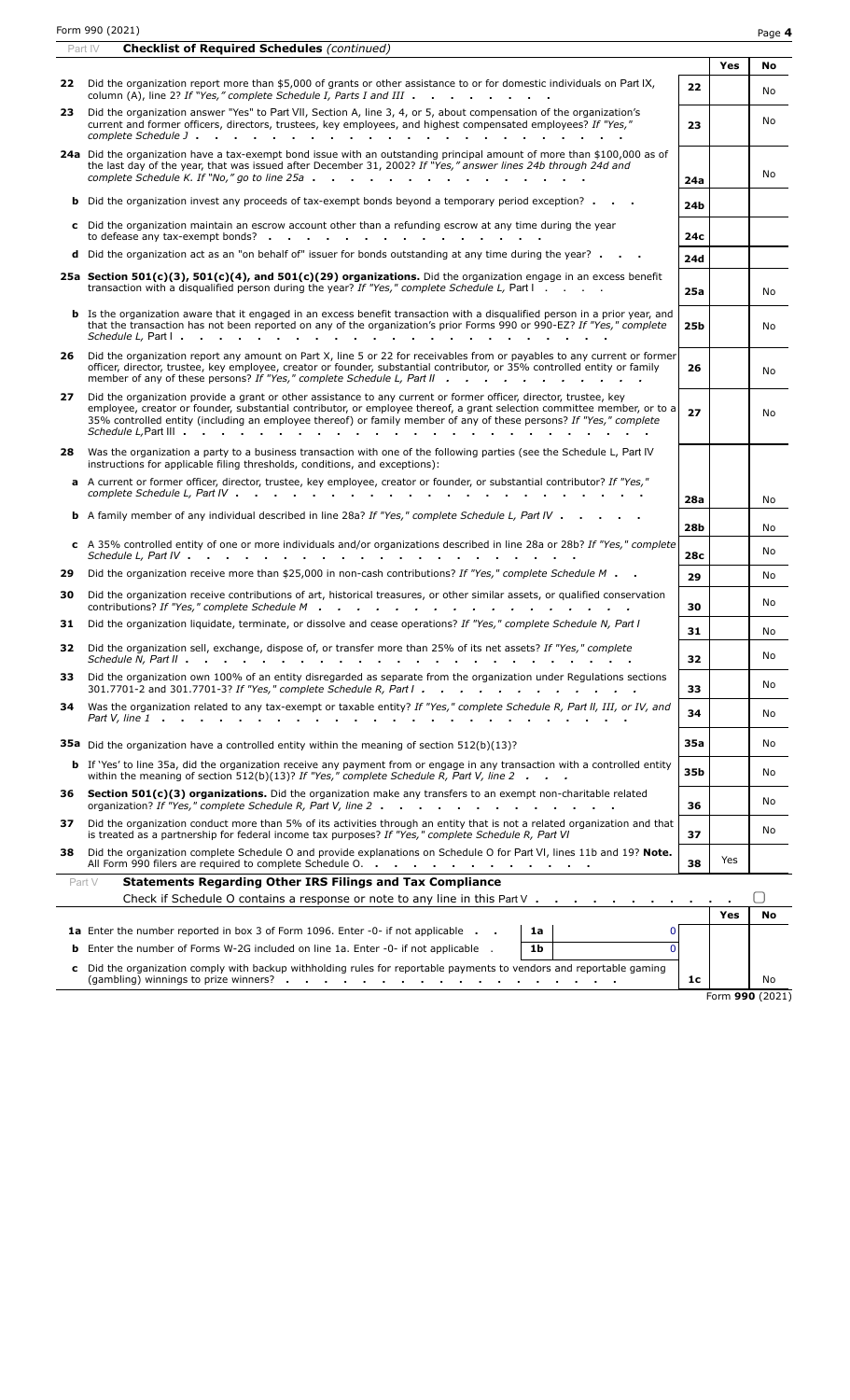|    | Form 990 (2021)                                                                                                                                                                                                                                                           |           | Page 5          |
|----|---------------------------------------------------------------------------------------------------------------------------------------------------------------------------------------------------------------------------------------------------------------------------|-----------|-----------------|
|    | Statements Regarding Other IRS Filings and Tax Compliance (continued)<br>Part V                                                                                                                                                                                           |           |                 |
|    | 2a Enter the number of employees reported on Form W-3, Transmittal of Wage and<br>Tax Statements, filed for the calendar year ending with or within the year covered by<br>this return.<br>2a<br>$\Omega$<br><b>College</b><br>$\sim$                                     |           |                 |
|    | <b>b</b> If at least one is reported on line 2a, did the organization file all required federal employment tax returns?<br>Note. If the sum of lines 1a and 2a is greater than 250, you may be required to e-file. See instructions.                                      | 2b        |                 |
|    | 3a Did the organization have unrelated business gross income of \$1,000 or more during the year?                                                                                                                                                                          | За        | No.             |
|    | <b>b</b> If "Yes," has it filed a Form 990-T for this year?If "No" to line 3b, provide an explanation in Schedule O                                                                                                                                                       | Зb        |                 |
|    | 4a At any time during the calendar year, did the organization have an interest in, or a signature or other authority over, a<br>financial account in a foreign country (such as a bank account, securities account, or other financial account)?                          | 4a        | No              |
|    | <b>b</b> If "Yes," enter the name of the foreign country: $\blacktriangleright$<br>See instructions for filing requirements for FinCEN Form 114, Report of Foreign Bank and Financial Accounts (FBAR).                                                                    |           |                 |
|    | <b>5a</b> Was the organization a party to a prohibited tax shelter transaction at any time during the tax year?                                                                                                                                                           | 5a        | No              |
|    | <b>b</b> Did any taxable party notify the organization that it was or is a party to a prohibited tax shelter transaction?                                                                                                                                                 | 5b        | No              |
|    | c If "Yes," to line 5a or 5b, did the organization file Form 8886-T? $\cdot$ $\cdot$ $\cdot$ $\cdot$                                                                                                                                                                      | 5c        |                 |
|    | 6a Does the organization have annual gross receipts that are normally greater than \$100,000, and did the organization                                                                                                                                                    | 6a        | No              |
|    | solicit any contributions that were not tax deductible as charitable contributions?                                                                                                                                                                                       |           |                 |
|    | <b>b</b> If "Yes," did the organization include with every solicitation an express statement that such contributions or gifts were<br>not tax deductible? .<br>and the company of the company of                                                                          | 6b        |                 |
| 7  | Organizations that may receive deductible contributions under section $170(c)$ .                                                                                                                                                                                          |           |                 |
|    | a Did the organization receive a payment in excess of \$75 made partly as a contribution and partly for goods and services<br>provided to the payor? .<br>the contract of the contract of the contract of the contract of the contract of the contract of the contract of | 7а        | No.             |
|    | <b>b</b> If "Yes," did the organization notify the donor of the value of the goods or services provided?                                                                                                                                                                  | 7b        |                 |
|    | c Did the organization sell, exchange, or otherwise dispose of tangible personal property for which it was required to file<br>Form 8282? .                                                                                                                               | 7с        | No              |
|    | <b>d</b> If "Yes," indicate the number of Forms 8282 filed during the year<br><b>7d</b>                                                                                                                                                                                   |           |                 |
|    | e Did the organization receive any funds, directly or indirectly, to pay premiums on a personal benefit contract?                                                                                                                                                         | 7е        | No              |
|    | f Did the organization, during the year, pay premiums, directly or indirectly, on a personal benefit contract?                                                                                                                                                            | <b>7f</b> | No              |
|    | g If the organization received a contribution of qualified intellectual property, did the organization file Form 8899 as                                                                                                                                                  |           |                 |
|    | required?                                                                                                                                                                                                                                                                 | 7g        | No              |
|    | h If the organization received a contribution of cars, boats, airplanes, or other vehicles, did the organization file a Form<br>1098-C?                                                                                                                                   | 7h        | No              |
| 8  | Sponsoring organizations maintaining donor advised funds. Did a donor advised fund maintained by the<br>sponsoring organization have excess business holdings at any time during the year? $\cdot \cdot \cdot$                                                            | 8         | No              |
| 9  | Sponsoring organizations maintaining donor advised funds.                                                                                                                                                                                                                 |           |                 |
| a  | Did the sponsoring organization make any taxable distributions under section 4966?                                                                                                                                                                                        | <b>9a</b> | No              |
|    | <b>b</b> Did the sponsoring organization make a distribution to a donor, donor advisor, or related person?                                                                                                                                                                | 9b        | No              |
| 10 | Section 501(c)(7) organizations. Enter:                                                                                                                                                                                                                                   |           |                 |
| a  | 10a<br>Initiation fees and capital contributions included on Part VIII, line 12                                                                                                                                                                                           |           |                 |
| b  | Gross receipts, included on Form 990, Part VIII, line 12, for public use of club facilities<br>10 <sub>b</sub>                                                                                                                                                            |           |                 |
| 11 | Section 501(c)(12) organizations. Enter:<br>Gross income from members or shareholders<br>11a                                                                                                                                                                              |           |                 |
| a  | <b>b</b> Gross income from other sources. (Do not net amounts due or paid to other sources<br>against amounts due or received from them.) $\cdot \cdot \cdot \cdot \cdot$<br>11b                                                                                          |           |                 |
|    | 12a Section 4947(a)(1) non-exempt charitable trusts. Is the organization filing Form 990 in lieu of Form 1041?                                                                                                                                                            | 12a       |                 |
|    | <b>b</b> If "Yes," enter the amount of tax-exempt interest received or accrued during the year.<br>12b                                                                                                                                                                    |           |                 |
| 13 | Section $501(c)(29)$ qualified nonprofit health insurance issuers.                                                                                                                                                                                                        |           |                 |
|    | <b>a</b> Is the organization licensed to issue qualified health plans in more than one state?<br><b>Note.</b> See the instructions for additional information the organization must report on Schedule O.                                                                 | 13a       |                 |
|    | <b>b</b> Enter the amount of reserves the organization is required to maintain by the states in<br>13 <sub>b</sub><br>which the organization is licensed to issue qualified health plans                                                                                  |           |                 |
|    | <b>c</b> Enter the amount of reserves on hand.<br>13 <sub>c</sub>                                                                                                                                                                                                         |           |                 |
|    | 14a Did the organization receive any payments for indoor tanning services during the tax year?                                                                                                                                                                            | 14a       | No.             |
|    | <b>b</b> If "Yes," has it filed a Form 720 to report these payments?If "No," provide an explanation in Schedule O                                                                                                                                                         | 14b       |                 |
| 15 | Is the organization subject to the section 4960 tax on payment(s) of more than $$1,000,000$ in remuneration or excess<br>parachute payment(s) during the year?.<br><b>Contract Contract</b><br>If "Yes," see the instructions and file Form 4720, Schedule N.             | 15        | No              |
| 16 | Is the organization an educational institution subject to the section 4968 excise tax on net investment income?<br>If "Yes," complete Form 4720, Schedule O.                                                                                                              | 16        | No              |
| 17 | <b>Section 501(c)(21) organizations.</b> Did the trust, any disqualified person, or mine operator engage in any activities<br>that would result in the imposition of an excise tax under sextion 4951, 4952, or 4953? $\blacksquare$                                      | 17        | No              |
|    | If "Yes," complete Form 6069.                                                                                                                                                                                                                                             |           | Form 990 (2021) |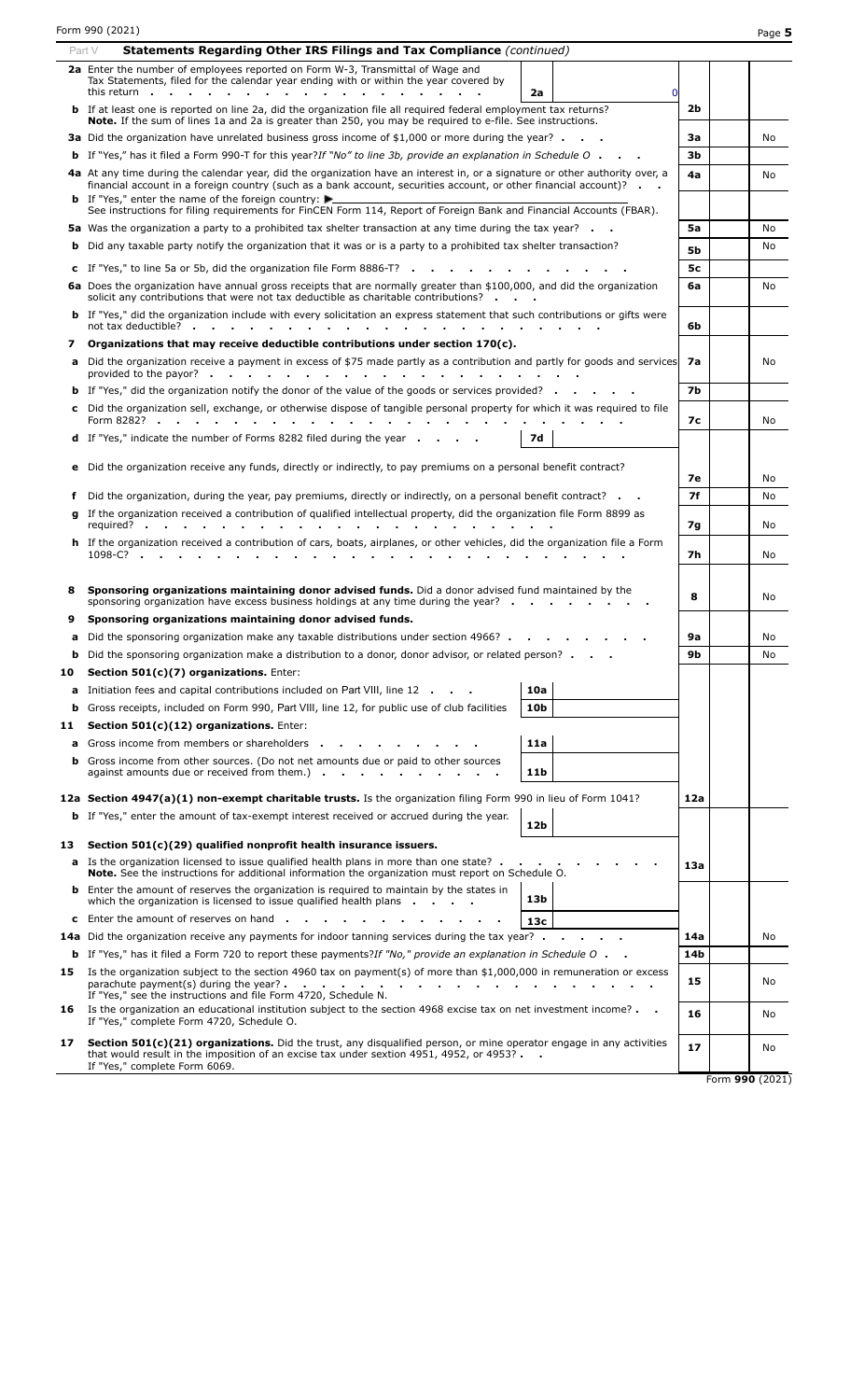|    | Form 990 (2021)                                                                                                                                                                                                                                                                                                                     |           |     | Page 6                       |
|----|-------------------------------------------------------------------------------------------------------------------------------------------------------------------------------------------------------------------------------------------------------------------------------------------------------------------------------------|-----------|-----|------------------------------|
|    | Governance, Management, and Disclosure. For each "Yes" response to lines 2 through 7b below, and for a "No" response to<br>Part VI<br>lines 8a, 8b, or 10b below, describe the circumstances, processes, or changes in Schedule O. See instructions.<br>Check if Schedule O contains a response or note to any line in this Part VI |           |     | $\boldsymbol{ \mathcal{p} }$ |
|    | <b>Section A. Governing Body and Management</b>                                                                                                                                                                                                                                                                                     |           |     |                              |
|    |                                                                                                                                                                                                                                                                                                                                     |           | Yes | No                           |
|    | 1a Enter the number of voting members of the governing body at the end of the tax year<br>1a                                                                                                                                                                                                                                        |           |     |                              |
|    | If there are material differences in voting rights among members of the governing<br>body, or if the governing body delegated broad authority to an executive committee or<br>similar committee, explain in Schedule O.                                                                                                             |           |     |                              |
|    | <b>b</b> Enter the number of voting members included in line 1a, above, who are independent<br>7<br>1b                                                                                                                                                                                                                              |           |     |                              |
| 2  | Did any officer, director, trustee, or key employee have a family relationship or a business relationship with any other<br>officer, director, trustee, or key employee?                                                                                                                                                            | 2         |     | No                           |
| з  | Did the organization delegate control over management duties customarily performed by or under the direct supervision<br>of officers, directors or trustees, or key employees to a management company or other person? .                                                                                                            | 3         |     | No                           |
| 4  | Did the organization make any significant changes to its governing documents since the prior Form 990 was filed? .                                                                                                                                                                                                                  | 4         |     | No                           |
| 5  | Did the organization become aware during the year of a significant diversion of the organization's assets?                                                                                                                                                                                                                          | 5         |     | No                           |
| 6  | Did the organization have members or stockholders?                                                                                                                                                                                                                                                                                  | 6         |     | No                           |
|    | 7a Did the organization have members, stockholders, or other persons who had the power to elect or appoint one or more                                                                                                                                                                                                              | 7a        |     | No                           |
|    | <b>b</b> Are any governance decisions of the organization reserved to (or subject to approval by) members, stockholders, or<br>persons other than the governing body?.<br>and a series of the contract of the contract of                                                                                                           | <b>7b</b> |     | No                           |
| 8  | Did the organization contemporaneously document the meetings held or written actions undertaken during the year by<br>the following:                                                                                                                                                                                                |           |     |                              |
|    | <b>a</b> The governing body? .                                                                                                                                                                                                                                                                                                      | 8а        | Yes |                              |
| b  | Each committee with authority to act on behalf of the governing body?                                                                                                                                                                                                                                                               | 8b        |     | No                           |
| 9  | Is there any officer, director, trustee, or key employee listed in Part VII, Section A, who cannot be reached at the<br>organization's mailing address? If "Yes," provide the names and addresses in Schedule O                                                                                                                     | 9         |     | No                           |
|    | Section B. Policies (This Section B requests information about policies not required by the Internal Revenue Code.)                                                                                                                                                                                                                 |           |     |                              |
|    |                                                                                                                                                                                                                                                                                                                                     |           | Yes | No                           |
|    | <b>10a</b> Did the organization have local chapters, branches, or affiliates? .                                                                                                                                                                                                                                                     | 10a       |     | No                           |
|    | <b>b</b> If "Yes," did the organization have written policies and procedures governing the activities of such chapters, affiliates,<br>and branches to ensure their operations are consistent with the organization's exempt purposes?                                                                                              | 10b       |     |                              |
|    | 11a Has the organization provided a complete copy of this Form 990 to all members of its governing body before filing the<br>$form?$ .<br>$\sim$ $\sim$ $\sim$                                                                                                                                                                      | 11a       |     | No                           |
|    | <b>b</b> Describe on Schedule O the process, if any, used by the organization to review this Form 990. $\cdot$                                                                                                                                                                                                                      |           |     |                              |
|    | 12a Did the organization have a written conflict of interest policy? If "No," go to line 13                                                                                                                                                                                                                                         | 12a       |     | No                           |
|    | <b>b</b> Were officers, directors, or trustees, and key employees required to disclose annually interests that could give rise to<br>conflicts?                                                                                                                                                                                     | 12b       |     |                              |
|    | c Did the organization regularly and consistently monitor and enforce compliance with the policy? If "Yes," describe on<br>Schedule O how this was done $\cdots$ , $\cdots$ , $\cdots$ , $\cdots$ , $\cdots$ , $\cdots$ , $\cdots$                                                                                                  | 12c       |     |                              |
| 13 | Did the organization have a written whistleblower policy?                                                                                                                                                                                                                                                                           | 13        |     | No                           |
| 14 | Did the organization have a written document retention and destruction policy? $\cdot \cdot \cdot$                                                                                                                                                                                                                                  | 14        |     | No                           |
| 15 | Did the process for determining compensation of the following persons include a review and approval by independent<br>persons, comparability data, and contemporaneous substantiation of the deliberation and decision?                                                                                                             |           |     |                              |
|    | a The organization's CEO, Executive Director, or top management official                                                                                                                                                                                                                                                            | 15a       |     | No                           |
|    | <b>b</b> Other officers or key employees of the organization                                                                                                                                                                                                                                                                        | 15b       |     | No                           |
|    | If "Yes" to line 15a or 15b, describe the process on Schedule O. See instructions.                                                                                                                                                                                                                                                  |           |     |                              |
|    | 16a Did the organization invest in, contribute assets to, or participate in a joint venture or similar arrangement with a<br>taxable entity during the year? $\cdots$ , $\cdots$ , $\cdots$ , $\cdots$ , $\cdots$ , $\cdots$ , $\cdots$ , $\cdots$ , $\cdots$                                                                       | 16a       |     | No                           |
|    | <b>b</b> If "Yes," did the organization follow a written policy or procedure requiring the organization to evaluate its participation<br>in joint venture arrangements under applicable federal tax law, and take steps to safeguard the organization's exempt<br>status with respect to such arrangements?                         | 16b       |     | No                           |
|    |                                                                                                                                                                                                                                                                                                                                     |           |     |                              |
|    | <b>Section C. Disclosure</b><br>17 List the states with which a copy of this Form 990 is required to be filed                                                                                                                                                                                                                       |           |     |                              |

**18** Section 6104 requires an organization to make its Form 1023 (1024 or 1024-A, if applicable), 990, and 990-T (section 501(c)(3)s only) available for public inspection. Indicate how you made these available. Check all that apply.

Own website  $\Box$  Another's website  $\Box$  Upon request  $\Box$  Other (explain in Schedule O)

**19** Describe in Schedule O whether (and if so, how) the organization made its governing documents, conflict of interest policy, and financial statements available to the public during the tax year.

**20** State the name, address, and telephone number of the person who possesses the organization's books and records:

Erwan Quintin 8917 Timber Wolf Trl Madison, WI 537172728 (608) 616-5139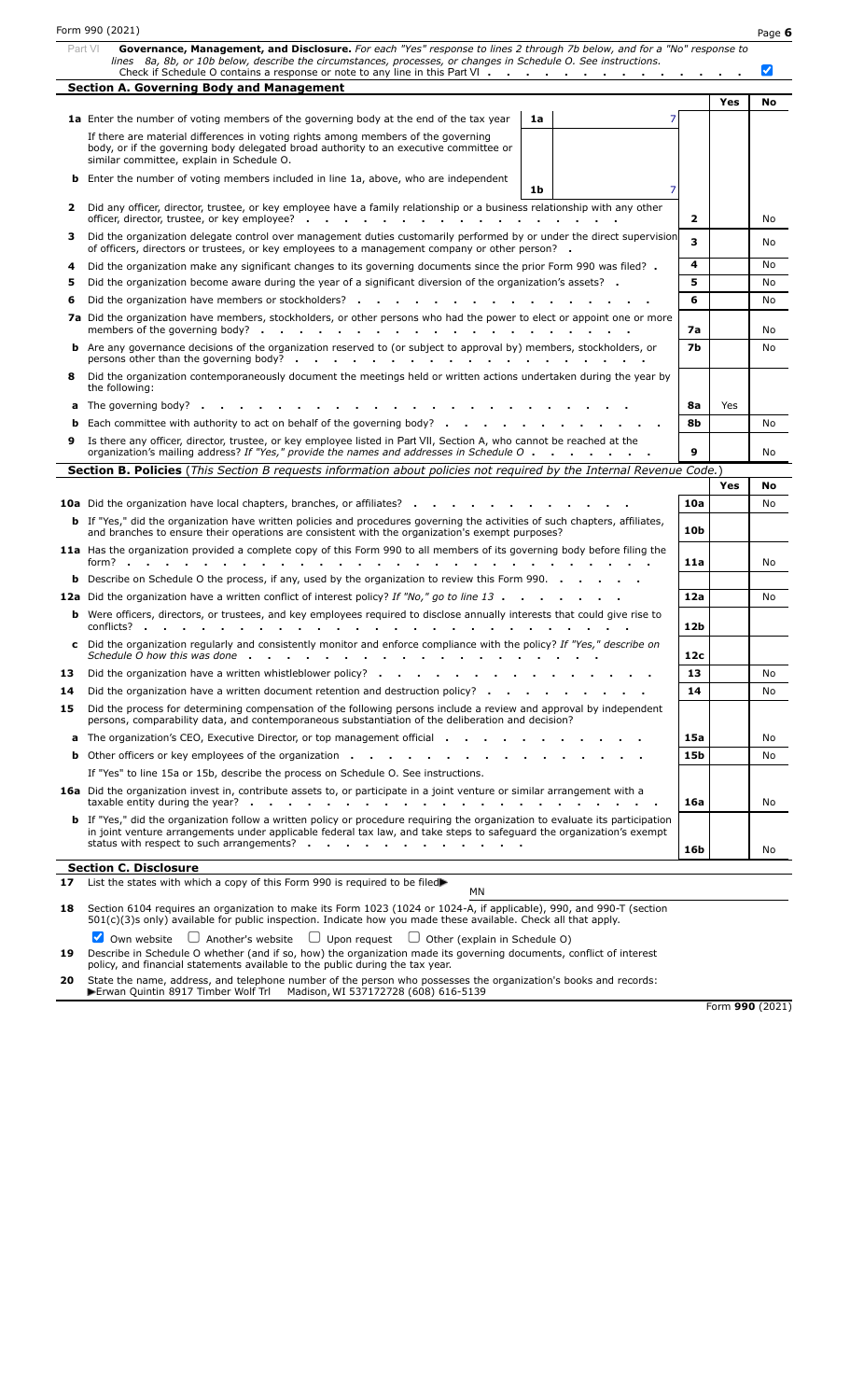| Part VII | Compensation of Officers, Directors, Trustees, Key Employees, Highest Compensated Employees,<br>and Independent Contractors       |  |  |  |  |  |  |  |  |  |  |
|----------|-----------------------------------------------------------------------------------------------------------------------------------|--|--|--|--|--|--|--|--|--|--|
|          | Check if Schedule O contains a response or note to any line in this Part VII $\cdots$ , $\cdots$ , $\cdots$ , $\cdots$ , $\cdots$ |  |  |  |  |  |  |  |  |  |  |

**Section A. Officers, Directors, Trustees, Key Employees, and Highest Compensated Employees**

**1a** Complete this table for all persons required to be listed. Report compensation for the calendar year ending with or within the organization's tax year.

List all of the organization's **current** officers, directors, trustees (whether individuals or organizations), regardless of amount of compensation. Enter -0- in columns (D), (E), and (F) if no compensation was paid.

List all of the organization's **current** key employees, if any. See the instructions for definition of "key employee."

List the organization's five **current** highest compensated employees (other than an officer, director, trustee or key employee)

who received reportable compensation (box 5 of Form W-2, Form 1099-MISC, and/or box 1 of Form 1099-NEC) of more than \$100,000 from the organization and any related organizations.

List all of the organization's **former** officers, key employees, or highest compensated employees who received more than \$100,000 of reportable compensation from the organization and any related organizations.

List all of the organization's **former directors or trustees** that received, in the capacity as a former director or trustee of the organization, more than \$10,000 of reportable compensation from the organization and any related organizations.

See the instructions for the order in which to list the persons above.

 $\Box$  Check this box if neither the organization nor any related organization compensated any current officer, director, or trustee.

| (A)<br>Name and title                 | (B)<br>Average<br>hours per<br>week (list<br>any hours for | Position (do not check more         |                               | (C)     |              | than one box, unless<br>person is both an officer<br>and a director/trustee) |        | (D)<br>Reportable<br>compensation<br>from the<br>organization | (E)<br>Reportable<br>compensation<br>from related<br>organizations | (F)<br>Estimated<br>amount of other<br>compensation<br>from the |  |
|---------------------------------------|------------------------------------------------------------|-------------------------------------|-------------------------------|---------|--------------|------------------------------------------------------------------------------|--------|---------------------------------------------------------------|--------------------------------------------------------------------|-----------------------------------------------------------------|--|
|                                       | related<br>organizations<br>below dotted<br>line)          | ą<br>Individual trustee<br>director | Institutional<br>Truster<br>œ | Officer | Key employee | Highest compensated<br>employee                                              | Former | (W-2/1099-<br>MISC/1099-<br>NEC)                              | (W-2/1099-<br>MISC/1099-<br>NEC)                                   | organization and<br>related<br>organizations                    |  |
| (1) Erwan Quintin<br>Treasurer        | 1.00<br>                                                   |                                     |                               | X       |              |                                                                              |        | $\mathbf 0$                                                   | $\mathbf 0$                                                        |                                                                 |  |
| (2) Elln McGrattan<br>President       | 1.00<br>,,,,,,,,,,,,,,,,                                   |                                     |                               | X       |              |                                                                              |        | 0                                                             | $\mathbf 0$                                                        | n                                                               |  |
| (3) David Levine<br><br>Director      | 1.00<br>                                                   |                                     |                               | X       |              |                                                                              |        | $\mathbf 0$                                                   | $\Omega$                                                           | n                                                               |  |
| (4) Boyan Jovanovic<br><br>Director   | 1.00<br>                                                   |                                     |                               | X       |              |                                                                              |        | $\mathbf 0$                                                   | $\mathbf 0$                                                        | $\Omega$                                                        |  |
| (5) Marina Azzimonti<br><br>Secretary | 1.00<br>                                                   |                                     |                               | X       |              |                                                                              |        | $\mathbf 0$                                                   | $\Omega$                                                           | n                                                               |  |
| (6) Timothy Kehoe<br><br>Director     | 1.00<br>                                                   |                                     |                               | X       |              |                                                                              |        | $\mathbf 0$                                                   | $\mathbf 0$                                                        | n                                                               |  |
| (7) Edward Prescott<br>Director       | 1.00<br>,,,,,,,,,,,,,,,,                                   |                                     |                               | X       |              |                                                                              |        | $\mathbf 0$                                                   | 0                                                                  | 0                                                               |  |
| (8) Thomas Sargent<br><br>Director    | 1.00<br>,,,,,,,,,,,,,,,,                                   |                                     |                               | X       |              |                                                                              |        | $\mathbf 0$                                                   | $\mathbf 0$                                                        | n                                                               |  |
| (9) Richard Rogerson<br>Director      | 1.00<br>                                                   |                                     |                               | X       |              |                                                                              |        | $\mathbf 0$                                                   | $\mathbf 0$                                                        | $\Omega$                                                        |  |
| (10) Ramon Marimon<br><br>Director    | 1.00<br>                                                   |                                     |                               | X       |              |                                                                              |        | $\mathbf 0$                                                   | 0                                                                  | n                                                               |  |
|                                       |                                                            |                                     |                               |         |              |                                                                              |        |                                                               |                                                                    |                                                                 |  |
|                                       |                                                            |                                     |                               |         |              |                                                                              |        |                                                               |                                                                    |                                                                 |  |
|                                       |                                                            |                                     |                               |         |              |                                                                              |        |                                                               |                                                                    |                                                                 |  |
|                                       |                                                            |                                     |                               |         |              |                                                                              |        |                                                               |                                                                    |                                                                 |  |
|                                       |                                                            |                                     |                               |         |              |                                                                              |        |                                                               |                                                                    |                                                                 |  |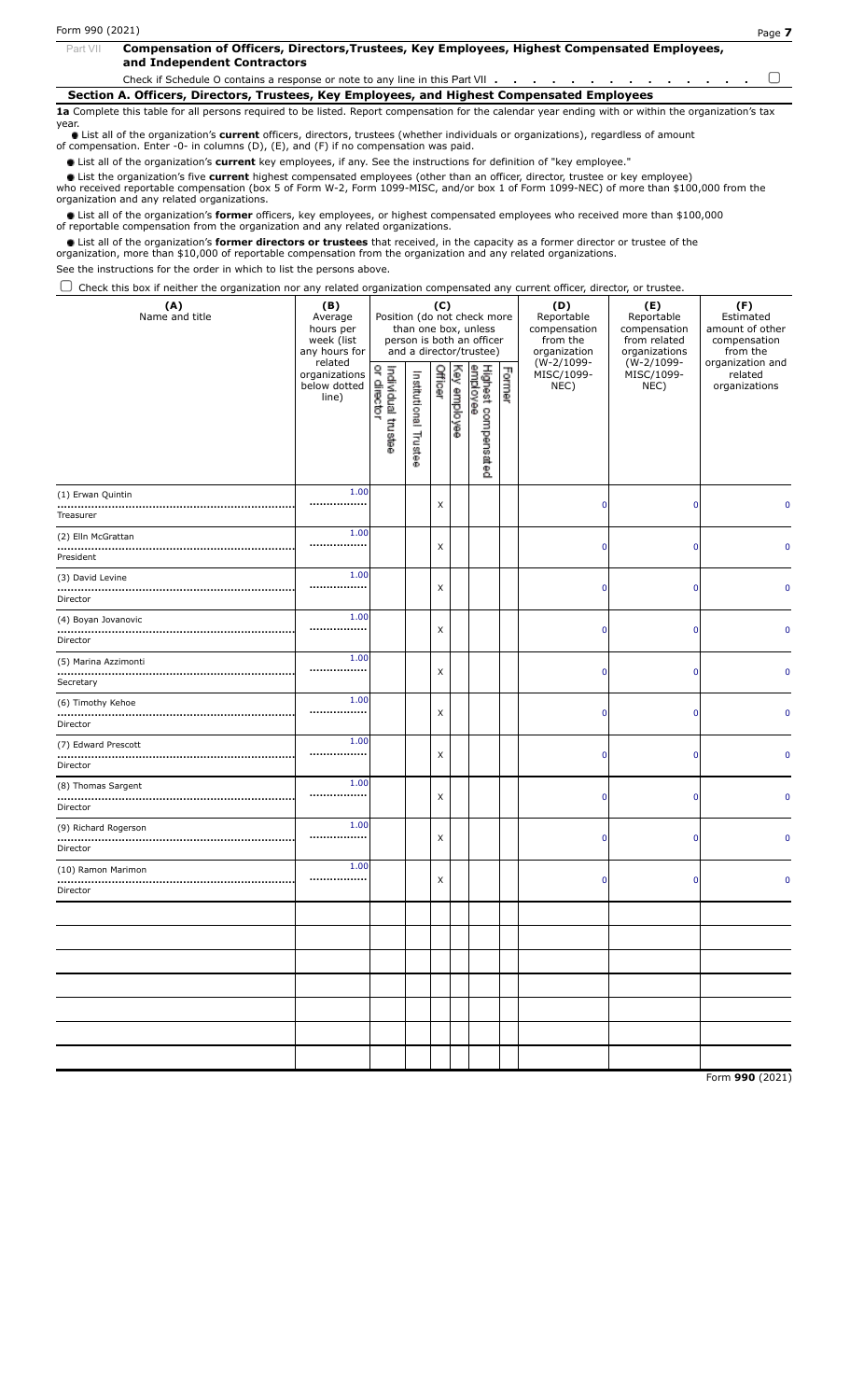| Section A. Officers, Directors, Trustees, Key Employees, and Highest Compensated Employees (continued)<br>Part VII                                                                                                                                                                                       |                                                                       |                                                                                                                                                                                             |                          |         |              |                                    |        |  |                |                                                                                   |          |                                                                                     |             |
|----------------------------------------------------------------------------------------------------------------------------------------------------------------------------------------------------------------------------------------------------------------------------------------------------------|-----------------------------------------------------------------------|---------------------------------------------------------------------------------------------------------------------------------------------------------------------------------------------|--------------------------|---------|--------------|------------------------------------|--------|--|----------------|-----------------------------------------------------------------------------------|----------|-------------------------------------------------------------------------------------|-------------|
| (A)<br>Name and title                                                                                                                                                                                                                                                                                    | (B)<br>Average<br>hours per<br>week (list<br>any hours for<br>related | (C)<br>Position (do not check more<br>Reportable<br>than one box, unless person<br>compensation<br>is both an officer and a<br>from the<br>director/trustee)<br>organization (W-<br>2/1099- |                          |         |              |                                    |        |  |                | (E)<br>Reportable<br>compensation<br>from related<br>organizations (W-<br>2/1099- |          | (F)<br>Estimated<br>amount of other<br>compensation<br>from the<br>organization and |             |
|                                                                                                                                                                                                                                                                                                          | organizations<br>below dotted<br>line)                                | Individual trustee<br>or director                                                                                                                                                           | Institutional<br>Trustee | Officer | Key employee | Highest compensat<br>employee<br>2 | Former |  | MISC/1099-NEC) | MISC/1099-NEC)                                                                    |          | related<br>organizations                                                            |             |
|                                                                                                                                                                                                                                                                                                          |                                                                       |                                                                                                                                                                                             |                          |         |              |                                    |        |  |                |                                                                                   |          |                                                                                     |             |
|                                                                                                                                                                                                                                                                                                          |                                                                       |                                                                                                                                                                                             |                          |         |              |                                    |        |  |                |                                                                                   |          |                                                                                     |             |
|                                                                                                                                                                                                                                                                                                          |                                                                       |                                                                                                                                                                                             |                          |         |              |                                    |        |  |                |                                                                                   |          |                                                                                     |             |
|                                                                                                                                                                                                                                                                                                          |                                                                       |                                                                                                                                                                                             |                          |         |              |                                    |        |  |                |                                                                                   |          |                                                                                     |             |
|                                                                                                                                                                                                                                                                                                          |                                                                       |                                                                                                                                                                                             |                          |         |              |                                    |        |  |                |                                                                                   |          |                                                                                     |             |
|                                                                                                                                                                                                                                                                                                          |                                                                       |                                                                                                                                                                                             |                          |         |              |                                    |        |  |                |                                                                                   |          |                                                                                     |             |
|                                                                                                                                                                                                                                                                                                          |                                                                       |                                                                                                                                                                                             |                          |         |              |                                    |        |  |                |                                                                                   |          |                                                                                     |             |
|                                                                                                                                                                                                                                                                                                          |                                                                       |                                                                                                                                                                                             |                          |         |              |                                    |        |  |                |                                                                                   |          |                                                                                     |             |
|                                                                                                                                                                                                                                                                                                          |                                                                       |                                                                                                                                                                                             |                          |         |              |                                    |        |  |                |                                                                                   |          |                                                                                     |             |
|                                                                                                                                                                                                                                                                                                          |                                                                       |                                                                                                                                                                                             |                          |         |              |                                    |        |  |                |                                                                                   |          |                                                                                     |             |
|                                                                                                                                                                                                                                                                                                          |                                                                       |                                                                                                                                                                                             |                          |         |              |                                    |        |  |                |                                                                                   |          |                                                                                     |             |
| 1b<br>Sub-Total.                                                                                                                                                                                                                                                                                         |                                                                       |                                                                                                                                                                                             |                          |         |              |                                    |        |  |                |                                                                                   |          |                                                                                     |             |
| c<br>Total from continuation sheets to Part VII, Section A.<br>d                                                                                                                                                                                                                                         |                                                                       |                                                                                                                                                                                             |                          |         |              |                                    |        |  | $\Omega$       |                                                                                   | $\Omega$ |                                                                                     | $\mathbf 0$ |
| Total (add lines 1b and 1c) $\cdots$ $\cdots$ $\cdots$ $\cdots$                                                                                                                                                                                                                                          |                                                                       |                                                                                                                                                                                             |                          |         | ▶            |                                    |        |  |                |                                                                                   |          |                                                                                     |             |
| Total number of individuals (including but not limited to those listed above) who received more than \$100,000<br>$\overline{2}$<br>of reportable compensation from the organization $\blacktriangleright$ 0                                                                                             |                                                                       |                                                                                                                                                                                             |                          |         |              |                                    |        |  |                |                                                                                   |          |                                                                                     |             |
|                                                                                                                                                                                                                                                                                                          |                                                                       |                                                                                                                                                                                             |                          |         |              |                                    |        |  |                |                                                                                   |          | Yes                                                                                 | No          |
| Did the organization list any former officer, director or trustee, key employee, or highest compensated employee on<br>з<br>line 1a? If "Yes," complete Schedule J for such individual .                                                                                                                 |                                                                       |                                                                                                                                                                                             |                          |         |              |                                    |        |  |                |                                                                                   | з        |                                                                                     | No          |
| For any individual listed on line 1a, is the sum of reportable compensation and other compensation from the<br>4<br>organization and related organizations greater than \$150,000? If "Yes," complete Schedule J for such<br>individual                                                                  |                                                                       |                                                                                                                                                                                             |                          |         |              |                                    |        |  |                |                                                                                   | 4        |                                                                                     | No          |
| Did any person listed on line 1a receive or accrue compensation from any unrelated organization or individual for<br>5                                                                                                                                                                                   |                                                                       |                                                                                                                                                                                             |                          |         |              |                                    |        |  |                |                                                                                   |          |                                                                                     |             |
| services rendered to the organization?If "Yes," complete Schedule J for such person.                                                                                                                                                                                                                     |                                                                       |                                                                                                                                                                                             |                          |         |              |                                    |        |  |                |                                                                                   | 5        |                                                                                     | No          |
| <b>Section B. Independent Contractors</b><br>Complete this table for your five highest compensated independent contractors that received more than \$100,000 of compensation<br>1<br>from the organization. Report compensation for the calendar year ending with or within the organization's tax year. |                                                                       |                                                                                                                                                                                             |                          |         |              |                                    |        |  |                |                                                                                   |          |                                                                                     |             |
|                                                                                                                                                                                                                                                                                                          | (A)<br>Name and business address                                      |                                                                                                                                                                                             |                          |         |              |                                    |        |  |                | (B)<br>Description of services                                                    |          | (C)<br>Compensation                                                                 |             |
|                                                                                                                                                                                                                                                                                                          |                                                                       |                                                                                                                                                                                             |                          |         |              |                                    |        |  |                |                                                                                   |          |                                                                                     |             |
|                                                                                                                                                                                                                                                                                                          |                                                                       |                                                                                                                                                                                             |                          |         |              |                                    |        |  |                |                                                                                   |          |                                                                                     |             |
| Total number of independent contractors (including but not limited to those listed above) who received more than \$100,000 of<br>2                                                                                                                                                                       |                                                                       |                                                                                                                                                                                             |                          |         |              |                                    |        |  |                |                                                                                   |          |                                                                                     |             |
| compensation from the organization $\blacktriangleright$ 0                                                                                                                                                                                                                                               |                                                                       |                                                                                                                                                                                             |                          |         |              |                                    |        |  |                |                                                                                   |          |                                                                                     |             |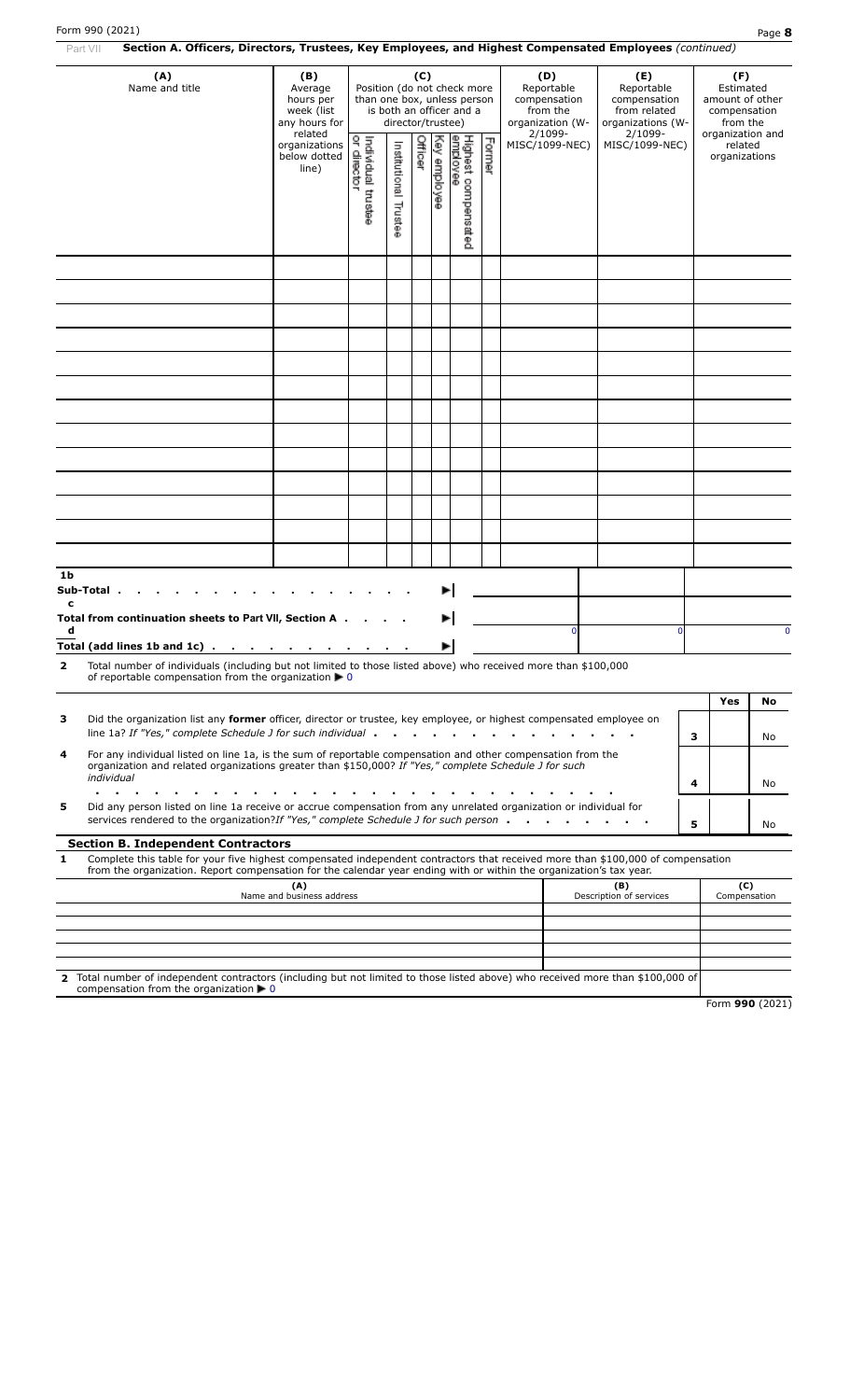| Part VIII                |                                  |                                                             | <b>Statement of Revenue</b>                                                     |                                                         |                      |                      |                                                    |                                         |                                                                      |
|--------------------------|----------------------------------|-------------------------------------------------------------|---------------------------------------------------------------------------------|---------------------------------------------------------|----------------------|----------------------|----------------------------------------------------|-----------------------------------------|----------------------------------------------------------------------|
|                          |                                  |                                                             | Check if Schedule O contains a response or note to any line in this Part VIII . |                                                         |                      |                      | $\sim$<br>$\sim$ 100 $\sim$ 100 $\sim$             |                                         |                                                                      |
|                          |                                  |                                                             |                                                                                 |                                                         |                      | (A)<br>Total revenue | (B)<br>Related or<br>exempt<br>function<br>revenue | (C)<br>Unrelated<br>business<br>revenue | (D)<br>Revenue<br>excluded from<br>tax under sections<br>$512 - 514$ |
| $\overline{\phantom{a}}$ |                                  |                                                             | 1a Federated campaigns                                                          | 1a                                                      |                      | $\bf{0}$             |                                                    |                                         |                                                                      |
|                          | Contributions,<br>Gifts, Grants, |                                                             | <b>b</b> Membership dues                                                        | 1b                                                      |                      | $\mathbf{0}$         |                                                    |                                         |                                                                      |
|                          | and OtherAmt                     |                                                             | c Fundraising events                                                            | 1 <sub>c</sub>                                          |                      | $\mathbf 0$          |                                                    |                                         |                                                                      |
| Similar<br>Amounts       |                                  | d Related organizations                                     |                                                                                 | 1 <sub>d</sub>                                          |                      | $\mathbf 0$          |                                                    |                                         |                                                                      |
|                          |                                  |                                                             | e Government grants (contributions)                                             | 1e                                                      |                      | 0                    |                                                    |                                         |                                                                      |
|                          |                                  |                                                             | f All other contributions, gifts, grants,<br>and similar amounts not included   | 1f                                                      |                      | 0                    |                                                    |                                         |                                                                      |
|                          |                                  | above                                                       | <b>q</b> Noncash contributions included in                                      |                                                         |                      |                      |                                                    |                                         |                                                                      |
|                          |                                  | lines $1a - 1f$ : \$                                        |                                                                                 | 1g                                                      |                      |                      |                                                    |                                         |                                                                      |
|                          |                                  |                                                             | h Total. Add lines 1a-1f.                                                       |                                                         |                      |                      | $\mathbf 0$                                        |                                         |                                                                      |
|                          |                                  |                                                             |                                                                                 |                                                         | <b>Business Code</b> |                      |                                                    |                                         |                                                                      |
|                          |                                  | 2a Conference registration                                  |                                                                                 |                                                         | 611770               | 88,350               | 88,350                                             |                                         |                                                                      |
|                          |                                  |                                                             |                                                                                 |                                                         |                      |                      |                                                    |                                         |                                                                      |
|                          | b                                |                                                             |                                                                                 |                                                         |                      |                      |                                                    |                                         |                                                                      |
|                          | c                                |                                                             |                                                                                 |                                                         |                      |                      |                                                    |                                         |                                                                      |
|                          |                                  |                                                             |                                                                                 |                                                         |                      |                      |                                                    |                                         |                                                                      |
|                          | d                                |                                                             |                                                                                 |                                                         |                      |                      |                                                    |                                         |                                                                      |
| Program Service Revenue  |                                  |                                                             |                                                                                 |                                                         |                      |                      |                                                    |                                         |                                                                      |
|                          | е                                |                                                             |                                                                                 |                                                         |                      |                      |                                                    |                                         |                                                                      |
|                          |                                  |                                                             | f All other program service revenue.                                            |                                                         |                      |                      |                                                    |                                         |                                                                      |
|                          |                                  |                                                             | <b>9 Total.</b> Add lines $2a-2f$ . $\blacktriangleright$                       |                                                         | 88,350               |                      |                                                    |                                         |                                                                      |
|                          |                                  |                                                             | 3 Investment income (including dividends, interest, and other                   |                                                         |                      |                      |                                                    |                                         |                                                                      |
|                          |                                  |                                                             | similar amounts)                                                                |                                                         |                      | 6,712<br>▶           | 6,712                                              |                                         |                                                                      |
|                          |                                  |                                                             | 4 Income from investment of tax-exempt bond proceeds                            |                                                         |                      | ▶                    |                                                    |                                         |                                                                      |
|                          |                                  | 5 Royalties .                                               | $\sim 10^{-1}$<br>the contract of the con-<br>(i) Real                          | $\sim$                                                  | (ii) Personal        | ▶                    |                                                    |                                         |                                                                      |
|                          |                                  |                                                             |                                                                                 |                                                         |                      |                      |                                                    |                                         |                                                                      |
|                          |                                  | 6a Gross rents                                              | 6а                                                                              | $\Omega$                                                |                      |                      |                                                    |                                         |                                                                      |
|                          | b                                | Less: rental<br>expenses                                    | 6b                                                                              | $\mathbf 0$                                             |                      |                      |                                                    |                                         |                                                                      |
|                          | c                                | Rental income                                               |                                                                                 |                                                         |                      |                      |                                                    |                                         |                                                                      |
|                          |                                  | or (loss)                                                   | 6с                                                                              | $\Omega$                                                |                      |                      |                                                    |                                         |                                                                      |
|                          |                                  | d Net rental income or (loss).                              | $\sim$                                                                          | $\sim 10$<br>$\mathbf{r} = \mathbf{r} \cdot \mathbf{r}$ | ٠                    |                      |                                                    |                                         |                                                                      |
|                          |                                  |                                                             | (i) Securities                                                                  |                                                         | (ii) Other           |                      |                                                    |                                         |                                                                      |
|                          |                                  | 7a Gross amount<br>from sales of                            | 7а                                                                              | n                                                       |                      |                      |                                                    |                                         |                                                                      |
|                          |                                  | assets other<br>than inventory                              |                                                                                 |                                                         |                      |                      |                                                    |                                         |                                                                      |
|                          | ь                                | Less: cost or                                               | 7b                                                                              |                                                         |                      |                      |                                                    |                                         |                                                                      |
|                          |                                  | other basis and<br>sales expenses                           |                                                                                 |                                                         |                      |                      |                                                    |                                         |                                                                      |
|                          |                                  | <b>c</b> Gain or (loss)                                     | 7с                                                                              | $\Omega$                                                |                      |                      |                                                    |                                         |                                                                      |
|                          |                                  |                                                             | <b>d</b> Net gain or (loss) $\cdot \cdot \cdot \cdot \cdot$                     | $\sim$<br>$\blacksquare$                                | ►                    |                      |                                                    |                                         |                                                                      |
|                          |                                  |                                                             | 8a Gross income from fundraising events                                         |                                                         |                      |                      |                                                    |                                         |                                                                      |
|                          |                                  | (not including \$<br>contributions reported on line 1c).    | of                                                                              |                                                         |                      |                      |                                                    |                                         |                                                                      |
|                          |                                  | See Part IV, line 18.                                       | $\mathbf{r}$<br>8a                                                              |                                                         |                      | 0                    |                                                    |                                         |                                                                      |
|                          |                                  | <b>b</b> Less: direct expenses                              | 8b                                                                              |                                                         |                      | $\mathbf{0}$         |                                                    |                                         |                                                                      |
| Other Revenue            |                                  |                                                             | c Net income or (loss) from fundraising events                                  |                                                         | ►                    |                      |                                                    |                                         |                                                                      |
|                          |                                  |                                                             | 9a Gross income from gaming activities.                                         |                                                         |                      |                      |                                                    |                                         |                                                                      |
|                          |                                  | See Part IV, line 19                                        | <b>9a</b>                                                                       |                                                         |                      | 0                    |                                                    |                                         |                                                                      |
|                          |                                  |                                                             | <b>b</b> Less: direct expenses<br>9b                                            |                                                         |                      | $\mathbf{0}$         |                                                    |                                         |                                                                      |
|                          |                                  |                                                             | c Net income or (loss) from gaming activities                                   |                                                         | ►                    |                      | 0                                                  |                                         |                                                                      |
|                          |                                  |                                                             |                                                                                 |                                                         |                      |                      |                                                    |                                         |                                                                      |
|                          |                                  | 10aGross sales of inventory, less<br>returns and allowances | 10a                                                                             |                                                         |                      | 0                    |                                                    |                                         |                                                                      |
|                          |                                  | <b>b</b> Less: cost of goods sold                           | 10b                                                                             |                                                         |                      | $\mathbf{0}$         |                                                    |                                         |                                                                      |
|                          |                                  |                                                             | <b>c</b> Net income or (loss) from sales of inventory                           |                                                         |                      |                      | 0                                                  |                                         |                                                                      |
|                          |                                  |                                                             | Miscellaneous Revenue                                                           |                                                         | <b>Business Code</b> |                      |                                                    |                                         |                                                                      |
|                          | 11a                              |                                                             |                                                                                 |                                                         |                      |                      |                                                    |                                         |                                                                      |
|                          |                                  |                                                             |                                                                                 |                                                         |                      |                      |                                                    |                                         |                                                                      |
|                          | b                                |                                                             |                                                                                 |                                                         |                      |                      |                                                    |                                         |                                                                      |
|                          |                                  |                                                             |                                                                                 |                                                         |                      |                      |                                                    |                                         |                                                                      |
|                          | c                                |                                                             |                                                                                 |                                                         |                      |                      |                                                    |                                         |                                                                      |
|                          |                                  |                                                             |                                                                                 |                                                         |                      |                      |                                                    |                                         |                                                                      |
|                          |                                  | <b>d</b> All other revenue .                                |                                                                                 |                                                         |                      |                      |                                                    |                                         |                                                                      |
|                          |                                  | e Total. Add lines 11a-11d                                  | $\sim$                                                                          |                                                         |                      |                      |                                                    |                                         |                                                                      |
|                          |                                  |                                                             | 12 Total revenue. See instructions.                                             |                                                         |                      |                      |                                                    |                                         |                                                                      |
|                          |                                  |                                                             |                                                                                 |                                                         |                      | 95,062               | 95,062                                             |                                         | $\mathbf{0}$<br>$\mathbf 0$                                          |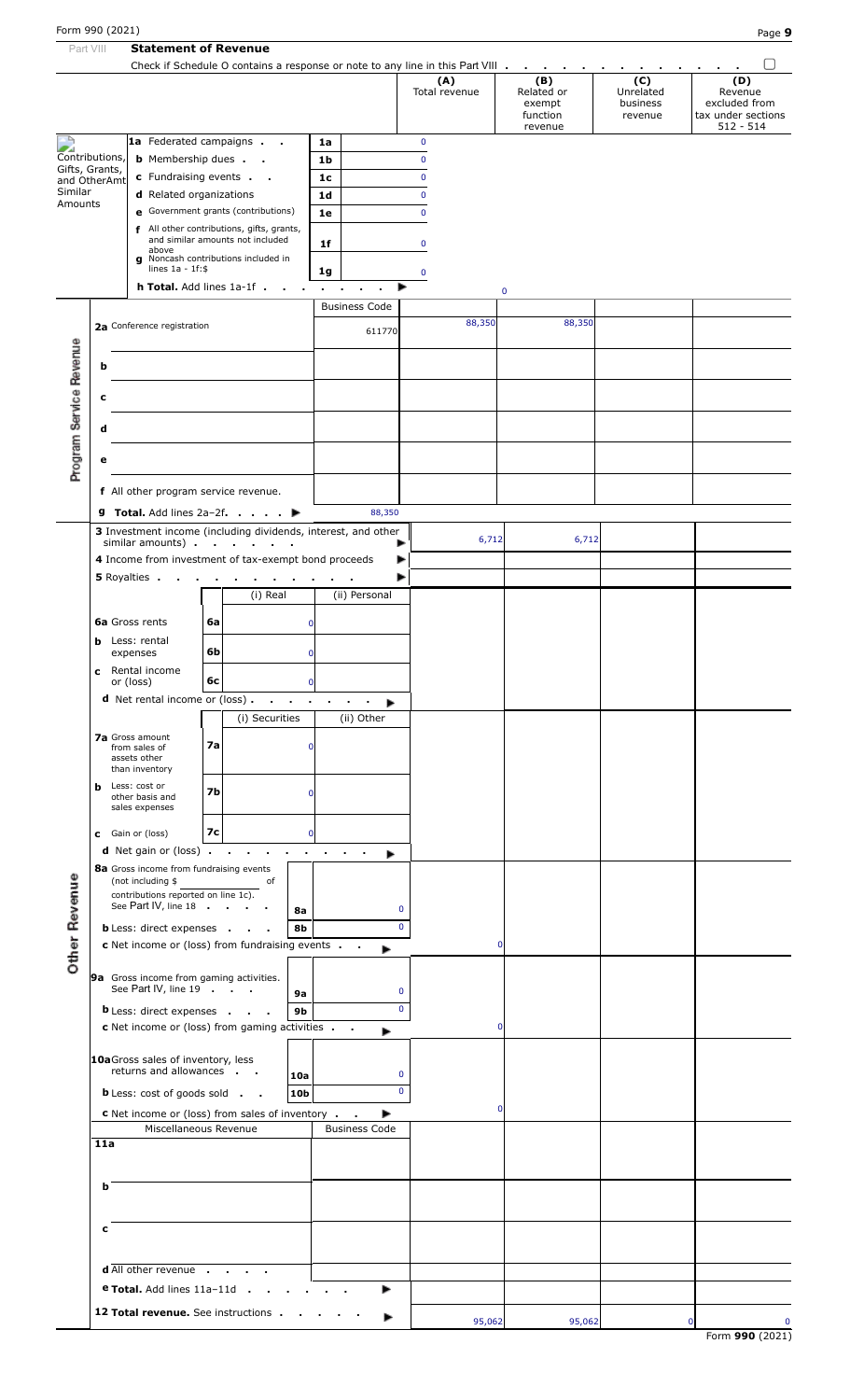|   | Section $501(c)(3)$ and $501(c)(4)$ organizations must complete all columns. All other organizations must complete column (A).                                                                                                                          |                       |                                    |                                           |                                |
|---|---------------------------------------------------------------------------------------------------------------------------------------------------------------------------------------------------------------------------------------------------------|-----------------------|------------------------------------|-------------------------------------------|--------------------------------|
|   |                                                                                                                                                                                                                                                         |                       |                                    |                                           |                                |
|   | Do not include amounts reported on lines 6b,<br>7b, 8b, 9b, and 10b of Part VIII.                                                                                                                                                                       | (A)<br>Total expenses | (B)<br>Program service<br>expenses | (C)<br>Management and<br>general expenses | (D)<br>Fundraising<br>expenses |
|   | 1 Grants and other assistance to domestic organizations and<br>domestic governments. See Part IV, line 21                                                                                                                                               | $\Omega$              | $\Omega$                           |                                           |                                |
|   | 2 Grants and other assistance to domestic individuals. See<br>Part IV, line 22                                                                                                                                                                          | $\Omega$              | $\Omega$                           |                                           |                                |
|   | 3 Grants and other assistance to foreign organizations, foreign<br>governments, and foreign individuals. See Part IV, lines 15<br>and $16.$ $\cdots$ $\cdots$ $\cdots$ $\cdots$                                                                         | $\Omega$              | $\Omega$                           |                                           |                                |
|   | 4 Benefits paid to or for members.<br>$\sim$                                                                                                                                                                                                            | $\mathbf{0}$          | $\overline{0}$                     |                                           |                                |
|   | 5 Compensation of current officers, directors, trustees, and<br>key employees                                                                                                                                                                           | $\Omega$              | $\Omega$                           |                                           |                                |
|   | 6 Compensation not included above, to disqualified persons (as<br>defined under section $4958(f)(1)$ ) and persons described in<br>section 4958(c)(3)(B)                                                                                                | $\Omega$              | $\mathbf{0}$                       |                                           |                                |
|   | 7 Other salaries and wages                                                                                                                                                                                                                              | $\mathbf 0$           | $\mathbf{0}$                       |                                           |                                |
|   | 8 Pension plan accruals and contributions (include section<br>$401(k)$ and $403(b)$ employer contributions) $\cdots$                                                                                                                                    | $\Omega$              | $\Omega$                           |                                           |                                |
|   | <b>9</b> Other employee benefits                                                                                                                                                                                                                        | $\mathbf 0$           | $\mathbf{0}$                       |                                           |                                |
|   | 10 Payroll taxes                                                                                                                                                                                                                                        | $\Omega$              | $\Omega$                           |                                           |                                |
|   | 11 Fees for services (non-employees):                                                                                                                                                                                                                   |                       |                                    |                                           |                                |
|   | a Management                                                                                                                                                                                                                                            | $\mathbf{0}$          | $\overline{0}$                     |                                           |                                |
|   | $b$ Legal $\cdots$ $\cdots$ $\cdots$                                                                                                                                                                                                                    | $\Omega$              | $\Omega$                           |                                           |                                |
|   | <b>c</b> Accounting $\blacksquare$<br><b>Contract Contract</b>                                                                                                                                                                                          | 300                   |                                    | 300                                       |                                |
|   | <b>d</b> Lobbying $\cdot$ $\cdot$<br><b>Contract Contract Contract</b>                                                                                                                                                                                  | $\mathbf{0}$          | $\mathbf 0$                        |                                           |                                |
|   | e Professional fundraising services. See Part IV, line 17                                                                                                                                                                                               |                       |                                    |                                           |                                |
|   | f Investment management fees                                                                                                                                                                                                                            | $\mathbf 0$           | $\mathbf 0$                        |                                           |                                |
|   | g Other (If line 11g amount exceeds 10% of line 25, column<br>(A) amount, list line 11g expenses on Schedule O)                                                                                                                                         | $\Omega$              | $\Omega$                           |                                           |                                |
|   | <b>12</b> Advertising and promotion                                                                                                                                                                                                                     | $\mathbf{0}$          | $\Omega$                           |                                           |                                |
|   | <b>13</b> Office expenses                                                                                                                                                                                                                               | $\mathbf{0}$          | $\Omega$                           |                                           |                                |
|   | 14 Information technology                                                                                                                                                                                                                               | 7,713                 | 5,097                              | 2,616                                     |                                |
|   | 15 Royalties                                                                                                                                                                                                                                            | $\mathbf{0}$          | $\overline{0}$                     |                                           |                                |
|   | <b>16</b> Occupancy .                                                                                                                                                                                                                                   | $\mathbf{0}$          | $\overline{0}$                     |                                           |                                |
|   | <b>17</b> Travel                                                                                                                                                                                                                                        | $\mathbf{0}$          | $\overline{0}$                     |                                           |                                |
|   | 18 Payments of travel or entertainment expenses for any<br>federal, state, or local public officials.                                                                                                                                                   | 0                     | 0                                  |                                           |                                |
|   | 19 Conferences, conventions, and meetings.                                                                                                                                                                                                              | 36,800                | 36,800                             |                                           |                                |
|   | <b>20</b> Interest                                                                                                                                                                                                                                      | $\mathbf 0$           | $\overline{0}$                     |                                           |                                |
|   | 21 Payments to affiliates                                                                                                                                                                                                                               | $\mathbf 0$           | $\overline{0}$                     |                                           |                                |
|   | <b>22</b> Depreciation, depletion, and amortization.                                                                                                                                                                                                    | $\mathbf{0}$          | $\overline{0}$                     |                                           |                                |
|   | 23 Insurance                                                                                                                                                                                                                                            | $\mathbf{0}$          | $\Omega$                           |                                           |                                |
|   | 24 Other expenses. Itemize expenses not covered above (List<br>miscellaneous expenses in line 24e. If line 24e amount<br>exceeds 10% of line 25, column (A) amount, list line 24e<br>expenses on Schedule O.)                                           |                       |                                    |                                           |                                |
|   | a Banking Fees                                                                                                                                                                                                                                          | 4,417                 | 4,269                              | 148                                       |                                |
| b |                                                                                                                                                                                                                                                         |                       |                                    |                                           |                                |
| c |                                                                                                                                                                                                                                                         |                       |                                    |                                           |                                |
| d |                                                                                                                                                                                                                                                         |                       |                                    |                                           |                                |
|   | <b>e</b> All other expenses                                                                                                                                                                                                                             |                       |                                    |                                           |                                |
|   | 25 Total functional expenses. Add lines 1 through 24e                                                                                                                                                                                                   | 49,230                | 46,166                             | 3,064                                     | $\mathbf{0}$                   |
|   | 26 Joint costs. Complete this line only if the organization<br>reported in column (B) joint costs from a combined<br>educational campaign and fundraising solicitation.<br>Check here $\blacktriangleright$ $\Box$ if following SOP 98-2 (ASC 958-720). |                       |                                    |                                           |                                |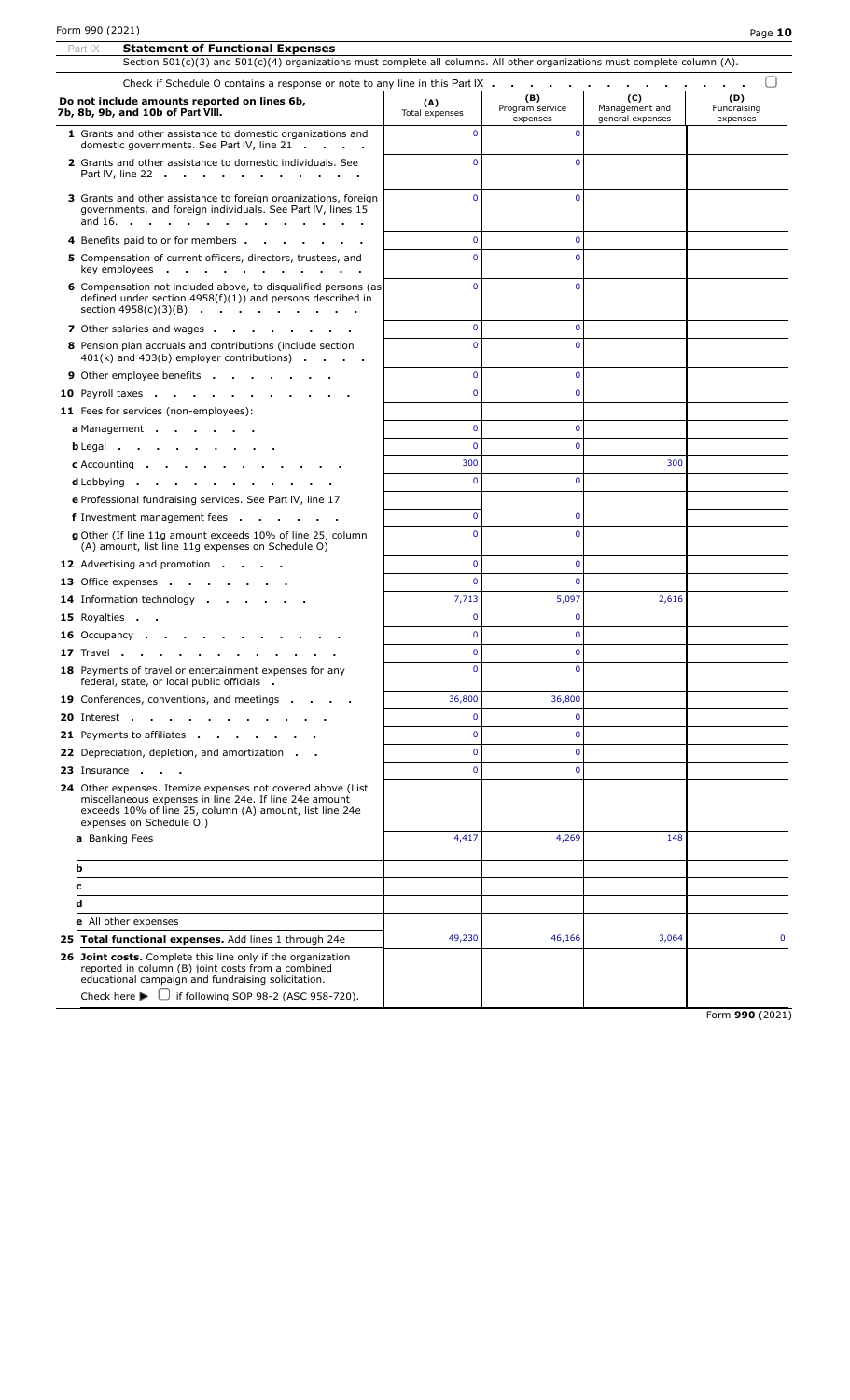|                         | Part X | <b>Balance Sheet</b>                                                                                                                                                                                                  |                          |                          |                    |
|-------------------------|--------|-----------------------------------------------------------------------------------------------------------------------------------------------------------------------------------------------------------------------|--------------------------|--------------------------|--------------------|
|                         |        | Check if Schedule O contains a response or note to any line in this Part IX                                                                                                                                           |                          |                          |                    |
|                         |        |                                                                                                                                                                                                                       | (A)<br>Beginning of year |                          | (B)<br>End of year |
|                         | 1      | Cash-non-interest-bearing                                                                                                                                                                                             | 46,433                   | 1                        | 85,554             |
|                         | 2      | Savings and temporary cash investments                                                                                                                                                                                | $\mathbf{0}$             | $\overline{2}$           | $\Omega$           |
|                         | з      | Pledges and grants receivable, net                                                                                                                                                                                    | $\mathbf{0}$             | 3                        | $\mathbf 0$        |
|                         | 4      | Accounts receivable, net                                                                                                                                                                                              | $\Omega$                 | 4                        | $\mathbf{0}$       |
|                         | 5      | Loans and other receivables from any current or former officer, director,<br>trustee, key employee, creator or founder, substantial contributor, or 35%<br>controlled entity or family member of any of these persons | 5                        | $\mathbf 0$              |                    |
|                         | 6      | Loans and other receivables from other disqualified persons (as defined under<br>section $4958(f)(1)$ , and persons described in section $4958(c)(3)(B)$ .                                                            | $\mathbf{0}$             | 6                        | $\mathbf 0$        |
|                         | 7      | Notes and loans receivable, net                                                                                                                                                                                       | $\Omega$                 | $\overline{\phantom{a}}$ | $\Omega$           |
| Assets                  | 8      | Inventories for sale or use                                                                                                                                                                                           | $\Omega$                 | 8                        | $\mathbf 0$        |
|                         | 9      | Prepaid expenses and deferred charges                                                                                                                                                                                 | $\Omega$                 | 9                        | $\mathbf{0}$       |
|                         |        | 10a Land, buildings, and equipment: cost or other<br>10a<br>basis. Complete Part VI of Schedule D                                                                                                                     |                          |                          |                    |
|                         | b      | 10 <sub>b</sub><br>Less: accumulated depreciation                                                                                                                                                                     |                          | 10 <sub>c</sub>          |                    |
|                         | 11     | Investments-publicly traded securities .                                                                                                                                                                              | 312,786                  | 11                       | 339,888            |
|                         | 12     | Investments-other securities. See Part IV, line 11                                                                                                                                                                    |                          | 12                       |                    |
|                         | 13     | Investments-program-related. See Part IV, line 11                                                                                                                                                                     |                          | 13                       |                    |
|                         | 14     | Intangible assets                                                                                                                                                                                                     |                          | 14                       |                    |
|                         | 15     | Other assets. See Part IV, line 11                                                                                                                                                                                    |                          | 15                       |                    |
|                         | 16     | <b>Total assets.</b> Add lines 1 through 15 (must equal line 33)                                                                                                                                                      | 359,219                  | 16                       | 425,442            |
|                         | 17     | Accounts payable and accrued expenses                                                                                                                                                                                 |                          | 17                       |                    |
|                         | 18     | Grants payable                                                                                                                                                                                                        |                          | 18                       |                    |
|                         | 19     | Deferred revenue                                                                                                                                                                                                      |                          | 19                       |                    |
|                         | 20     | Tax-exempt bond liabilities                                                                                                                                                                                           |                          | 20                       |                    |
|                         | 21     | Escrow or custodial account liability. Complete Part IV of Schedule D                                                                                                                                                 |                          | 21                       |                    |
| Liabilities             | 22     | Loans and other payables to any current or former officer, director, trustee, key<br>employee, creator or founder, substantial contributor, or 35% controlled entity<br>or family member of any of these persons      |                          | 22                       |                    |
|                         | 23     | Secured mortgages and notes payable to unrelated third parties                                                                                                                                                        |                          | 23                       |                    |
|                         | 24     | Unsecured notes and loans payable to unrelated third parties                                                                                                                                                          |                          | 24                       |                    |
|                         | 25     | Other liabilities (including federal income tax, payables to related third parties,<br>and other liabilities not included on lines 17 - 24).<br>Complete Part X of Schedule D                                         |                          | 25                       |                    |
|                         | 26     | Total liabilities. Add lines 17 through 25 .                                                                                                                                                                          | 0                        | 26                       | $\mathbf{0}$       |
| Assets or Fund Balances | 27     | Organizations that follow FASB ASC 958, check here ▶<br>$\blacksquare$ and<br>complete lines 27, 28, 32, and 33.<br>Net assets without donor restrictions                                                             | 359,219                  | 27                       | 425,442            |
|                         | 28     | Net assets with donor restrictions                                                                                                                                                                                    |                          | 28                       |                    |
|                         |        | Organizations that do not follow FASB ASC 958, check here ▶<br>and<br>complete lines 29 through 33.                                                                                                                   |                          |                          |                    |
|                         | 29     | Capital stock or trust principal, or current funds                                                                                                                                                                    |                          | 29                       |                    |
|                         | 30     | Paid-in or capital surplus, or land, building or equipment fund.                                                                                                                                                      |                          | 30                       |                    |
|                         | 31     | Retained earnings, endowment, accumulated income, or other funds                                                                                                                                                      |                          | 31                       |                    |
|                         | 32     | Total net assets or fund balances                                                                                                                                                                                     | 359,219                  | 32                       | 425,442            |
| Net                     | 33     | Total liabilities and net assets/fund balances                                                                                                                                                                        | 359,219                  | 33                       | 425,442            |
|                         |        |                                                                                                                                                                                                                       |                          |                          | Form 990 (2021)    |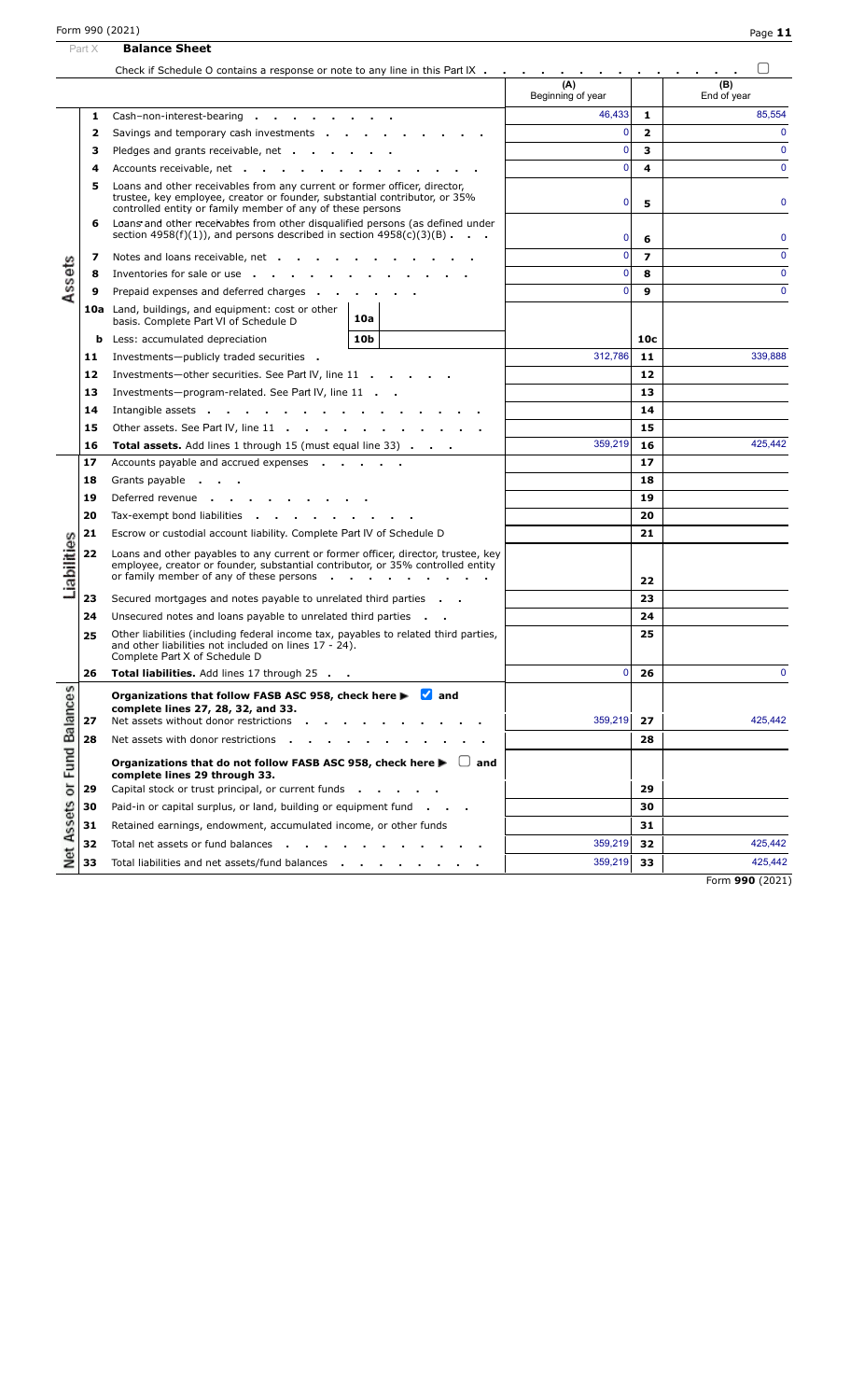|    | Form 990 (2021)                                                                                                                                                                                                                |                |    |     | Page 12   |
|----|--------------------------------------------------------------------------------------------------------------------------------------------------------------------------------------------------------------------------------|----------------|----|-----|-----------|
|    | <b>Reconcilliation of Net Assets</b><br>Part XI                                                                                                                                                                                |                |    |     |           |
|    | Check if Schedule O contains a response or note to any line in this Part XI                                                                                                                                                    |                |    |     |           |
|    |                                                                                                                                                                                                                                |                |    |     |           |
| 1  | Total revenue (must equal Part VIII, column (A), line 12)                                                                                                                                                                      | 1              |    |     | 95,062    |
| 2  | Total expenses (must equal Part IX, column $(A)$ , line 25) $\cdots$ $\cdots$ $\cdots$ $\cdots$ $\cdots$                                                                                                                       | $\mathbf{2}$   |    |     | 49,230    |
| з  | Revenue less expenses. Subtract line 2 from line 1                                                                                                                                                                             | з              |    |     | 45,832    |
| 4  | Net assets or fund balances at beginning of year (must equal Part X, line 32, column (A))                                                                                                                                      | 4              |    |     | 359,219   |
| 5  | Net unrealized gains (losses) on investments                                                                                                                                                                                   | 5              |    |     | 20,391    |
| 6  | Donated services and use of facilities                                                                                                                                                                                         | 6              |    |     |           |
| 7  | Investment expenses<br>$\sim$ 100 $\pm$                                                                                                                                                                                        | $\overline{ }$ |    |     |           |
| 8  | Prior period adjustments and the contract of the contract of the contract of the contract of the contract of the contract of the contract of the contract of the contract of the contract of the contract of the contract of t | 8              |    |     |           |
| 9  | Other changes in net assets or fund balances (explain in Schedule O)                                                                                                                                                           | 9              |    |     |           |
|    | 10 Net assets or fund balances at end of year. Combine lines 3 through 9 (must equal Part X, line 32, column (B))                                                                                                              | 10             |    |     | 425,442   |
|    | <b>Financial Statements and Reporting</b><br>Part XII                                                                                                                                                                          |                |    |     |           |
|    | Check if Schedule O contains a response or note to any line in this Part XII                                                                                                                                                   |                |    |     |           |
|    |                                                                                                                                                                                                                                |                |    | Yes | <b>No</b> |
| 1  | $\blacksquare$ Cash<br>$\Box$ Other<br>Accrual<br>Accounting method used to prepare the Form 990:                                                                                                                              |                |    |     |           |
|    | If the organization changed its method of accounting from a prior year or checked "Other," explain on                                                                                                                          |                |    |     |           |
|    | Schedule O.                                                                                                                                                                                                                    |                |    |     |           |
|    | 2a Were the organization's financial statements compiled or reviewed by an independent accountant?                                                                                                                             |                | 2a |     | No        |
|    | If 'Yes,' check a box below to indicate whether the financial statements for the year were compiled or reviewed on a<br>separate basis, consolidated basis, or both:                                                           |                |    |     |           |
|    | Separate basis<br>Consolidated basis<br>Both consolidated and separate basis                                                                                                                                                   |                |    |     |           |
| b. | Were the organization's financial statements audited by an independent accountant?                                                                                                                                             |                | 2b |     | No        |
|    | If 'Yes,' check a box below to indicate whether the financial statements for the year were audited on a separate basis,<br>consolidated basis, or both:                                                                        |                |    |     |           |
|    | Separate basis<br>Consolidated basis<br>Both consolidated and separate basis                                                                                                                                                   |                |    |     |           |
|    | c If "Yes," to line 2a or 2b, does the organization have a committee that assumes responsibility for oversight<br>of the audit, review, or compilation of its financial statements and selection of an independent accountant? |                | 2с |     |           |

**3a** As a result of a federal award, was the organization required to undergo an audit or audits as set forth in the Single Audit Act and OMB Circular A-133? **3a** No **3a** No **3a** No **3a** No **3a** No **3a** No **3a** No **3a** No **3a** No **3a** No **3a** No **3a** No **3a** No **3a** No **3a** No **3a** No **3a** No **3a** No **3a** No **3a** No **3a** No **3a** No **3a** No **3a** 

If the organization changed either its oversight process or selection process during the tax year, explain in Schedule O.

**b** If "Yes," did the organization undergo the required audit or audits? If the organization did not undergo the required audit or audits, explain why in Schedule O and describe any steps taken to undergo such audits. **3b**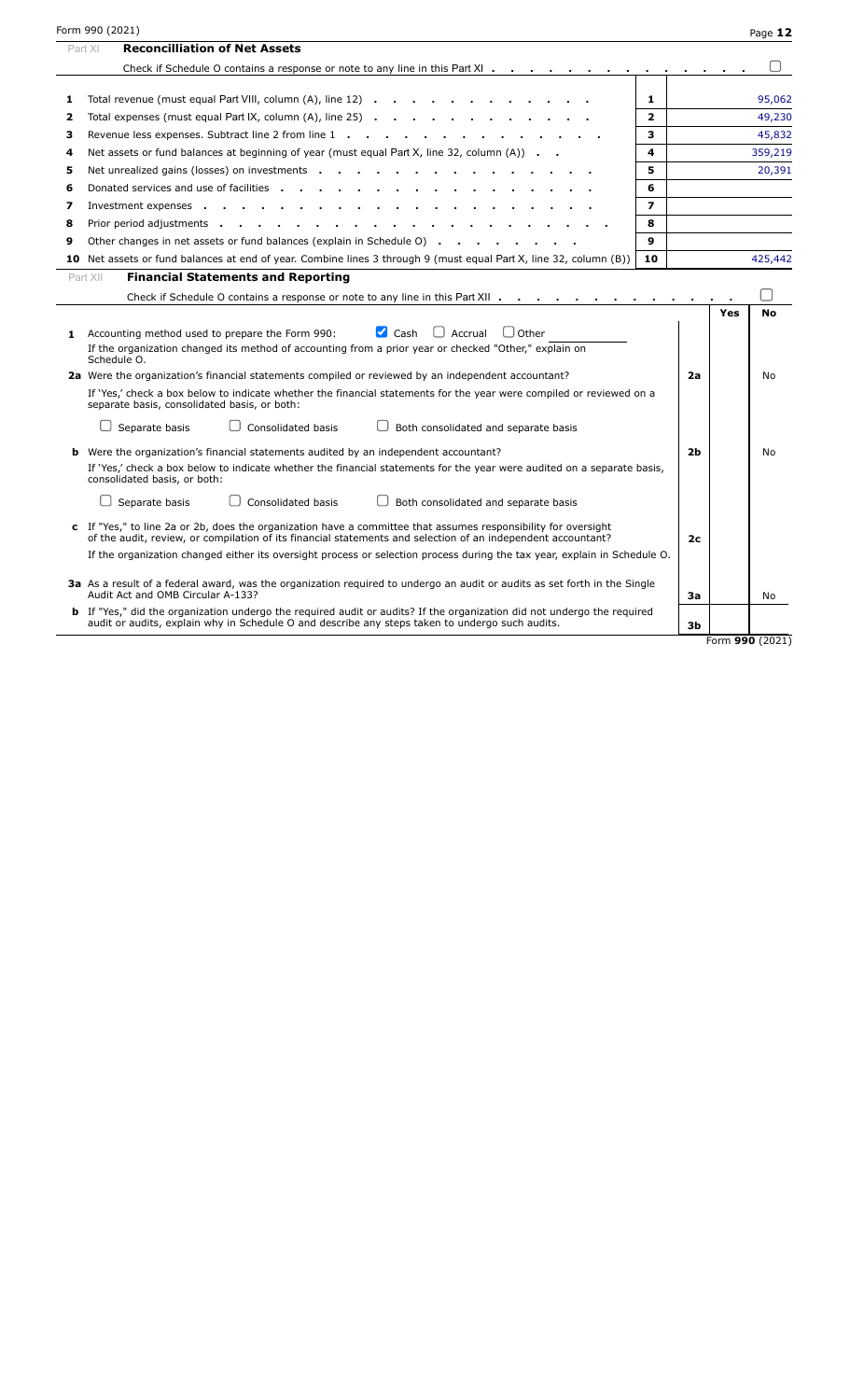| Taxpayer Copy |
|---------------|
|---------------|

**SCHEDULE A (Form 990 or 990EZ)**

# **Public Charity Status and Public Support**

**Complete if the organization is a section 501(c)(3) organization or a section**

**4947(a)(1) nonexempt charitable trust.**

|                 | OMB No. 1545-0047                          |  |  |  |
|-----------------|--------------------------------------------|--|--|--|
|                 | UZ                                         |  |  |  |
|                 | <b>Open to Public</b><br><b>Inspection</b> |  |  |  |
| fication number |                                            |  |  |  |

**Taxpayer Copy TIN: 61-1567972**

| Department of the<br>Treasury |                                       |                               |            |                                                                                               | ▶ Attach to Form 990 or Form 990-EZ.<br>Go to <i>www.irs.gov/Form990</i> for instructions and the latest information.                                                                                                                                                                                                                 |                             |                                                                                                                  |                                                       | <b>Open to Public</b><br><b>Inspection</b>                                                                                               |
|-------------------------------|---------------------------------------|-------------------------------|------------|-----------------------------------------------------------------------------------------------|---------------------------------------------------------------------------------------------------------------------------------------------------------------------------------------------------------------------------------------------------------------------------------------------------------------------------------------|-----------------------------|------------------------------------------------------------------------------------------------------------------|-------------------------------------------------------|------------------------------------------------------------------------------------------------------------------------------------------|
|                               |                                       | Name of the organization      |            |                                                                                               |                                                                                                                                                                                                                                                                                                                                       |                             |                                                                                                                  | <b>Employer identification number</b>                 |                                                                                                                                          |
|                               |                                       | SOCIETY FOR ECONOMIC DYNAMICS |            |                                                                                               |                                                                                                                                                                                                                                                                                                                                       |                             |                                                                                                                  | 61-1567972                                            |                                                                                                                                          |
|                               | Part I                                |                               |            |                                                                                               | <b>Reason for Public Charity Status</b> (All organizations must complete this part.) See instructions.                                                                                                                                                                                                                                |                             |                                                                                                                  |                                                       |                                                                                                                                          |
|                               |                                       |                               |            |                                                                                               | The organization is not a private foundation because it is: (For lines 1 through 12, check only one box.)                                                                                                                                                                                                                             |                             |                                                                                                                  |                                                       |                                                                                                                                          |
| 1                             |                                       |                               |            |                                                                                               | A church, convention of churches, or association of churches described in <b>section 170(b)(1)(A)(i).</b>                                                                                                                                                                                                                             |                             |                                                                                                                  |                                                       |                                                                                                                                          |
| 2                             |                                       |                               |            |                                                                                               | A school described in <b>section 170(b)(1)(A)(ii).</b> (Attach Schedule E (Form 990 or 990-EZ).)                                                                                                                                                                                                                                      |                             |                                                                                                                  |                                                       |                                                                                                                                          |
| з                             |                                       |                               |            |                                                                                               | A hospital or a cooperative hospital service organization described in <b>section 170(b)(1)(A)(iii).</b>                                                                                                                                                                                                                              |                             |                                                                                                                  |                                                       |                                                                                                                                          |
| 4                             |                                       | name, city, and state:        |            |                                                                                               | A medical research organization operated in conjunction with a hospital described in <b>section 170(b)(1)(A)(iii).</b> Enter the hospital's                                                                                                                                                                                           |                             |                                                                                                                  |                                                       |                                                                                                                                          |
| 5                             |                                       |                               |            | 170(b)(1)(A)(iv). (Complete Part II.)                                                         | An organization operated for the benefit of a college or university owned or operated by a governmental unit described in section                                                                                                                                                                                                     |                             |                                                                                                                  |                                                       |                                                                                                                                          |
| 6                             |                                       |                               |            |                                                                                               | A federal, state, or local government or governmental unit described in section $170(b)(1)(A)(v)$ .                                                                                                                                                                                                                                   |                             |                                                                                                                  |                                                       |                                                                                                                                          |
| 7                             | П                                     |                               |            | section $170(b)(1)(A)(vi)$ . (Complete Part II.)                                              | An organization that normally receives a substantial part of its support from a governmental unit or from the general public described in                                                                                                                                                                                             |                             |                                                                                                                  |                                                       |                                                                                                                                          |
| 8                             |                                       |                               |            |                                                                                               | A community trust described in section $170(b)(1)(A)(vi)$ . (Complete Part II.)                                                                                                                                                                                                                                                       |                             |                                                                                                                  |                                                       |                                                                                                                                          |
| 9                             |                                       |                               |            |                                                                                               | non-land grant college of agriculture. See instructions. Enter the name, city, and state of the college or university:                                                                                                                                                                                                                |                             |                                                                                                                  |                                                       | An agricultural research organization described in 170(b)(1)(A)(ix) operated in conjunction with a land-grant college or university or a |
| 10                            | $\blacktriangledown$                  |                               |            |                                                                                               | An organization that normally receives: (1) more than 331/3% of its support from contributions, membership fees, and gross receipts<br>from activities related to its exempt functions—subject to certain exceptions, and (2) no more than 33 1/3% of its support from gross<br>30, 1975. See section 509(a)(2). (Complete Part III.) |                             |                                                                                                                  |                                                       | investment income and unrelated business taxable income (less section 511 tax) from businesses acquired by the organization after June   |
| 11                            |                                       |                               |            |                                                                                               | An organization organized and operated exclusively to test for public safety. See section 509(a)(4).                                                                                                                                                                                                                                  |                             |                                                                                                                  |                                                       |                                                                                                                                          |
| 12                            |                                       |                               |            |                                                                                               | An organization organized and operated exclusively for the benefit of, to perform the functions of, or to carry out the purposes of one or<br>in lines 12a through 12d that describes the type of supporting organization and complete lines 12e, 12f, and 12g.                                                                       |                             |                                                                                                                  |                                                       | more publicly supported organizations described in section $509(a)(1)$ or section $509(a)(2)$ . See section $509(a)(3)$ . Check the box  |
| a                             |                                       |                               |            | complete Part IV, Sections A and B.                                                           | Type I. A supporting organization operated, supervised, or controlled by its supported organization(s), typically by giving the supported<br>organization(s) the power to regularly appoint or elect a majority of the directors or trustees of the supporting organization. You must                                                 |                             |                                                                                                                  |                                                       |                                                                                                                                          |
| b                             |                                       |                               |            | must complete Part IV, Sections A and C.                                                      | <b>Type II.</b> A supporting organization supervised or controlled in connection with its supported organization(s), by having control or<br>management of the supporting organization vested in the same persons that control or manage the supported organization(s). You                                                           |                             |                                                                                                                  |                                                       |                                                                                                                                          |
| с                             |                                       |                               |            |                                                                                               | Type III functionally integrated. A supporting organization operated in connection with, and functionally integrated with, its<br>supported organization(s) (see instructions). You must complete Part IV, Sections A, D, and E.                                                                                                      |                             |                                                                                                                  |                                                       |                                                                                                                                          |
| d                             |                                       |                               |            |                                                                                               | functionally integrated. The organization generally must satisfy a distribution requirement and an attentiveness requirement (see<br>instructions). You must complete Part IV, Sections A and D, and Part V.                                                                                                                          |                             |                                                                                                                  |                                                       | Type III non-functionally integrated. A supporting organization operated in connection with its supported organization(s) that is not    |
| е                             |                                       |                               |            |                                                                                               | Check this box if the organization received a written determination from the IRS that it is a Type I, Type II, Type III functionally<br>integrated, or Type III non-functionally integrated supporting organization.                                                                                                                  |                             |                                                                                                                  |                                                       |                                                                                                                                          |
| f                             |                                       |                               |            |                                                                                               |                                                                                                                                                                                                                                                                                                                                       |                             |                                                                                                                  |                                                       | $\mathbf 0$                                                                                                                              |
| g                             |                                       |                               |            |                                                                                               | Provide the following information about the supported organization(s).                                                                                                                                                                                                                                                                |                             |                                                                                                                  |                                                       |                                                                                                                                          |
|                               | (i) Name of supported<br>organization |                               | $(ii)$ EIN | (iii) Type of<br>organization<br>(described on lines<br>$1 - 10$ above (see<br>instructions)) |                                                                                                                                                                                                                                                                                                                                       | in your governing document? | $\frac{1}{\text{iv}}$ Is the organization listed $\vert$ (v) Amount of<br>monetary support<br>(see instructions) | (vi) Amount of<br>other support (see<br>instructions) |                                                                                                                                          |
|                               |                                       |                               |            |                                                                                               |                                                                                                                                                                                                                                                                                                                                       | Yes                         | No                                                                                                               |                                                       |                                                                                                                                          |
|                               |                                       |                               |            |                                                                                               |                                                                                                                                                                                                                                                                                                                                       |                             |                                                                                                                  |                                                       |                                                                                                                                          |
|                               |                                       |                               |            |                                                                                               |                                                                                                                                                                                                                                                                                                                                       |                             |                                                                                                                  |                                                       |                                                                                                                                          |
| <b>Total</b>                  |                                       |                               |            |                                                                                               | For Paperwork Reduction Act Notice, see the Instructions for                                                                                                                                                                                                                                                                          | Cat. No. 11285F             |                                                                                                                  |                                                       | <b>Schedule A (Form 990 or 990-EZ) 2021</b>                                                                                              |
|                               |                                       | Form 990 or 990-EZ.           |            |                                                                                               |                                                                                                                                                                                                                                                                                                                                       |                             |                                                                                                                  |                                                       |                                                                                                                                          |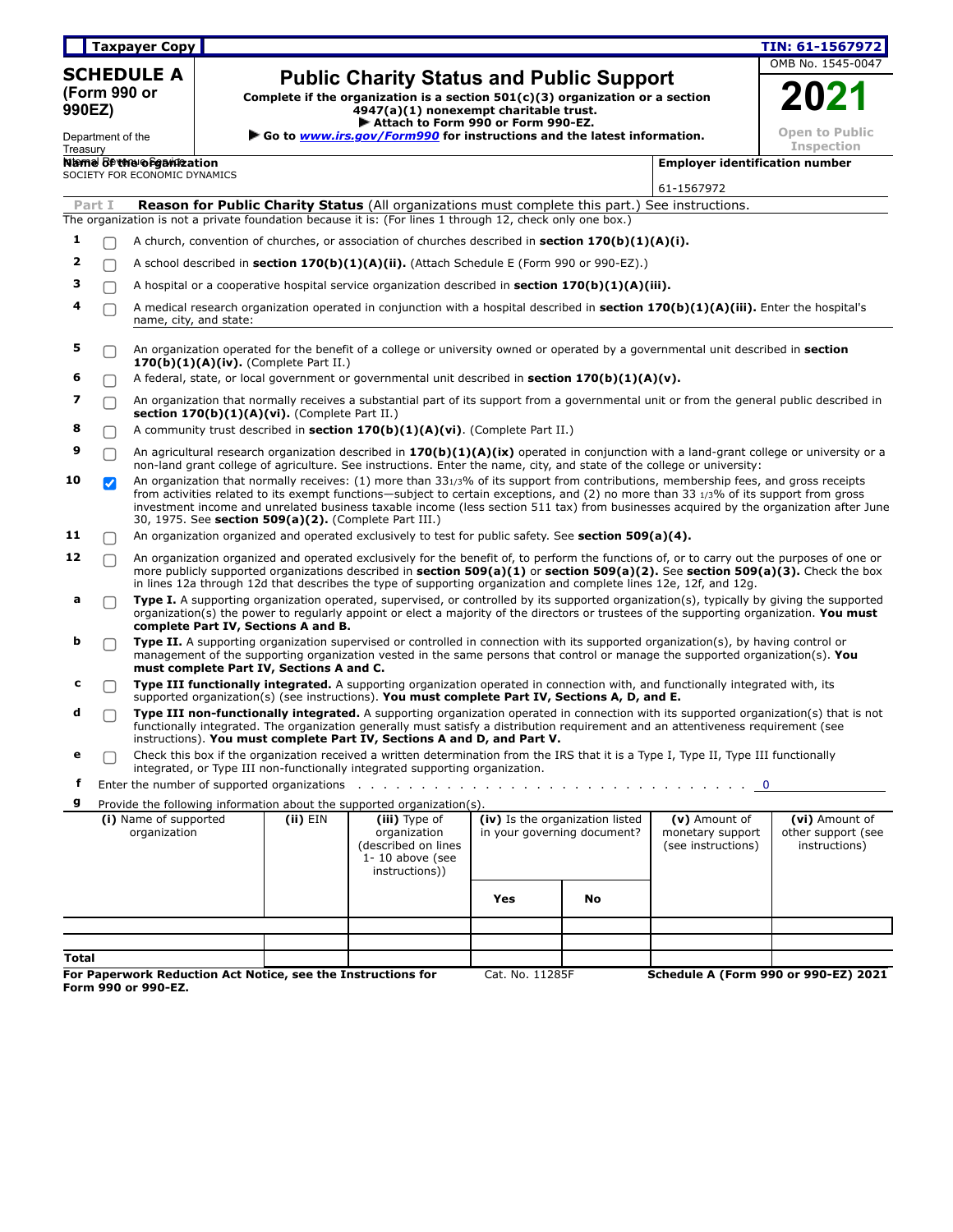**Part II Support Schedule for Organizations Described in Sections 170(b)(1)(A)(iv) and 170(b)(1)(A)(vi)** (Complete only if you checked the box on line 5, 7, or 8 of Part I or if the organization failed to qualify under Part III. If the organization failed to qualify under the tests listed below, please complete Part III.)

| If the organization ranea to guainy and |   |  |  |  |  |  |  |
|-----------------------------------------|---|--|--|--|--|--|--|
| <b>Section A. Public Support</b>        |   |  |  |  |  |  |  |
| Calendar vear                           | . |  |  |  |  |  |  |

|                | section A. I ablic sapport                                                                                                                                                                                                                  |          |            |            |            |          |                                |
|----------------|---------------------------------------------------------------------------------------------------------------------------------------------------------------------------------------------------------------------------------------------|----------|------------|------------|------------|----------|--------------------------------|
|                | Calendar year                                                                                                                                                                                                                               | (a) 2017 | $(b)$ 2018 | $(c)$ 2019 | $(d)$ 2020 | (e) 2021 | (f) Total                      |
| $\mathbf{1}$   | (or fiscal year beginning in) $\blacktriangleright$<br>Gifts, grants, contributions, and                                                                                                                                                    |          |            |            |            |          |                                |
|                | membership fees received. (Do not                                                                                                                                                                                                           |          |            |            |            |          |                                |
|                | include any "unusual grant.")                                                                                                                                                                                                               |          |            |            |            |          |                                |
| $\overline{2}$ | Tax revenues levied for the                                                                                                                                                                                                                 |          |            |            |            |          |                                |
|                | organization's benefit and either paid                                                                                                                                                                                                      |          |            |            |            |          |                                |
| з              | to or expended on its behalf.<br>The value of services or facilities                                                                                                                                                                        |          |            |            |            |          |                                |
|                | furnished by a governmental unit to                                                                                                                                                                                                         |          |            |            |            |          |                                |
|                | the organization without charge                                                                                                                                                                                                             |          |            |            |            |          |                                |
| 4              | Total. Add lines 1 through 3                                                                                                                                                                                                                |          |            |            |            |          |                                |
| 5              | The portion of total contributions by                                                                                                                                                                                                       |          |            |            |            |          |                                |
|                | each person (other than a<br>governmental unit or publicly                                                                                                                                                                                  |          |            |            |            |          |                                |
|                | supported organization) included on                                                                                                                                                                                                         |          |            |            |            |          |                                |
|                | line 1 that exceeds 2% of the amount                                                                                                                                                                                                        |          |            |            |            |          |                                |
|                | shown on line 11, column $(f)$                                                                                                                                                                                                              |          |            |            |            |          |                                |
| 6              | Public support. Subtract line 5 from                                                                                                                                                                                                        |          |            |            |            |          |                                |
|                | line 4.                                                                                                                                                                                                                                     |          |            |            |            |          |                                |
|                | <b>Section B. Total Support</b><br><b>Calendar vear</b>                                                                                                                                                                                     |          |            |            |            |          |                                |
|                | (or fiscal year beginning in) ▶                                                                                                                                                                                                             | (a) 2017 | (b) 2018   | $(c)$ 2019 | $(d)$ 2020 | (e) 2021 | (f) Total                      |
| 7              | Amounts from line 4. .                                                                                                                                                                                                                      |          |            |            |            |          |                                |
| 8              | Gross income from interest,                                                                                                                                                                                                                 |          |            |            |            |          |                                |
|                | dividends, payments received on                                                                                                                                                                                                             |          |            |            |            |          |                                |
|                | securities loans, rents, royalties and<br>income from similar sources.                                                                                                                                                                      |          |            |            |            |          |                                |
| 9              | Net income from unrelated business                                                                                                                                                                                                          |          |            |            |            |          |                                |
|                | activities, whether or not the                                                                                                                                                                                                              |          |            |            |            |          |                                |
|                | business is regularly carried on. .                                                                                                                                                                                                         |          |            |            |            |          |                                |
| 10             | Other income. Do not include gain or<br>loss from the sale of capital assets                                                                                                                                                                |          |            |            |            |          |                                |
|                | (Explain in Part VI.)                                                                                                                                                                                                                       |          |            |            |            |          |                                |
| 11             | <b>Total support.</b> Add lines 7 through                                                                                                                                                                                                   |          |            |            |            |          |                                |
|                | 10                                                                                                                                                                                                                                          |          |            |            |            |          |                                |
|                |                                                                                                                                                                                                                                             |          |            |            |            | 12       |                                |
|                | 13 First 5 years. If the Form 990 is for the organization's first, second, third, fourth, or fifth tax year as a section 501(c)(3) organization, check                                                                                      |          |            |            |            |          |                                |
|                | this box and stop here $\ldots \ldots \ldots \ldots \ldots \ldots \ldots$                                                                                                                                                                   |          |            |            |            |          |                                |
|                | <b>Section C. Computation of Public Support Percentage</b>                                                                                                                                                                                  |          |            |            |            |          |                                |
|                | 14 Public support percentage for 2021 (line 6, column (f) divided by line 11, column (f))                                                                                                                                                   |          |            |            |            | 14       |                                |
|                | 15 Public support percentage for 2020 Schedule A, Part II, line 14.                                                                                                                                                                         |          |            |            |            | 15       |                                |
|                | 16a 33 1/3% support test-2021. If the organization did not check the box on line 13, and line 14 is 33 1/3% or more, check this box                                                                                                         |          |            |            |            |          |                                |
|                | and <b>stop here.</b> The organization qualifies as a publicly supported organization. $\ldots$ , $\ldots$ , $\ldots$ , $\ldots$ , $\ldots$ , $\ldots$ , $\ldots$                                                                           |          |            |            |            |          | ►⊟                             |
| h              | 33 1/3% support test-2020. If the organization did not check a box on line 13 or 16a, and line 15 is 33 1/3% or more, check this                                                                                                            |          |            |            |            |          |                                |
|                |                                                                                                                                                                                                                                             |          |            |            |            |          | $\blacktriangleright$ $\sqcup$ |
|                | 17a 10%-facts-and-circumstances test-2021. If the organization did not check a box on line 13, 16a, or 16b, and line 14                                                                                                                     |          |            |            |            |          |                                |
|                | is 10% or more, and if the organization meets the "facts-and-circumstances" test, check this box and stop here. Explain                                                                                                                     |          |            |            |            |          |                                |
|                | in Part VI how the organization meets the "facts-and-circumstances" test. The organization qualifies as a publicly supported                                                                                                                |          |            |            |            |          |                                |
|                |                                                                                                                                                                                                                                             |          |            |            |            |          |                                |
| b.             | 10%-facts-and-circumstances test-2020. If the organization did not check a box on line 13, 16a, 16b, or 17a, and line<br>15 is 10% or more, and if the organization meets the "facts-and-circumstances" test, check this box and stop here. |          |            |            |            |          |                                |
|                | Explain in Part VI how the organization meets the "facts-and-circumstances" test. The organization qualifies as a publicly                                                                                                                  |          |            |            |            |          |                                |
|                |                                                                                                                                                                                                                                             |          |            |            |            |          |                                |
| 18             | Private foundation. If the organization did not check a box on line 13, 16a, 16b, 17a, or 17b, check this box and see                                                                                                                       |          |            |            |            |          |                                |
|                |                                                                                                                                                                                                                                             |          |            |            |            |          |                                |
|                |                                                                                                                                                                                                                                             |          |            |            |            |          |                                |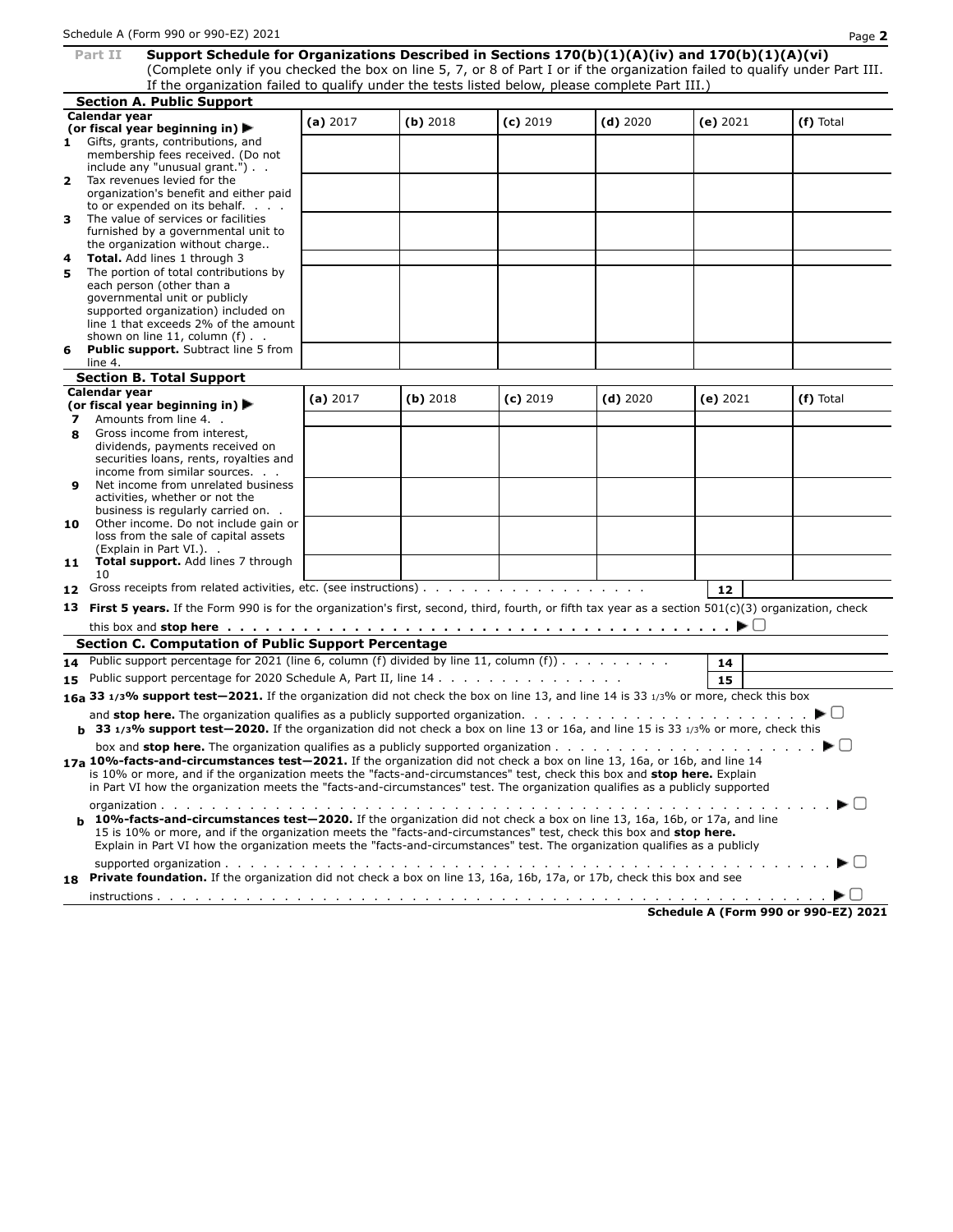#### **Part III Support Schedule for Organizations Described in Section 509(a)(2)**

(Complete only if you checked the box on line 10 of Part I or if the organization failed to qualify under Part II. If the organization fails to qualify under the tests listed below, please complete Part II.)

**Section A. Public Support Calendar year (or fiscal year beginning in) (a)** <sup>2017</sup> **(b)** <sup>2018</sup> **(c)** <sup>2019</sup> **(d)** <sup>2020</sup> **(e)** <sup>2021</sup> **(f)** Total **1** Gifts, grants, contributions, and membership fees received. (Do not 206,630 183,050 178,920 88,554 657,154 include any "unusual grants.") . **2** Gross receipts from admissions, merchandise sold or services performed, or facilities furnished in any activity that is related to the organization's tax-exempt purpose **3** Gross receipts from activities that are not an unrelated trade or business under section 513 . . . . . **4** Tax revenues levied for the organization's benefit and either paid to or expended on its behalf. . . **5** The value of services or facilities furnished by a governmental unit to the organization without charge **6 Total.** Add lines 1 through 5 1206,630 183,050 178,920 0 88,554 657,154 **7a** Amounts included on lines 1, 2, and 3 received from disqualified persons **b** Amounts included on lines 2 and 3 received from other than disqualified persons that exceed the greater of \$5,000 or 1% of the amount on line 13 for the year. **c** Add lines 7a and 7b. . 0 **8 Public support.** (Subtract line 7c 657,154 from line 6.) **Section B. Total Support Calendar year (or fiscal year beginning in) ★**  $($ **a**) 2017  $($ **b**) 2018  $($ **c**) 2019  $($ **d**) 2020  $($ **e**) 2021  $($ **f**) Total **9** Amounts from line 6. **9** Amounts from line 6. . . . . . . . . 206,630 183,050 178,920 178,920 0 88,554 657,154 **10a** Gross income from interest, dividends, payments received on 6,407 6,869 7,557 6,890 6,712 34,435 securities loans, rents, royalties and income from similar sources. . **b** Unrelated business taxable income (less section 511 taxes) from businesses acquired after June 30, 1975. **c** Add lines 10a and 10b. **6,407** 6,869 7,557 6,890 6,712 34,435 11 Net income from unrelated business activities not included in line 10b, whether or not the business is regularly carried on. 12 Other income. Do not include gain or loss from the sale of capital assets (Explain in Part VI.) . . **13 Total support.** (Add lines 9, 10c, 213,037 189,919 186,477 6,890 95,266 691,589  $11,$  and  $12.$ ). **14 First 5 years.** If the Form 990 is for the organization's first, second, third, fourth, or fifth tax year as a section 501(c)(3) organization, check this box and **stop here**. . . . . . . . . . . . . . . . . . . . . . . . . . . . . . . . . . . . . . . . . . . . .  $\blacktriangleright$  ( ) **Section C. Computation of Public Support Percentage 15** Public support percentage for 2021 (line 8, column (f) divided by line 13, column (f))  $\ldots$  . . . . . . . . . . . . . . . . . 95.020 % **16** Public support percentage from 2020 Schedule A, Part III, line 15 . . . . . . . . . . . . . . . **16** 95.740 % **Section D. Computation of Investment Income Percentage 17** Investment income percentage for **2021** (line 10c, column (f) divided by line 13, column (f)) . . . . . . **17** 4.980 % **18** Investment income percentage from **2020** Schedule A, Part III, line 17 . . . . . . . . . . . . . **18** 4.260 % **19a 331/3% support tests—2021.** If the organization did not check the box on line 14, and line 15 is more than 33 1/3%, and line 17 is not more than 33 1/3%, check this box and **stop here.** The organization qualifies as a publicly supported organization . . . . . . . **b** 33 1/3% support tests-2020. If the organization did not check a box on line 14 or line 19a, and line 16 is more than 33 1/3% and line 18 is not more than 33 1/3%, check this box and **stop here.** The organization qualifies as a publicly supported organization . . . . **20 Private foundation.** If the organization did not check a box on line 14, 19a, or 19b, check this box and see instructions .  $\blacktriangleright$  ( ) **Schedule A (Form 990 or 990-EZ) 2021**

0

0

0

0

0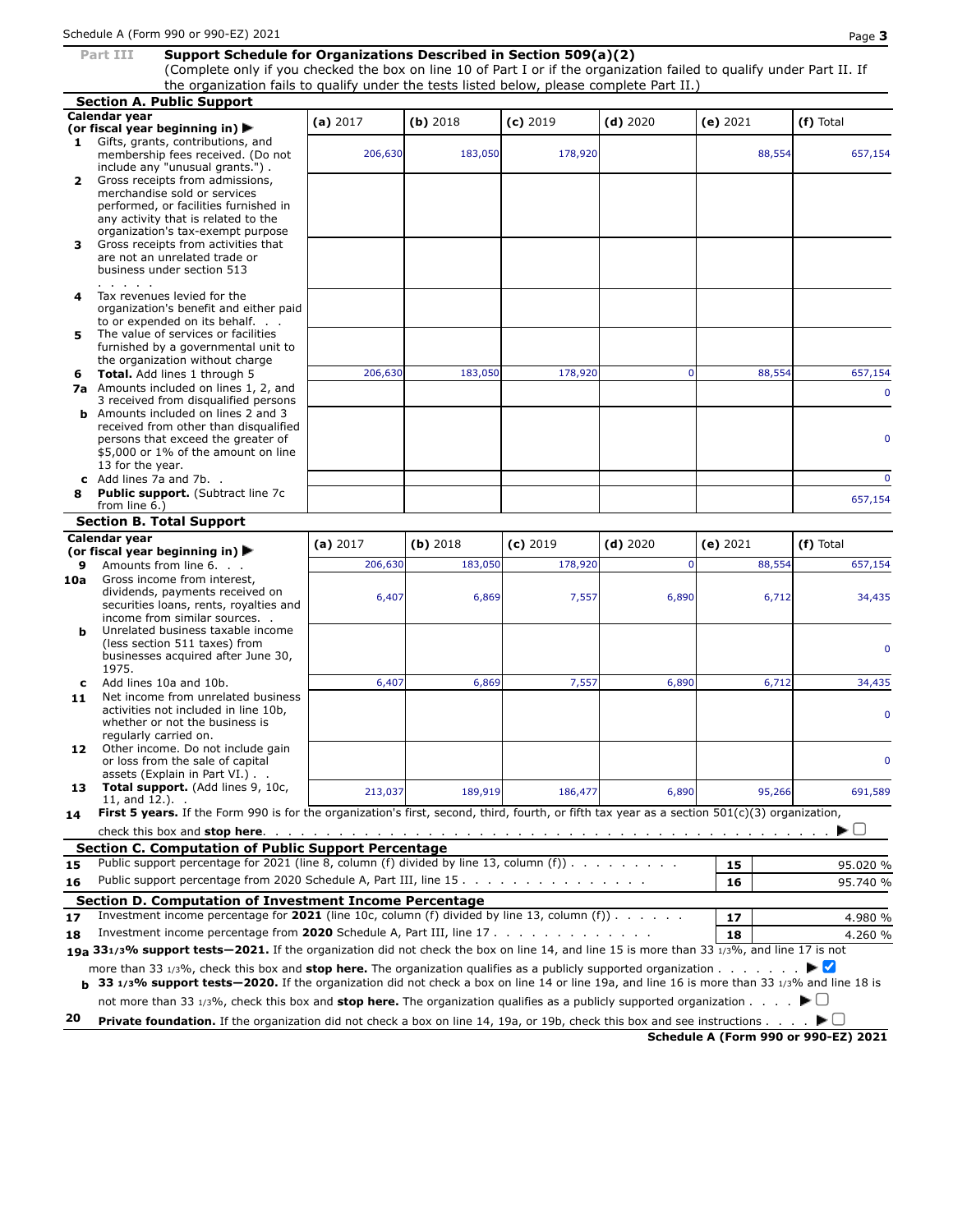|    | Part IV<br><b>Supporting Organizations</b>                                                                                                                                                                                                                                                                                                                                                                                                                                                      |                          |     |    |
|----|-------------------------------------------------------------------------------------------------------------------------------------------------------------------------------------------------------------------------------------------------------------------------------------------------------------------------------------------------------------------------------------------------------------------------------------------------------------------------------------------------|--------------------------|-----|----|
|    | (Complete only if you checked a box on line 12 of Part I. If you checked box 12a, of Part I, complete Sections A and B. If you checked<br>box 12b, of Part I, complete Sections A and C. If you checked box 12c, of Part I, complete Sections A, D, and E. If you checked box<br>12d, of Part I, complete Sections A and D, and complete Part V.)                                                                                                                                               |                          |     |    |
|    | <b>Section A. All Supporting Organizations</b>                                                                                                                                                                                                                                                                                                                                                                                                                                                  |                          |     |    |
|    |                                                                                                                                                                                                                                                                                                                                                                                                                                                                                                 |                          | Yes | No |
| 1  | Are all of the organization's supported organizations listed by name in the organization's governing documents?<br>If "No," describe in Part VI how the supported organizations are designated. If designated by class or purpose,<br>describe the designation. If historic and continuing relationship, explain.                                                                                                                                                                               | 1                        |     |    |
| 2  | Did the organization have any supported organization that does not have an IRS determination of status under section<br>509(a)(1) or (2)? If "Yes," explain in <b>Part VI</b> how the organization determined that the supported organization was<br>described in section $509(a)(1)$ or (2).                                                                                                                                                                                                   |                          |     |    |
| За | Did the organization have a supported organization described in section $501(c)(4)$ , (5), or (6)? If "Yes," answer lines 3b and<br>determination.                                                                                                                                                                                                                                                                                                                                              | $\overline{2}$           |     |    |
|    | 3c below.                                                                                                                                                                                                                                                                                                                                                                                                                                                                                       | За                       |     |    |
| b  | Did the organization confirm that each supported organization qualified under section $501(c)(4)$ , (5), or (6) and satisfied<br>the public support tests under section 509(a)(2)? If "Yes," describe in <b>Part VI</b> when and how the organization made the                                                                                                                                                                                                                                  |                          |     |    |
|    |                                                                                                                                                                                                                                                                                                                                                                                                                                                                                                 | Зb                       |     |    |
| c  | Did the organization ensure that all support to such organizations was used exclusively for section $170(c)(2)(B)$ purposes?<br>If "Yes," explain in Part VI what controls the organization put in place to ensure such use.                                                                                                                                                                                                                                                                    | Зс                       |     |    |
| 4a | Was any supported organization not organized in the United States ("foreign supported organization")? If "Yes" and if you                                                                                                                                                                                                                                                                                                                                                                       |                          |     |    |
|    | checked box 12a or 12b in Part I, answer lines 4b and 4c below.                                                                                                                                                                                                                                                                                                                                                                                                                                 | 4a                       |     |    |
| b  | Did the organization have ultimate control and discretion in deciding whether to make grants to the foreign supported<br>organization? If "Yes," describe in Part VI how the organization had such control and discretion despite being controlled or<br>supervised by or in connection with its supported organizations.                                                                                                                                                                       | 4b                       |     |    |
| c  | Did the organization support any foreign supported organization that does not have an IRS determination under sections                                                                                                                                                                                                                                                                                                                                                                          |                          |     |    |
|    | $501(c)(3)$ and $509(a)(1)$ or (2)? If "Yes," explain in <b>Part VI</b> what controls the organization used to ensure that all support<br>to the foreign supported organization was used exclusively for section $170(c)(2)(B)$ purposes.                                                                                                                                                                                                                                                       | 4с                       |     |    |
| 5а | Did the organization add, substitute, or remove any supported organizations during the tax year? If "Yes," answer lines 5b<br>and 5c below (if applicable). Also, provide detail in Part VI, including (i) the names and EIN numbers of the supported<br>organizations added, substituted, or removed; (ii) the reasons for each such action; (iii) the authority under the<br>organization's organizing document authorizing such action; and (iv) how the action was accomplished (such as by | 5a                       |     |    |
|    | amendment to the organizing document).                                                                                                                                                                                                                                                                                                                                                                                                                                                          |                          |     |    |
| b  | Type I or Type II only. Was any added or substituted supported organization part of a class already designated in the<br>organization's organizing document?                                                                                                                                                                                                                                                                                                                                    | 5b                       |     |    |
| c  | <b>Substitutions only.</b> Was the substitution the result of an event beyond the organization's control?                                                                                                                                                                                                                                                                                                                                                                                       | 5с                       |     |    |
| 6  | Did the organization provide support (whether in the form of grants or the provision of services or facilities) to anyone other<br>than (i) its supported organizations, (ii) individuals that are part of the charitable class benefited by one or more of its<br>supported organizations, or (iii) other supporting organizations that also support or benefit one or more of the filing                                                                                                      |                          |     |    |
|    | organization's supported organizations? If "Yes," provide detail in Part VI.                                                                                                                                                                                                                                                                                                                                                                                                                    | 6                        |     |    |
| 7  | Did the organization provide a grant, loan, compensation, or other similar payment to a substantial contributor (defined in<br>section 4958(c)(3)(C)), a family member of a substantial contributor, or a 35% controlled entity with regard to a substantial                                                                                                                                                                                                                                    |                          |     |    |
|    | contributor? If "Yes," complete Part I of Schedule L (Form 990 or 990-EZ).                                                                                                                                                                                                                                                                                                                                                                                                                      | $\overline{\phantom{a}}$ |     |    |
| 8  | Did the organization make a loan to a disqualified person (as defined in section 4958) not described in line 7? If "Yes,"<br>complete Part I of Schedule L (Form 990 or 990-EZ).                                                                                                                                                                                                                                                                                                                | 8                        |     |    |
| 9a | Was the organization controlled directly or indirectly at any time during the tax year by one or more disqualified persons, as<br>defined in section 4946 (other than foundation managers and organizations described in section 509(a)(1) or (2))? If "Yes,"<br>provide detail in <b>Part VI.</b>                                                                                                                                                                                              |                          |     |    |
|    |                                                                                                                                                                                                                                                                                                                                                                                                                                                                                                 | 9а                       |     |    |
| b  | Did one or more disqualified persons (as defined in line 9a) hold a controlling interest in any entity in which the supporting<br>organization had an interest? If "Yes," provide detail in Part VI.                                                                                                                                                                                                                                                                                            |                          |     |    |
|    |                                                                                                                                                                                                                                                                                                                                                                                                                                                                                                 | 9b                       |     |    |
| c  | Did a disqualified person (as defined in line 9a) have an ownership interest in, or derive any personal benefit from, assets in<br>which the supporting organization also had an interest? If "Yes," provide detail in Part VI.                                                                                                                                                                                                                                                                 |                          |     |    |
|    | 10a Was the organization subject to the excess business holdings rules of section 4943 because of section 4943(f) (regarding<br>certain Type II supporting organizations, and all Type III non-functionally integrated supporting organizations)? If "Yes,"                                                                                                                                                                                                                                     | 9с                       |     |    |

**10a b** Did the organization have any excess business holdings in the tax year? *(Use Schedule C, Form 4720, to determine whether the organization had excess business holdings).* **10b**

*answer line 10b below.*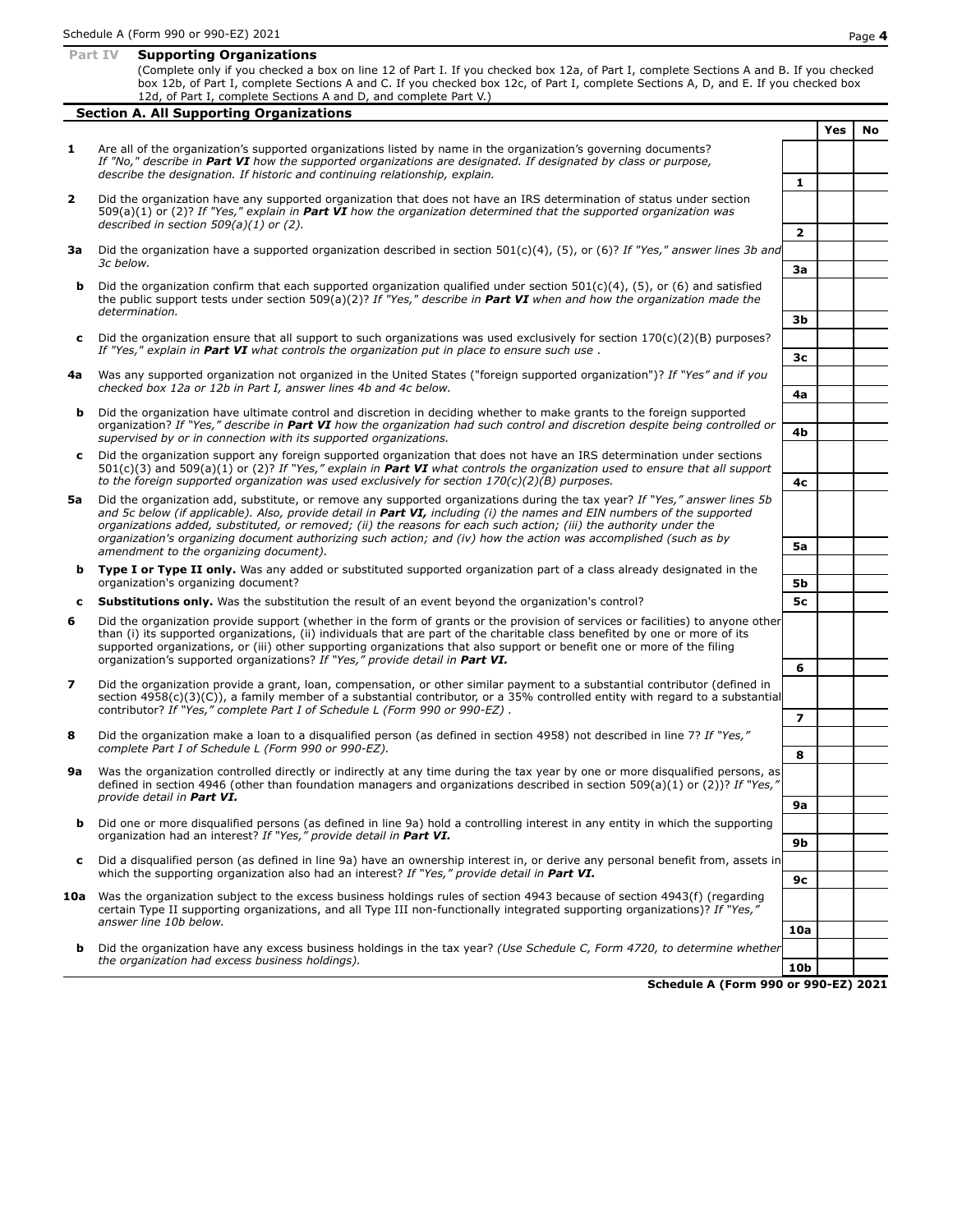|    | <b>Supporting Organizations (continued)</b><br>Part IV                                                                        |                 |     |    |
|----|-------------------------------------------------------------------------------------------------------------------------------|-----------------|-----|----|
|    |                                                                                                                               |                 | Yes | No |
| 11 | Has the organization accepted a gift or contribution from any of the following persons?                                       |                 |     |    |
| a  | A person who directly or indirectly controls, either alone or together with persons described in lines 11b and 11c below, the |                 |     |    |
|    | governing body of a supported organization?                                                                                   | 11a             |     |    |
| b. | A family member of a person described in 11a above?                                                                           | 11 <sub>b</sub> |     |    |
| с  | A 35% controlled entity of a person described in line 11a or 11b above? If "Yes" to 11a, 11b, or 11c, provide detail in Part  | 11c             |     |    |
|    | VI.<br><b>Section B. Type I Supporting Organizations</b>                                                                      |                 |     |    |

|                |                                                                                                                                                                                                                                                                                                                                                                                                                                                                                                                                                                                                                                                                                        |  | Yes | Nο |
|----------------|----------------------------------------------------------------------------------------------------------------------------------------------------------------------------------------------------------------------------------------------------------------------------------------------------------------------------------------------------------------------------------------------------------------------------------------------------------------------------------------------------------------------------------------------------------------------------------------------------------------------------------------------------------------------------------------|--|-----|----|
| 1              | Did the officers, directors, trustees, or membership of one or more supported organizations have the power to regularly<br>appoint or elect at least a majority of the organization's directors or trustees at all times during the tax year? If "No,"<br>describe in Part VI how the supported organization(s) effectively operated, supervised, or controlled the organization's<br>activities. If the organization had more than one supported organization, describe how the powers to appoint and/or<br>remove directors or trustees were allocated among the supported organizations and what conditions or restrictions, if any,<br>applied to such powers during the tax year. |  |     |    |
|                |                                                                                                                                                                                                                                                                                                                                                                                                                                                                                                                                                                                                                                                                                        |  |     |    |
| $\overline{2}$ | Did the organization operate for the benefit of any supported organization other than the supported organization(s) that<br>operated, supervised, or controlled the supporting organization? If "Yes," explain in <b>Part VI</b> how providing such benefit                                                                                                                                                                                                                                                                                                                                                                                                                            |  |     |    |
|                | carried out the purposes of the supported organization(s) that operated, supervised or controlled the supporting<br>organization.                                                                                                                                                                                                                                                                                                                                                                                                                                                                                                                                                      |  |     |    |

|                                                                                                                                                                                                                                                               | Yes |  |
|---------------------------------------------------------------------------------------------------------------------------------------------------------------------------------------------------------------------------------------------------------------|-----|--|
| Were a majority of the organization's directors or trustees during the tax year also a majority of the directors or trustees of<br>each of the organization's supported organization(s)? If "No," describe in <b>Part VI</b> how control or management of the |     |  |
| supporting organization was vested in the same persons that controlled or managed the supported organization(s).                                                                                                                                              |     |  |

### **Section D. All Type III Supporting Organizations**

| 1. | Did the organization provide to each of its supported organizations, by the last day of the fifth month of the organization's<br>tax year, (i) a written notice describing the type and amount of support provided during the prior tax year, (ii) a copy of the<br>Form 990 that was most recently filed as of the date of notification, and (iii) copies of the organization's governing |  |  |
|----|--------------------------------------------------------------------------------------------------------------------------------------------------------------------------------------------------------------------------------------------------------------------------------------------------------------------------------------------------------------------------------------------|--|--|
|    | documents in effect on the date of notification, to the extent not previously provided?                                                                                                                                                                                                                                                                                                    |  |  |
| 2  | Were any of the organization's officers, directors, or trustees either (i) appointed or elected by the supported<br>organization(s) or (ii) serving on the governing body of a supported organization? If "No," explain in Part VI how the<br>organization maintained a close and continuous working relationship with the supported organization(s).                                      |  |  |
|    |                                                                                                                                                                                                                                                                                                                                                                                            |  |  |
| 3  | By reason of the relationship described in line 2 above, did the organization's supported organizations have a significant<br>voice in the organization's investment policies and in directing the use of the organization's income or assets at all times                                                                                                                                 |  |  |
|    | during the tax year? If "Yes," describe in <b>Part VI</b> the role the organization's supported organizations played in this regard.                                                                                                                                                                                                                                                       |  |  |

## **Section E. Type III Functionally-Integrated Supporting Organizations**

- **1** Check the box next to the method that the organization used to satisfy the Integral Part Test during the year **(see instructions)** :
	- **a**  $\Box$  The organization satisfied the Activities Test. Complete line 2 below.
	- **b**  $\Box$  The organization is the parent of each of its supported organizations. Complete line 3 below.
	- **c**  $\Box$  The organization supported a governmental entity. Describe in **Part VI** how you supported a government entity (see instructions)

#### **2** Activities Test. **Answer lines 2a and 2b below.**

- **a** Did substantially all of the organization's activities during the tax year directly further the exempt purposes of the supported organization(s) to which the organization was responsive? *If "Yes," then in Part VI identify those supported organizations and explain how these activities directly furthered their exempt purposes, how the organization was responsive to those supported organizations, and how the organization determined that these activities constituted substantially all of its activities.* **2a**
- **b** Did the activities described in line 2a, above constitute activities that, but for the organization's involvement, one or more of the organization's supported organization(s) would have been engaged in? *If "Yes," explain in Part VI the reasons for* the organization's position that its supported organization(s) would have engaged in these activities but for the *organization's involvement.* **2b**
- **3** Parent of Supported Organizations. **Answer lines 3a and 3b below.**
	- **a** Did the organization have the power to regularly appoint or elect a majority of the officers, directors, or trustees of each of the supported organizations? *If "Yes" or "No", provide details in Part VI.*
	- **b** Did the organization exercise a substantial degree of direction over the policies, programs and activities of each of its supported organizations? *If "Yes," describe in Part VI. the role played by the organization in this regard.* **3b**

**Schedule A (Form 990 or 990-EZ) 2021**

**3a**

**Yes No**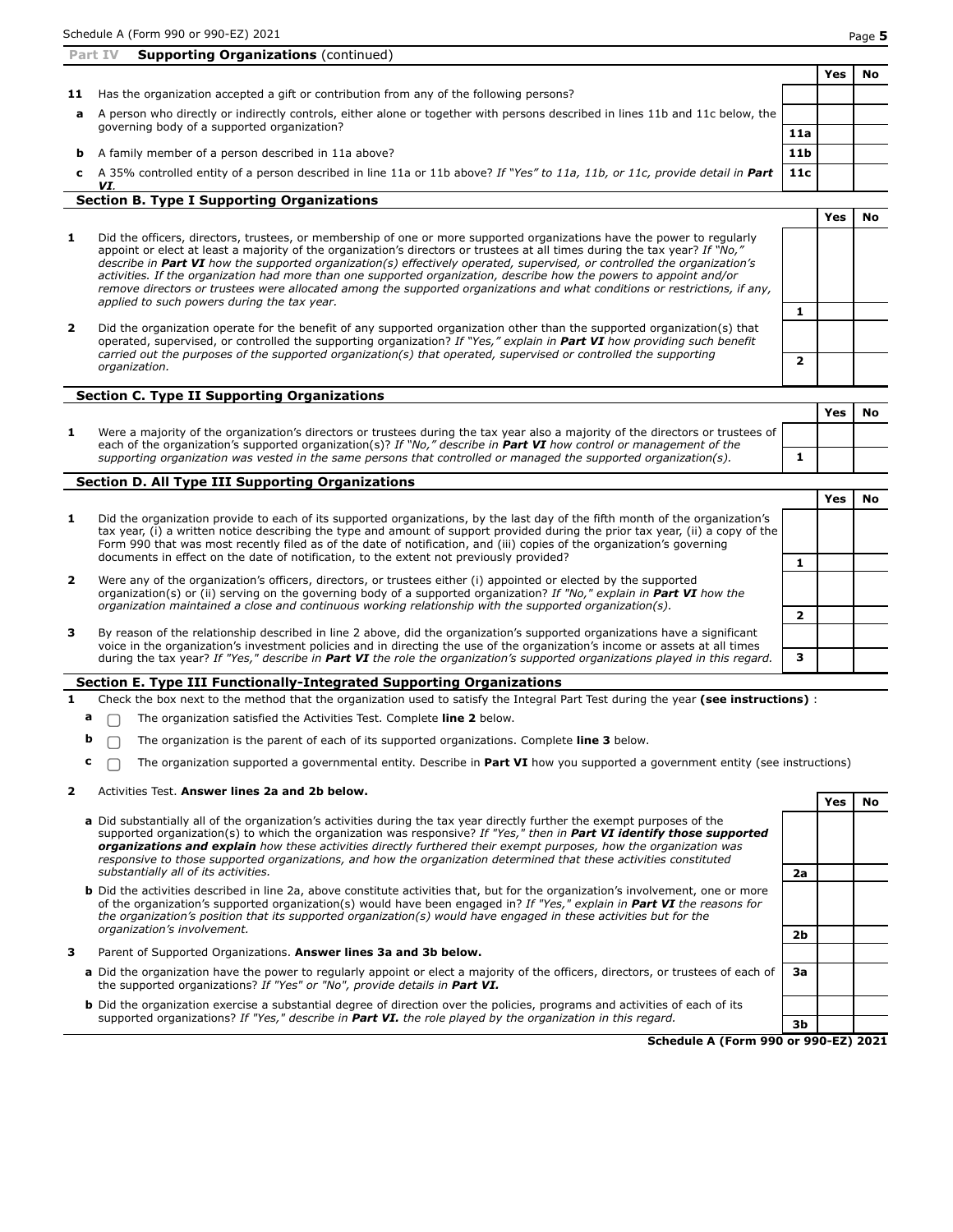|              | Type III Non-Functionally Integrated 509(a)(3) Supporting Organizations<br>Part V                                                                                                                                                                             |                          |                |                                |  |  |
|--------------|---------------------------------------------------------------------------------------------------------------------------------------------------------------------------------------------------------------------------------------------------------------|--------------------------|----------------|--------------------------------|--|--|
| 1            | Check here if the organization satisfied the Integral Part Test as a qualifying trust on Nov. 20, 1970 (explain in Part VI). See<br>instructions. All other Type III non-functionally integrated supporting organizations must complete Sections A through E. |                          |                |                                |  |  |
|              | <b>Section A - Adjusted Net Income</b>                                                                                                                                                                                                                        |                          | (A) Prior Year | (B) Current Year<br>(optional) |  |  |
| 1            | Net short-term capital gain                                                                                                                                                                                                                                   | 1                        |                |                                |  |  |
| 2            | Recoveries of prior-year distributions                                                                                                                                                                                                                        | $\overline{\mathbf{z}}$  |                |                                |  |  |
| з            | Other gross income (see instructions)                                                                                                                                                                                                                         | з                        |                |                                |  |  |
| 4            | Add lines 1 through 3                                                                                                                                                                                                                                         | 4                        |                |                                |  |  |
| 5            | Depreciation and depletion                                                                                                                                                                                                                                    | 5                        |                |                                |  |  |
| 6            | Portion of operating expenses paid or incurred for production or collection of gross<br>income or for management, conservation, or maintenance of property held for<br>production of income (see instructions)                                                | 6                        |                |                                |  |  |
| 7            | Other expenses (see instructions)                                                                                                                                                                                                                             | $\overline{\phantom{a}}$ |                |                                |  |  |
| 8            | <b>Adjusted Net Income</b> (subtract lines 5, 6 and 7 from line 4)                                                                                                                                                                                            | 8                        |                |                                |  |  |
|              | <b>Section B - Minimum Asset Amount</b>                                                                                                                                                                                                                       |                          | (A) Prior Year | (B) Current Year<br>(optional) |  |  |
| 1            | Aggregate fair market value of all non-exempt-use assets (see instructions for short<br>tax year or assets held for part of year):                                                                                                                            | 1                        |                |                                |  |  |
|              | a Average monthly value of securities                                                                                                                                                                                                                         | 1a                       |                |                                |  |  |
|              | <b>b</b> Average monthly cash balances                                                                                                                                                                                                                        | 1 <sub>b</sub>           |                |                                |  |  |
|              | c Fair market value of other non-exempt-use assets                                                                                                                                                                                                            | 1 <sub>c</sub>           |                |                                |  |  |
|              | <b>d Total</b> (add lines 1a, 1b, and 1c)                                                                                                                                                                                                                     | 1d                       |                |                                |  |  |
|              | e Discount claimed for blockage or other factors<br>( explain in detail in <b>Part VI</b> ):                                                                                                                                                                  |                          |                |                                |  |  |
| 2            | Acquisition indebtedness applicable to non-exempt use assets                                                                                                                                                                                                  | $\overline{\mathbf{z}}$  |                |                                |  |  |
| з            | Subtract line 2 from line 1d                                                                                                                                                                                                                                  | 3                        |                |                                |  |  |
| 4            | Cash deemed held for exempt use. Enter 0.015 of line 3 (for greater amount, see<br>instructions).                                                                                                                                                             | 4                        |                |                                |  |  |
| 5            | Net value of non-exempt-use assets (subtract line 4 from line 3)                                                                                                                                                                                              | 5                        |                |                                |  |  |
| 6            | Multiply line 5 by 0.035                                                                                                                                                                                                                                      | 6                        |                |                                |  |  |
| 7            | Recoveries of prior-year distributions                                                                                                                                                                                                                        | $\overline{\mathbf{z}}$  |                |                                |  |  |
| 8            | Minimum Asset Amount (add line 7 to line 6)                                                                                                                                                                                                                   | 8                        |                |                                |  |  |
|              | <b>Section C - Distributable Amount</b>                                                                                                                                                                                                                       |                          |                | <b>Current Year</b>            |  |  |
| 1            | Adjusted net income for prior year (from Section A, line 8, Column A)                                                                                                                                                                                         | 1                        |                |                                |  |  |
| $\mathbf{z}$ | Enter 85% of line 1                                                                                                                                                                                                                                           | $\mathbf{2}$             |                |                                |  |  |
| з            | Minimum asset amount for prior year (from Section B, line 8, Column A)                                                                                                                                                                                        | 3                        |                |                                |  |  |
| 4            | Enter greater of line 2 or line 3                                                                                                                                                                                                                             | 4                        |                |                                |  |  |
| 5            | Income tax imposed in prior year                                                                                                                                                                                                                              | 5                        |                |                                |  |  |
| 6            | <b>Distributable Amount.</b> Subtract line 5 from line 4, unless subject to emergency<br>temporary reduction (see instructions)                                                                                                                               | 6                        |                |                                |  |  |
| 7            | Check here if the current year is the organization's first as a non-functionally-integrated Type III supporting organization (see<br>instructions)                                                                                                            |                          |                |                                |  |  |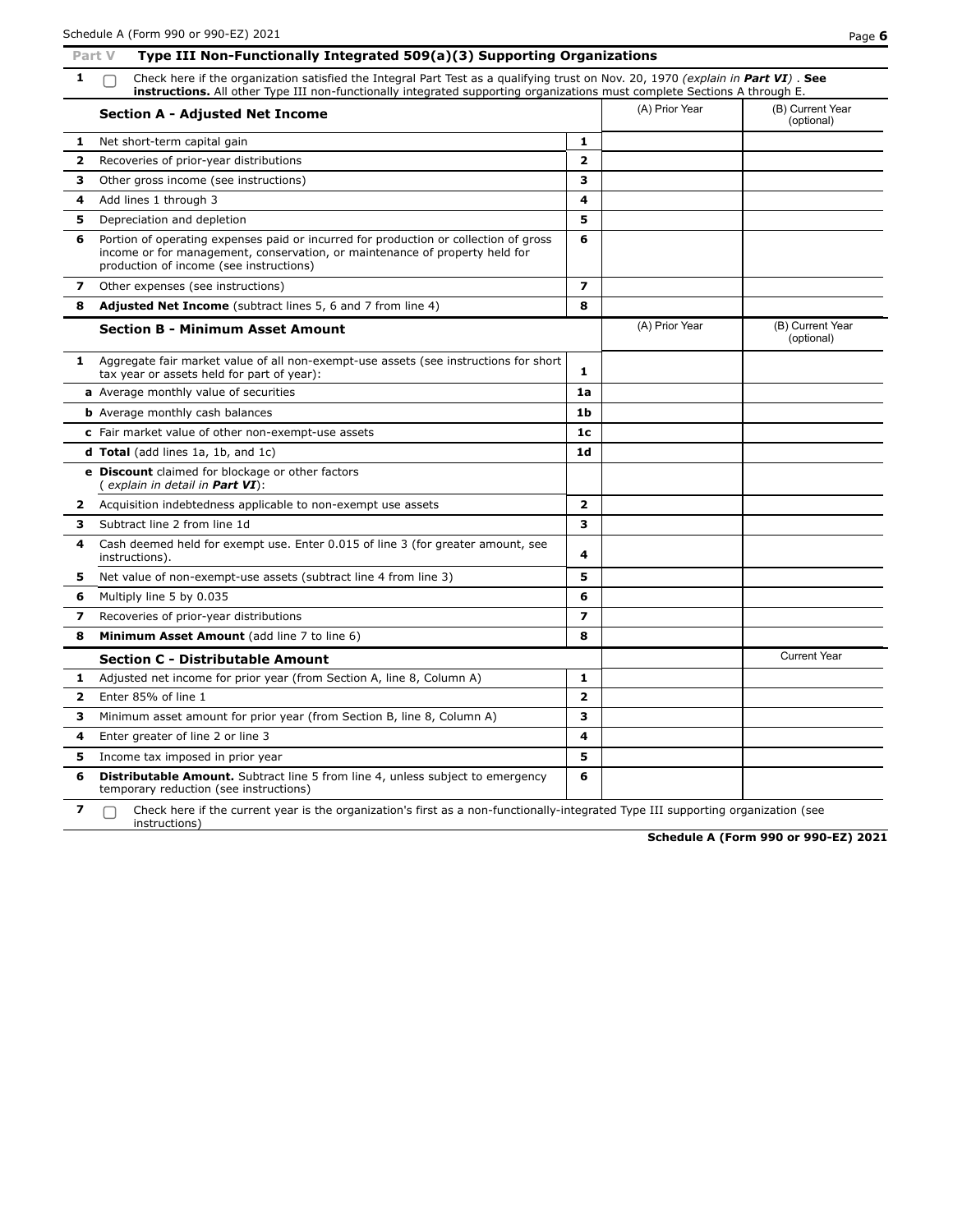| Type III Non-Functionally Integrated 509(a)(3) Supporting Organizations (continued)<br>Part V                                                                                                   |                             |                           |                         |                                                |
|-------------------------------------------------------------------------------------------------------------------------------------------------------------------------------------------------|-----------------------------|---------------------------|-------------------------|------------------------------------------------|
| <b>Section D - Distributions</b>                                                                                                                                                                |                             |                           |                         | <b>Current Year</b>                            |
| <b>1</b> Amounts paid to supported organizations to accomplish exempt purposes                                                                                                                  |                             |                           | 1                       |                                                |
| 2 Amounts paid to perform activity that directly furthers exempt purposes of supported                                                                                                          |                             |                           |                         |                                                |
| organizations, in                                                                                                                                                                               |                             |                           | 2                       |                                                |
| excess of income from activity                                                                                                                                                                  |                             |                           |                         |                                                |
| Administrative expenses paid to accomplish exempt purposes of supported organizations<br>з                                                                                                      |                             |                           | з                       |                                                |
| Amounts paid to acquire exempt-use assets<br>4                                                                                                                                                  |                             |                           | 4                       |                                                |
| Qualified set-aside amounts ( <i>prior IRS approval required - provide details in Part VI</i> )<br>5                                                                                            |                             |                           | 5                       |                                                |
| Other distributions ( describe in Part VI). See instructions<br>6                                                                                                                               |                             |                           | 6                       |                                                |
| 7 Total annual distributions. Add lines 1 through 6.                                                                                                                                            |                             |                           | $\overline{\mathbf{z}}$ |                                                |
| Distributions to attentive supported organizations to which the organization is responsive ( <i>provide</i><br>8<br>details in Part VI). See instructions                                       |                             |                           | 8                       |                                                |
| 9<br>Distributable amount for 2021 from Section C, line 6                                                                                                                                       |                             |                           | 9                       |                                                |
| 10 Line 8 amount divided by Line 9 amount                                                                                                                                                       |                             |                           | 10                      |                                                |
| <b>Section E - Distribution Allocations</b>                                                                                                                                                     | (i)                         |                           | (ii)                    | (iii)                                          |
| (see instructions)                                                                                                                                                                              | <b>Excess Distributions</b> | <b>Underdistributions</b> | Pre-2021                | <b>Distributable</b><br><b>Amount for 2021</b> |
| 1 Distributable amount for 2021 from Section C, line 6                                                                                                                                          |                             |                           |                         |                                                |
| 2 Underdistributions, if any, for years prior to 2019<br>(reasonable cause required-- explain in Part VI).<br>See instructions.                                                                 |                             |                           |                         |                                                |
| 3 Excess distributions carryover, if any, to 2021:                                                                                                                                              |                             |                           |                         |                                                |
| a From 2016.                                                                                                                                                                                    |                             |                           |                         |                                                |
| <b>b</b> From 2017. <u>.</u>                                                                                                                                                                    |                             |                           |                         |                                                |
| c From 2018.                                                                                                                                                                                    |                             |                           |                         |                                                |
| d From 2019.                                                                                                                                                                                    |                             |                           |                         |                                                |
| <b>e</b> From 2020.<br>the contract of the con-                                                                                                                                                 |                             |                           |                         |                                                |
| f Total of lines 3a through e                                                                                                                                                                   |                             |                           |                         |                                                |
| g Applied to underdistributions of prior years                                                                                                                                                  |                             |                           |                         |                                                |
| <b>h</b> Applied to 2021 distributable amount                                                                                                                                                   |                             |                           |                         |                                                |
| i Carryover from 2016 not applied (see<br>instructions)                                                                                                                                         |                             |                           |                         |                                                |
| Remainder. Subtract lines 3g, 3h, and 3i from line 3f.                                                                                                                                          |                             |                           |                         |                                                |
| 4 Distributions for 2021 from Section D, line 7:                                                                                                                                                |                             |                           |                         |                                                |
| <b>a</b> Applied to underdistributions of prior years                                                                                                                                           |                             |                           |                         |                                                |
| <b>b</b> Applied to 2021 distributable amount                                                                                                                                                   |                             |                           |                         |                                                |
| <b>c</b> Remainder. Subtract lines 4a and 4b from line 4.                                                                                                                                       |                             |                           |                         |                                                |
| <b>5</b> Remaining underdistributions for years prior to<br>2021, if any. Subtract lines 3q and 4a from line 2.<br>If the amount is greater than zero, explain in Part VI.<br>See instructions. |                             |                           |                         |                                                |
| 6 Remaining underdistributions for 2021. Subtract<br>lines 3h and 4b from line 1. If the amount is greater<br>than zero, explain in Part VI. See instructions.                                  |                             |                           |                         |                                                |
| 7 Excess distributions carryover to 2022. Add lines<br>3i and 4c.                                                                                                                               |                             |                           |                         |                                                |
| 8 Breakdown of line 7:                                                                                                                                                                          |                             |                           |                         |                                                |
| a Excess from 2017.<br>$\mathbf{a} = \mathbf{a} + \mathbf{a} + \mathbf{a}$ .                                                                                                                    |                             |                           |                         |                                                |
| <b>b</b> Excess from 2018.                                                                                                                                                                      |                             |                           |                         |                                                |
| c Excess from 2019. $\ldots$ .                                                                                                                                                                  |                             |                           |                         |                                                |
| <b>d</b> Excess from 2020.                                                                                                                                                                      |                             |                           |                         |                                                |
| <b>e</b> Excess from 2021.                                                                                                                                                                      |                             |                           |                         |                                                |

**Schedule A (Form 990 or 990-EZ)** (2021)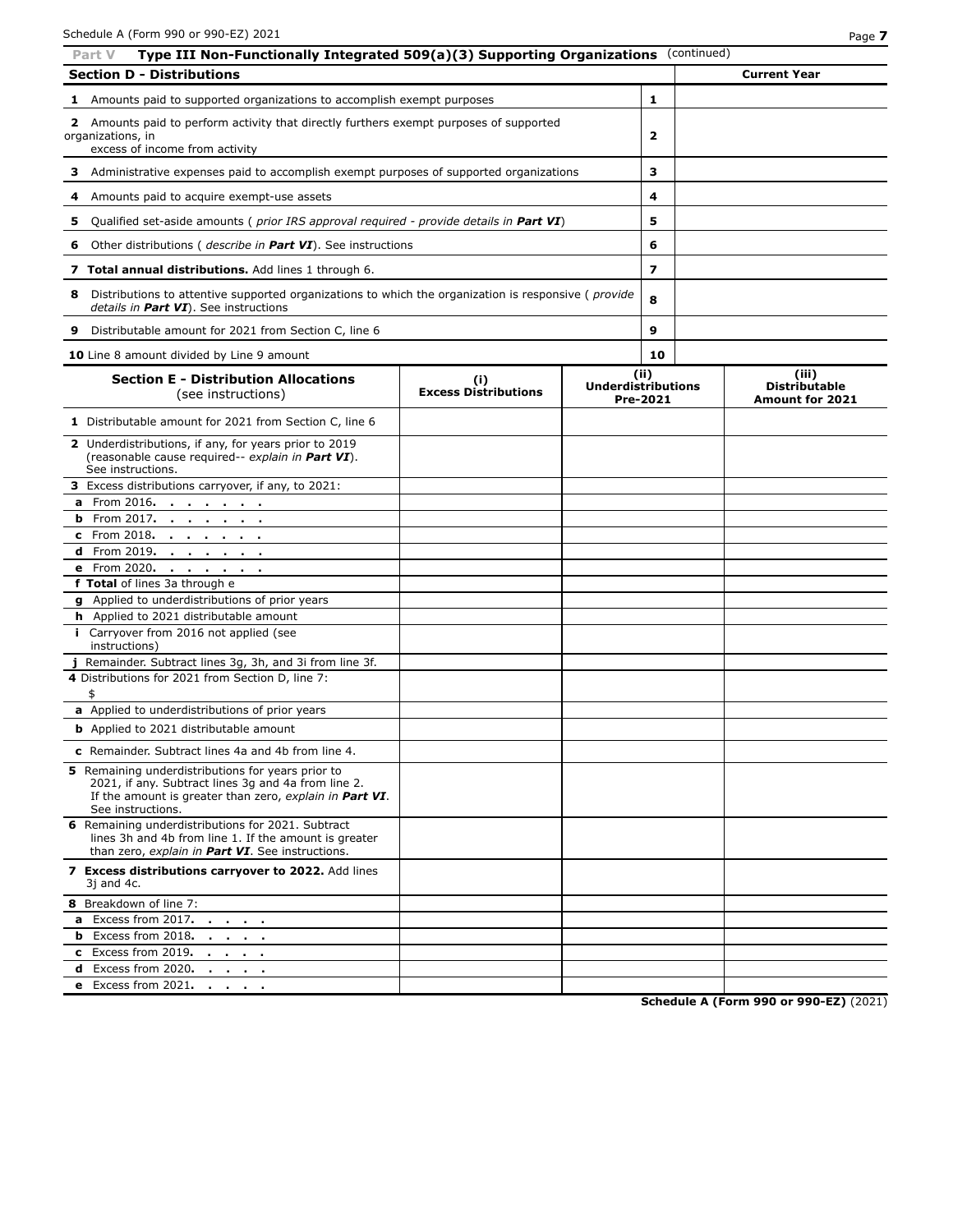Part VI Supplemental Information. Provide the explanations required by Part II, line 10; Part II, line 17a or 17b; Part III, line 12; Part IV, Part IV, Part IV, Part IV, Part IV, Section A, lines 1, 2, 3b, 3c, 4b, 4c, 5a, Part IV, Section D, lines 2 and 3; Part IV, Section E, lines 1c, 2a, 2b, 3a and 3b; Part V, line 1; Part V, Section B, line 1e; Part V Section D, lines 5, 6, and 8; and Part V, Section E, lines 2, 5, and 6. Also complete this part for any additional information. (See instructions).

**Facts And Circumstances Test**

Return Reference **Explanation**